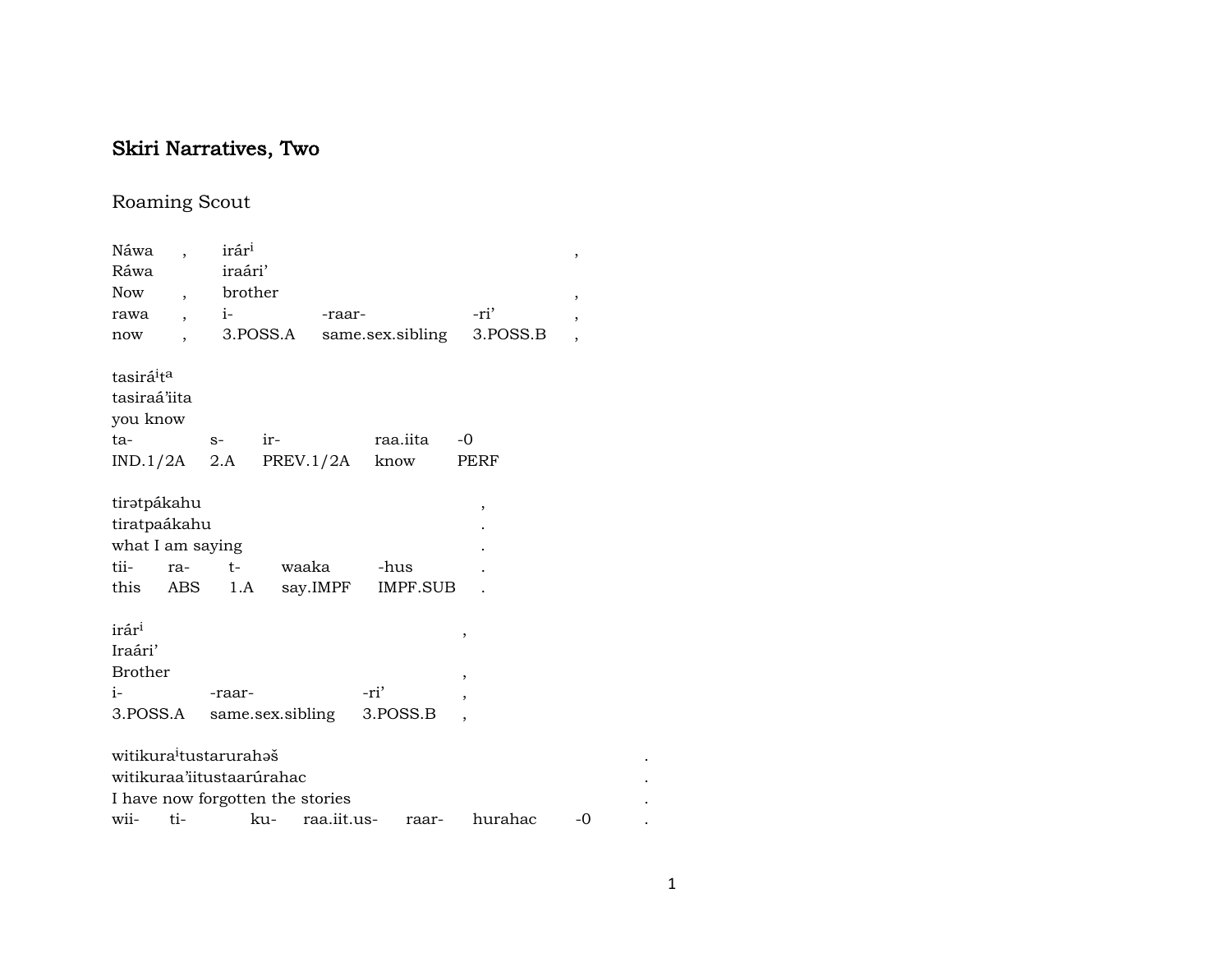| now                           | $IND.3A$ 1.P |                      |              | story                    | PL                              |        | disappear                |             | PERF |          |
|-------------------------------|--------------|----------------------|--------------|--------------------------|---------------------------------|--------|--------------------------|-------------|------|----------|
| Irár <sup>i</sup><br>Iraári'  |              |                      |              |                          |                                 |        | $\, ,$                   |             |      |          |
| <b>Brother</b>                |              |                      |              |                          |                                 | $\, ,$ |                          |             |      |          |
| $i-$                          |              | -raar-               |              |                          | -ri'                            |        |                          |             |      |          |
| 3.POSS.A                      |              |                      |              | same.sex.sibling         | 3.POSS.B                        |        |                          |             |      |          |
| kaririratákitat               |              |                      |              |                          |                                 |        |                          |             |      |          |
| kariirí'                      |              |                      |              |                          |                                 |        | raahúriitat              |             |      |          |
| it was not                    |              |                      |              |                          |                                 | often  |                          |             |      |          |
| karii-                        |              | ri-                  |              | $\mathbf{O}$             | $-0$                            |        | raahuriitat              |             |      |          |
| EMPH.NEG                      |              |                      | CONT.3A be   |                          | PERF                            | always |                          |             |      |          |
|                               |              |                      |              |                          |                                 |        |                          |             |      |          |
| naturuksakatkáwawuku          |              |                      |              |                          |                                 |        |                          |             |      |          |
| ratuuruksaakatkáwaawuku       |              |                      |              |                          |                                 |        |                          |             |      |          |
| what I used to hear from them |              |                      |              |                          |                                 |        |                          |             |      |          |
| ra-                           | $t-$         | uur-                 |              | uks-                     | ak-                             |        | atka'uk                  | -waawa      |      | -hus     |
| ABS                           | 1.A          |                      | PREV AOR     |                          | PL.AN.3P                        |        | hear                     | <b>DIST</b> |      | IMPF.SUB |
|                               |              |                      |              |                          |                                 |        |                          |             |      |          |
| kúrahus                       |              |                      | $\bf{I}$     | $\overline{\phantom{a}}$ | I<br>$\, ,$                     |        |                          |             |      |          |
| kúrahus                       |              |                      | $\mathbf I$  |                          | $\mathbf I$                     |        |                          |             |      |          |
| the old men                   |              |                      | . And        | $\overline{ }$ ,         | And<br>$\overline{\phantom{a}}$ |        |                          |             |      |          |
| kurahuus                      |              | $\ddot{\phantom{a}}$ | $\mathbf{i}$ | $\overline{\phantom{a}}$ | $\mathbf{i}$                    |        |                          |             |      |          |
| old.man                       |              | $\ddot{\phantom{a}}$ | and          |                          | and                             |        |                          |             |      |          |
|                               |              |                      |              |                          |                                 |        |                          |             |      |          |
| irár <sup>i</sup>             |              |                      |              |                          |                                 |        | ,                        |             |      |          |
| iraári'                       |              |                      |              |                          |                                 |        |                          |             |      |          |
| brother                       |              |                      |              |                          |                                 |        | $\overline{\phantom{a}}$ |             |      |          |
| $i-$                          |              | -raar-               |              |                          | -ri'                            |        |                          |             |      |          |
| 3.POSS.A                      |              |                      |              | same.sex.sibling         | 3.POSS.B                        |        | ,                        |             |      |          |
|                               |              |                      |              |                          |                                 |        |                          |             |      |          |
|                               |              |                      |              |                          |                                 |        |                          |             |      |          |

tiwirəspak<sup>a</sup>

tiwiraspaaka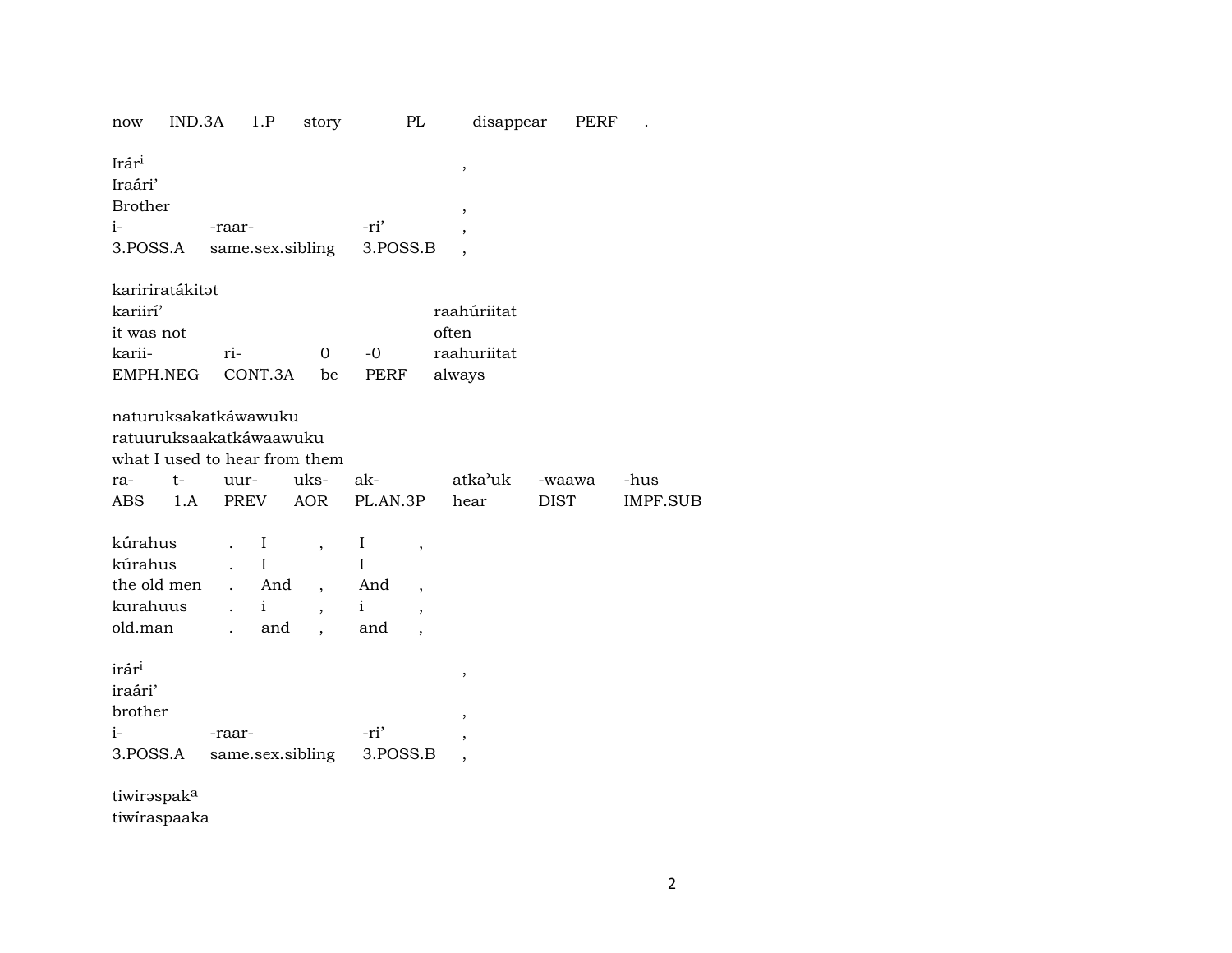|                                                     | this that you have spoken of                      |             |                    |                     |              |                                                                |                   |     |
|-----------------------------------------------------|---------------------------------------------------|-------------|--------------------|---------------------|--------------|----------------------------------------------------------------|-------------------|-----|
| tii-                                                | wii-                                              | ra-         | $S-$               | waak                | -a           |                                                                |                   |     |
| this                                                | now                                               | ABS         | 2.A                | say.SUB             | SUB.1        |                                                                |                   |     |
| tirárik <sup>i</sup><br>tiraáriki<br>this one       |                                                   |             |                    |                     |              |                                                                |                   |     |
| tii-                                                | ra-                                               | $O -$       | arik               | $-i$                |              |                                                                |                   |     |
| this                                                | ABS                                               | 3.A         | be.standing        |                     | SUB.2        |                                                                |                   |     |
| sitirit <sup>a</sup> ,<br>sitiiriíta<br>$si-$<br>DU | they knew of it<br>ti-<br>IND.3A                  | 0-<br>3.A   | ir-<br>PL.3A       | iita<br>know        | $-0$<br>PERF | kúrahus<br>kúrahus<br>old men<br>kurahuus<br>old.man           | $\overline{ }$    |     |
| tiruksuriwi<br>tirúksuriiwi<br>tii-<br>this         | these who lived<br>ra-<br><b>ABS</b>              | $0-$<br>3.A | uks-<br><b>AOR</b> | hurii<br>live.PL    | -wi<br>SUB.L | ákitar <sup>u</sup><br>ákitaaru'<br>tribe<br>akitaar-<br>tribe | -u'<br><b>NOM</b> |     |
| Sitihísask <sup>u</sup><br>$\sin$<br>DU             | Sitiihísaasku'<br>They called it<br>ti-<br>IND.3A | $0-$<br>3.A | ir-<br>PL.3A       | hisaask             | call.by.name | -:hus<br><b>IMPF</b>                                           |                   |     |
| kararíwari                                          |                                                   |             |                    |                     |              |                                                                |                   | Hi  |
| Karariíwari                                         |                                                   |             |                    |                     |              |                                                                |                   | Hi  |
|                                                     | One That Does Not Move                            |             |                    |                     |              |                                                                |                   | And |
| kara-                                               | ri-                                               |             | $O -$              | warii               |              | -hus                                                           |                   | hi  |
| <b>NEG</b>                                          | CONT.3A                                           |             | 3.A                | be.going.about.IMPF |              | <b>IMPF.SUB</b>                                                |                   | and |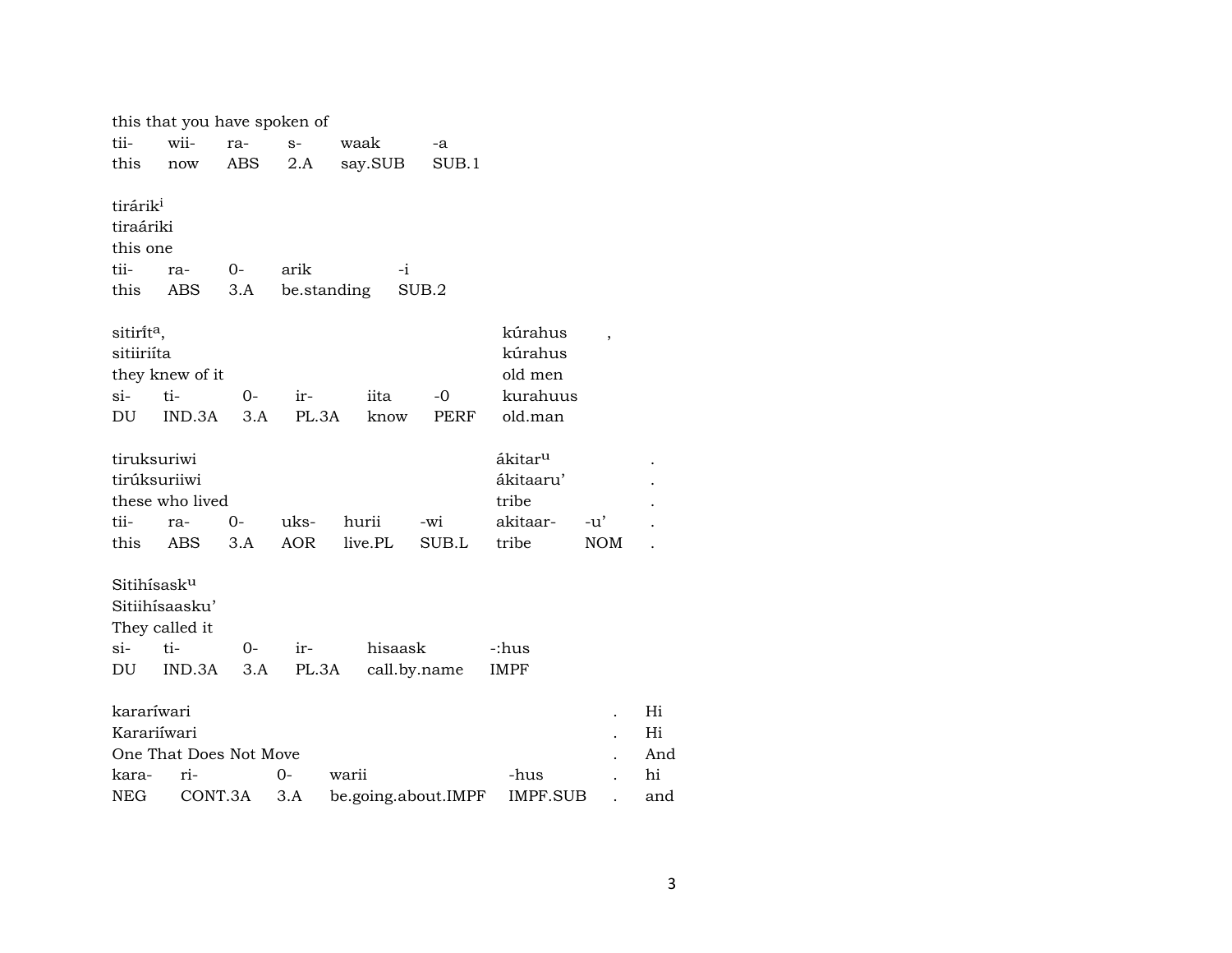| ni̇̃saru<br>riísaaru'<br>the chief                                                               |               | nikuahu<br>riku'ahú'                        | he was the one          |             |       |             |                |    |
|--------------------------------------------------------------------------------------------------|---------------|---------------------------------------------|-------------------------|-------------|-------|-------------|----------------|----|
| riisaar                                                                                          | $-u^{\prime}$ | riku-                                       | ar-                     | ra-         | $O-$  | uu          | -0             |    |
| be.chief                                                                                         | <b>NOM</b>    | that.is                                     | EV                      | ABS         | 3.A   | be          | PERF           |    |
| nikuwitaráa<br>rikuwitará'a<br>he owns that one                                                  |               |                                             |                         |             |       |             |                |    |
| riku-                                                                                            | wi-           | ti-                                         | $a-$                    |             | raa-  | 0           | $\overline{z}$ |    |
| that.is                                                                                          | QUOT          | IND.3A                                      | POSS.3A                 |             | way   | be          | EX             |    |
| atira<br>Atíra'<br>Mother<br>ati-<br>1.POSS                                                      | ra<br>mother  | írarus <sup>i</sup><br>this<br>tii-<br>this | tíraruuci<br>ra-<br>ABS | $0-$<br>3.A | ra.uc | be.lying.PL | -i<br>SUB.2    |    |
| túštatut.<br>Túctatat.<br>It was attached to her                                                 |               |                                             |                         |             |       |             |                |    |
| ti-                                                                                              | $0-$          | ut-                                         | tatat                   |             | -0    |             |                |    |
| IND.3A                                                                                           | 3.A           | PREV                                        | be.attached.to          |             | PERF  |             |                |    |
| Tihwakiah <sup>u</sup> ,<br>Tihwaki'aahu'<br>They call it                                        |               |                                             |                         |             |       |             |                |    |
| ti-                                                                                              | $0-$          | ir-                                         | waki.a                  |             | -:hus |             |                |    |
| IND.3A 3.A                                                                                       |               | PL.3A                                       | say.PL.IMPF             |             | IMPF  |             |                |    |
| tiwiratuharíka <sup>a</sup><br>tiwiratuuhaaríkaa'a<br>this that I am telling you<br>tii-<br>wii- |               | $t-$<br>ra-                                 | ir-                     |             | a-    | ut-         | raa.ri.kaa.a   | -0 |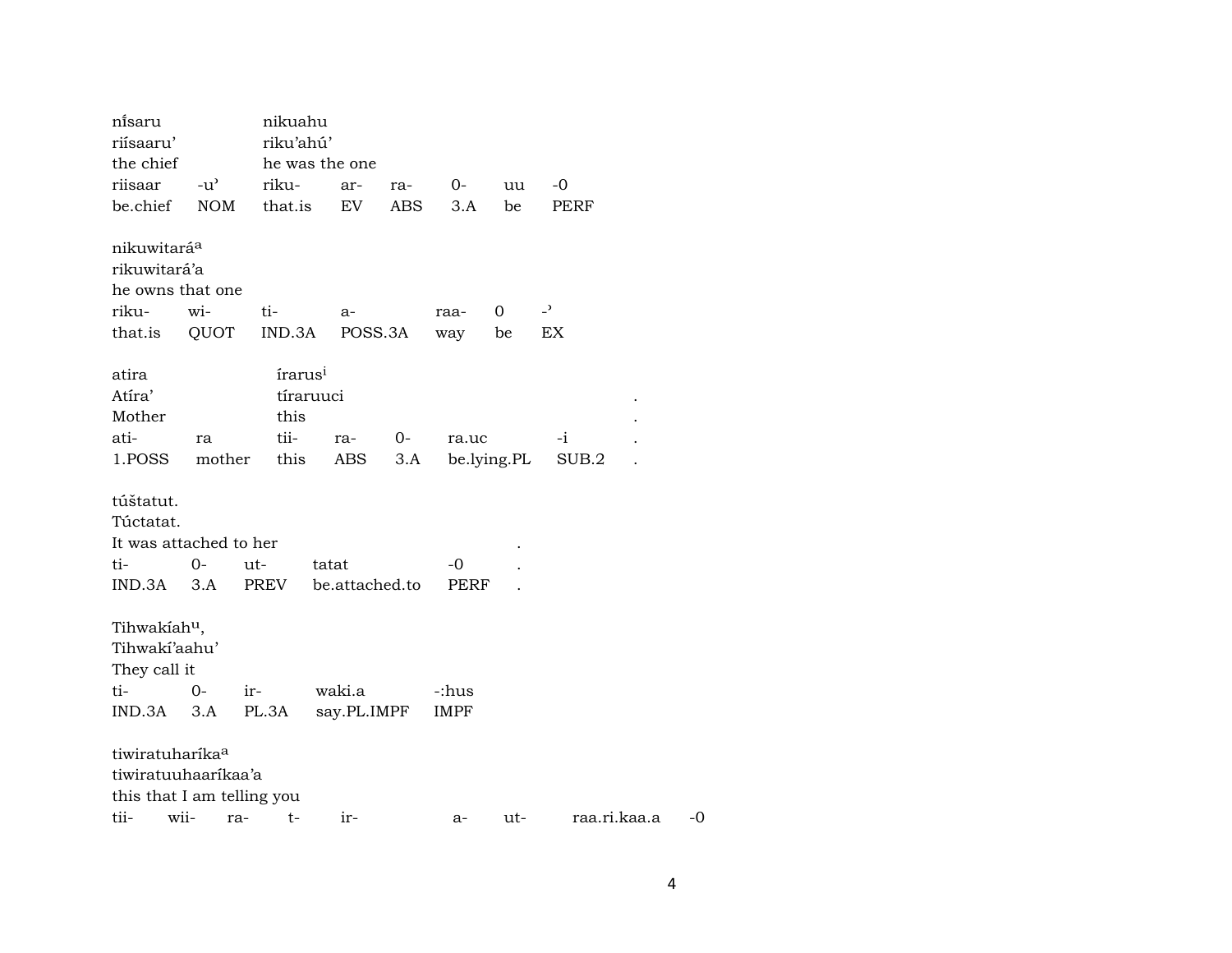this now ABS 1.A PREV.1/2A 2.P PREV tell.to SUB.4

|            | hukawiškiria<br>Hukawickiiri'a'<br>Covered Lance                                                  |                    |                        |                                | witisá <sup>a</sup>                               | witiisá'a<br>it was named |                     |                                                                    |                    |                |  |
|------------|---------------------------------------------------------------------------------------------------|--------------------|------------------------|--------------------------------|---------------------------------------------------|---------------------------|---------------------|--------------------------------------------------------------------|--------------------|----------------|--|
|            | huka.wi                                                                                           | icka.iri.a         |                        |                                | wi-                                               | ti-                       | $0-$                | asar                                                               |                    | $\overline{z}$ |  |
| lance      |                                                                                                   | face.to.be.covered |                        |                                | QUOT                                              | IND.3A                    | 3.A                 | be.named                                                           |                    | EX             |  |
|            | Kūwitú <sup>u</sup><br>Kuwituú'u<br>It looks like<br>ku-<br>INDF                                  | wi-<br>QUOT        | ti-                    | IND.3A                         | $O -$<br>3.A                                      | uu<br>be.like             | $\rightarrow$<br>EX | hukáwik <sup>i</sup> s<br>hukáwikis<br>a lance<br>huka.wi<br>lance | -kis<br><b>DIM</b> |                |  |
|            | Aki<br>Aki<br>And here<br>$a-$<br>and                                                             | ki<br>there        | hi<br>and<br>hi<br>and | hirikuštakítu<br>rikuc<br>bird | rikuctaahkituu'u'<br>all the birds<br>raar-<br>PL | kituu<br>all              | $-u^{\prime}$       | <b>NOM</b>                                                         |                    |                |  |
| ar-<br>EV. | ahakusúhura<br>ahakusúhura<br>it had a flock of them<br>ra-<br>ABS                                | $0-$<br>3.A        | flock                  | kusuhuur-                      | raah<br>have                                      | -0<br>PERF                |                     |                                                                    |                    |                |  |
|            | iriruruširikuštaru <sup>a</sup><br>iriruurucirikuctáruu'a<br>their being different kinds of birds |                    |                        |                                |                                                   |                           |                     |                                                                    |                    |                |  |
| irii-      | ruu-                                                                                              |                    | ra-                    | $0-$                           | ut-                                               | $i-$                      | rikuc-              | raar.uu                                                            |                    | -a             |  |
| there      |                                                                                                   | then               | ABS                    | 3.A                            | PREV                                              | SEQ                       | bird                | be.a.number                                                        |                    | SUB.1          |  |
|            | Náwa                                                                                              | $\mathbf{i}$       |                        | irár <sup>i</sup>              |                                                   |                           |                     |                                                                    | ,                  |                |  |

. Ráwa i iraári'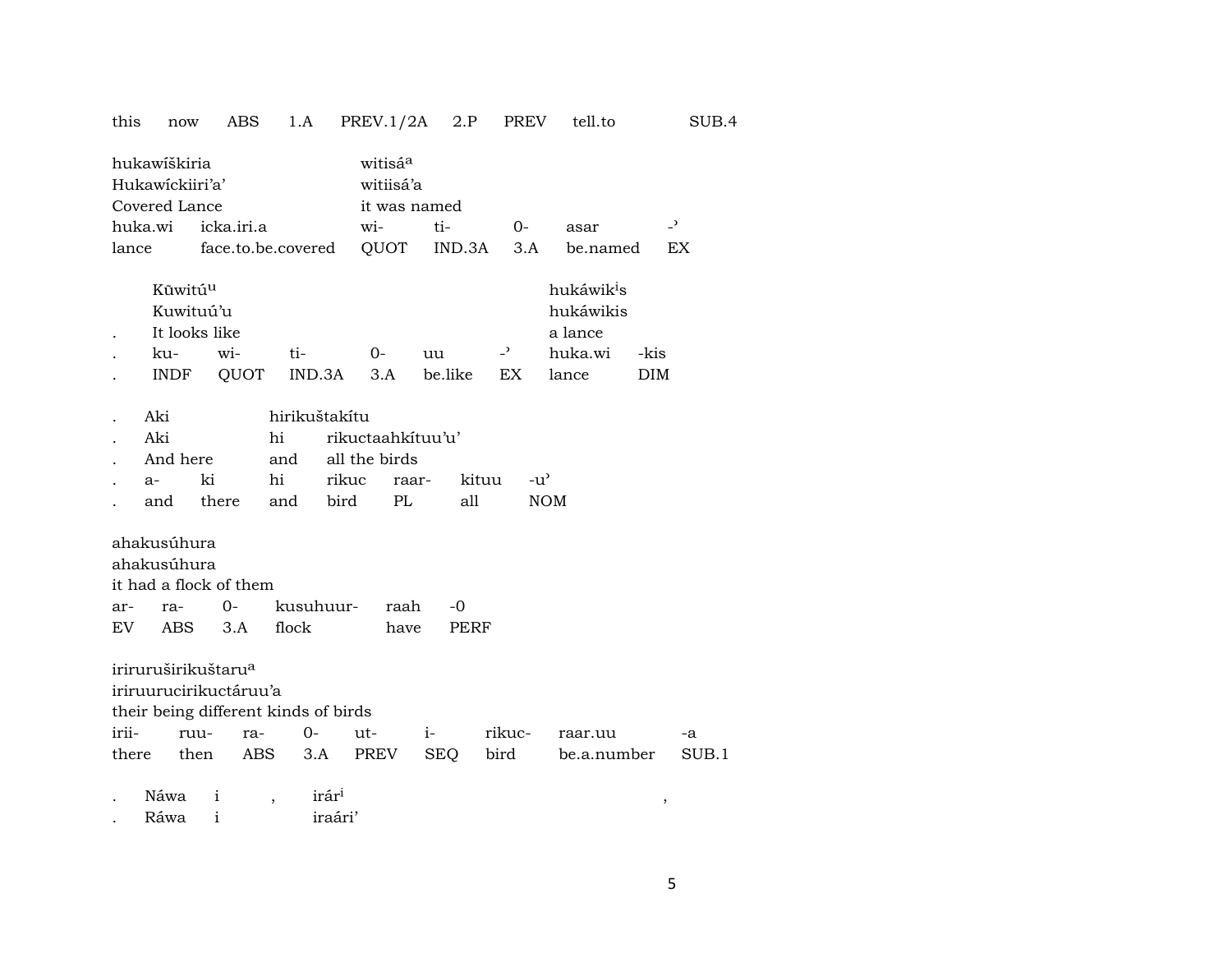| -ri'<br>i<br>$i-$<br>rawa<br>-raar-<br>$\overline{\phantom{a}}$<br>$\, ,$<br>3.POSS.A<br>3.POSS.B<br>and<br>same.sex.sibling<br>now<br>$\overline{\phantom{a}}$<br>nikuruut <sup>n</sup> |
|------------------------------------------------------------------------------------------------------------------------------------------------------------------------------------------|
|                                                                                                                                                                                          |
|                                                                                                                                                                                          |
|                                                                                                                                                                                          |
|                                                                                                                                                                                          |
| ríkuruu'ut                                                                                                                                                                               |
| it is that way<br>$\overline{a}$<br>riku-<br>0<br>ra-<br>0-<br>ut-                                                                                                                       |
| <b>PREV</b><br>EX<br>that.is<br>ABS<br>3.A<br>be                                                                                                                                         |
|                                                                                                                                                                                          |
| tirárik <sup>i</sup><br>hiru<br>atías                                                                                                                                                    |
| tiraáriki<br>hiru<br>Atí'as                                                                                                                                                              |
| this<br>our Father<br>then                                                                                                                                                               |
| tii-<br>arik<br>hiruu<br>ati-<br>$0-$<br>-i<br>ra-<br>as                                                                                                                                 |
| this<br><b>ABS</b><br>3.A<br>be.standing<br>SUB.2<br>then<br>1.POSS<br>father                                                                                                            |
|                                                                                                                                                                                          |
| tirakítak <sup>u</sup>                                                                                                                                                                   |
| tirakítaku                                                                                                                                                                               |
| this one above                                                                                                                                                                           |
| tii-<br>$O -$<br>kita-<br>kus<br>-0<br>ra-                                                                                                                                               |
| be sitting<br>SUB.4<br>this<br>ABS<br>3.A<br>on.top                                                                                                                                      |
| kuhawáku                                                                                                                                                                                 |
| $\mathcal{C}$<br>kuuhawáku'                                                                                                                                                              |
| $\boldsymbol{\zeta}\boldsymbol{\zeta}$<br>He said<br>$\ddot{\cdot}$                                                                                                                      |
| $\mathcal{C}$<br>waka'u<br>$O-$<br>$-0$<br>kuur-<br>ra-<br>,                                                                                                                             |
| $\pmb{\zeta}\pmb{\zeta}$<br><b>DUB</b><br>3.A<br>say<br>ABS<br>PERF                                                                                                                      |
| kakasparíhust <sup>a</sup>                                                                                                                                                               |
| Kaakaspariíhusta                                                                                                                                                                         |
| You are not going to walk around                                                                                                                                                         |
| kaaka-<br>warii<br>-:hus<br>$S-$<br>-ta                                                                                                                                                  |
| 2.A<br>be.going.about.IMPF<br>NEG.IND.1/2A<br>IMPF<br><b>INT</b>                                                                                                                         |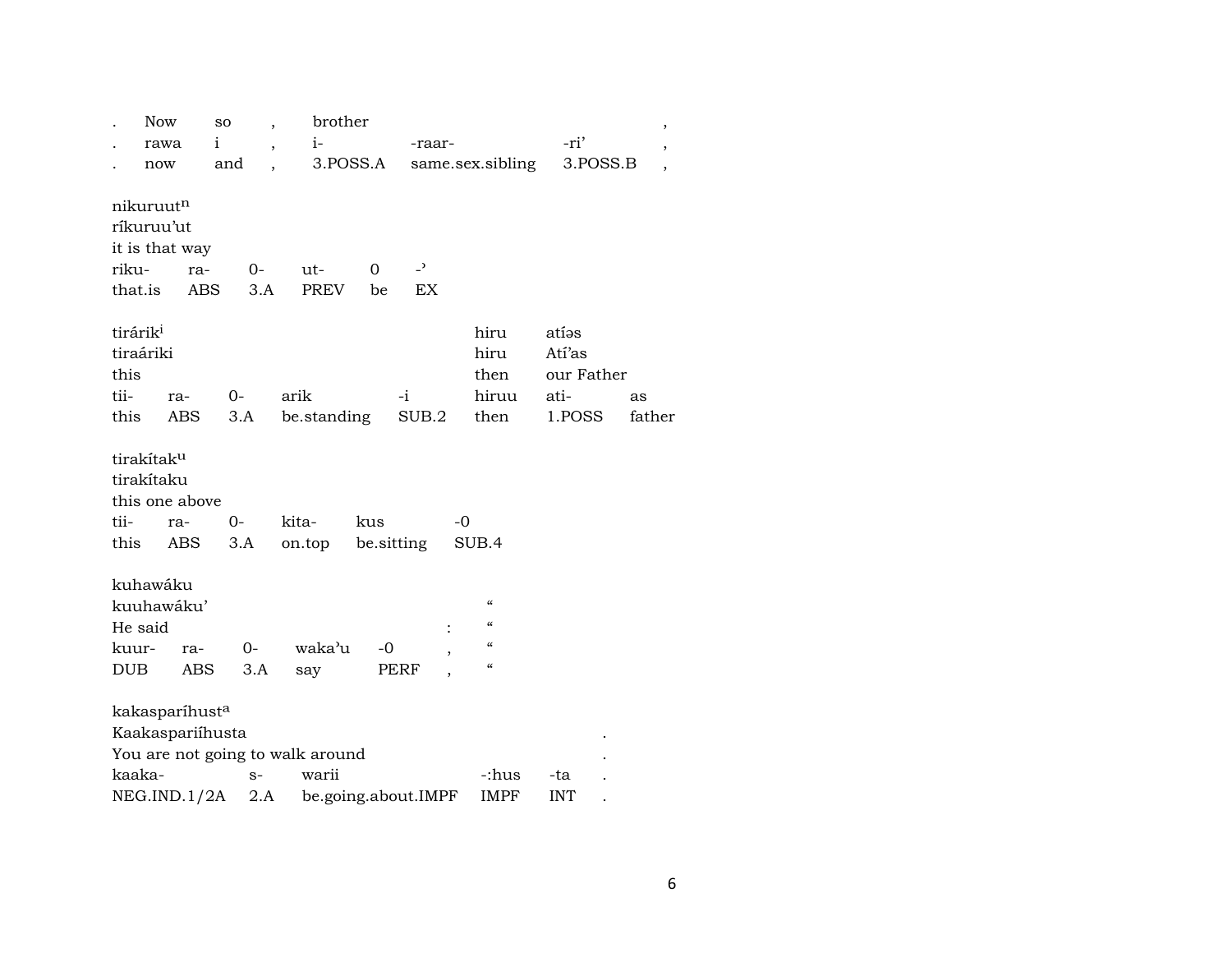| tiharisutust <sup>a</sup> | Tihaarísuutasta      |                          |                                 |                  |                  |                       |        |            |
|---------------------------|----------------------|--------------------------|---------------------------------|------------------|------------------|-----------------------|--------|------------|
|                           |                      |                          | This is how you are going to be |                  |                  |                       |        |            |
| tii-                      | haa-                 | ar-                      | $i-$                            | $S-$             | ut-              | $\mathbf{O}$<br>-as   |        | -ta        |
| this                      | here                 | EV                       | CONT.1/2A                       | 2.A              | PREV             | IMPF.IRR<br>be        |        | <b>INT</b> |
| tirasárik <sup>i</sup>    |                      |                          |                                 |                  |                  |                       |        |            |
| tiraasáriki               |                      |                          |                                 |                  |                  | н                     |        |            |
|                           | here where you stand |                          |                                 |                  |                  | 11                    |        |            |
| tii-                      | ra-                  | $S-$                     | arik                            | $-i$             |                  | 11                    |        |            |
| this                      | ABS                  | 2.A                      | be.standing                     | SUB.2            |                  | Η                     |        |            |
|                           |                      |                          |                                 |                  |                  |                       |        |            |
| Náwa                      | $\mathbf{i}$         | $\overline{\phantom{a}}$ | irár <sup>i</sup>               |                  |                  |                       | $\, ,$ |            |
| Ráwa                      | $\mathbf{i}$         |                          | iraári'                         |                  |                  |                       |        |            |
| Now                       | SO                   | $\overline{\phantom{a}}$ | brother                         |                  |                  |                       | ,      |            |
| rawa                      | $\mathbf{i}$         | $\overline{ }$           | $i-$                            | -raar-           |                  | -ri'                  |        |            |
| now                       | and                  | $\ddot{\phantom{a}}$     | 3.POSS.A                        |                  | same.sex.sibling | 3. <sub>P</sub> OSS.B |        |            |
|                           |                      |                          |                                 |                  |                  |                       |        |            |
| tiráwah                   |                      |                          |                                 |                  |                  |                       |        |            |
| Tiráwaahat                |                      |                          |                                 |                  |                  |                       |        |            |
| the Heavens               |                      |                          |                                 |                  |                  |                       |        |            |
| tii-                      | ra-                  | $O-$                     | ahak<br>waa-                    |                  | -0               |                       |        |            |
| this                      | ABS                  | 3.A                      | <b>DIST</b>                     | extend.in.a.line |                  | SUB.4                 |        |            |
|                           |                      |                          |                                 |                  |                  |                       |        |            |
| irikúhiru                 |                      |                          |                                 |                  |                  |                       |        |            |
| irikuúhiru'               |                      |                          |                                 |                  |                  |                       |        |            |
|                           | He made that one     |                          |                                 |                  |                  |                       |        |            |
| ii-                       | riku-                | ar-                      | ri-                             | $0-$             | ra'uk            | $-0$                  |        |            |
| that                      | that.is              | EV                       | CONT.3A                         | 3.A              | make             | PERF                  |        |            |
|                           |                      |                          |                                 |                  |                  |                       |        |            |
| tirakitaku                |                      |                          |                                 |                  |                  | atías                 |        |            |
| tirakítaku                |                      |                          |                                 |                  |                  | Atí'as                |        |            |
|                           | this one above       |                          |                                 |                  |                  | our Father            |        |            |
| tii-                      | ra-                  | $O -$                    | kita-<br>kus                    |                  | -0               | ati-                  | as     |            |
|                           |                      |                          |                                 |                  |                  |                       |        |            |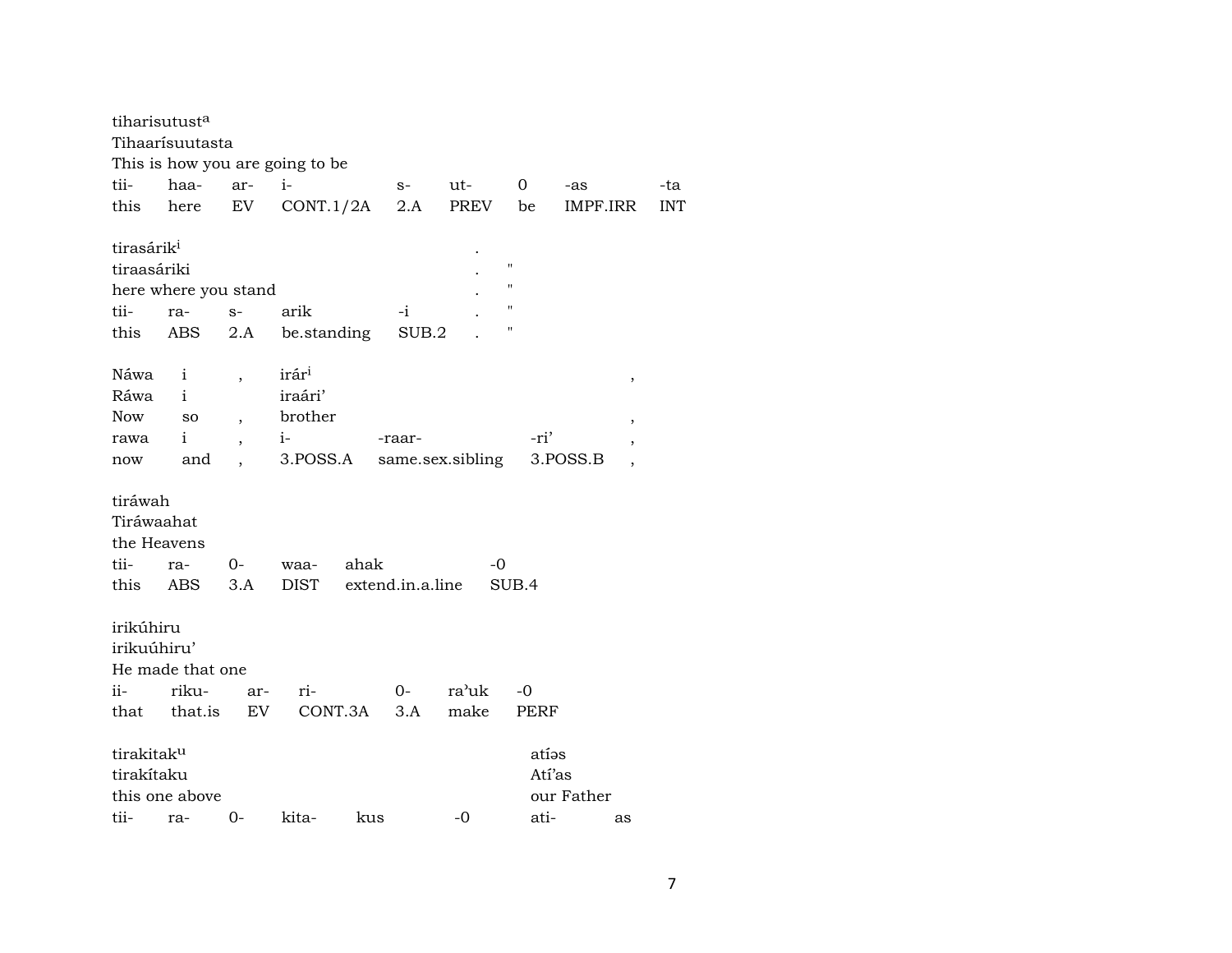| this                                             | ABS                      | 3.A  | on.top                          | be sitting          | SUB.4       | 1.POSS     | father  |            |                |             |
|--------------------------------------------------|--------------------------|------|---------------------------------|---------------------|-------------|------------|---------|------------|----------------|-------------|
| tirárik <sup>i</sup><br>tiraáriki<br>this (star) |                          |      |                                 |                     |             |            |         |            |                |             |
|                                                  |                          |      |                                 |                     |             |            |         |            |                |             |
| tii-                                             | ra-                      | $0-$ | arik                            | $-i$                |             |            |         |            |                |             |
| this                                             | <b>ABS</b>               | 3.A  | be.standing                     | SUB.2               |             |            |         |            |                |             |
| tahapakiáhu                                      | tahapaki'aahu'           |      |                                 |                     |             |            |         |            |                |             |
| we call it                                       |                          |      |                                 |                     |             |            |         |            |                |             |
| ta-                                              | $t-$                     |      | rak-                            | waki.a              | -:hus       |            |         |            |                |             |
|                                                  |                          |      |                                 |                     |             |            |         |            |                |             |
| IND.1/2A                                         | 1.A                      |      | $1/2$ .PL                       | say.PL.IMPF         | <b>IMPF</b> |            |         |            |                |             |
| kararíwari                                       |                          |      |                                 |                     |             |            |         | Hi         |                |             |
| Karariíwari                                      |                          |      |                                 |                     |             |            |         | Hi         |                |             |
|                                                  | One That Does Not Move   |      |                                 |                     |             |            |         |            |                |             |
|                                                  |                          |      |                                 |                     |             |            |         | And        |                |             |
| kara-                                            | ri-                      |      | $0-$                            | warii               |             | -hus       |         | hi         |                |             |
| <b>NEG</b>                                       | CONT.3A                  |      | 3.A                             | be.going.about.IMPF |             | $IMPF.SUB$ |         | and        |                |             |
| hiru                                             | atíos                    |      |                                 |                     |             |            |         |            |                |             |
| hiru                                             | Atí'as                   |      |                                 |                     |             |            |         |            |                |             |
| then                                             | our Father               |      |                                 |                     |             |            |         |            |                |             |
| hiruu                                            | ati-                     |      |                                 |                     |             |            |         |            |                |             |
|                                                  |                          |      | as                              |                     |             |            |         |            |                |             |
| then                                             | 1.POSS                   |      | father                          |                     |             |            |         |            |                |             |
|                                                  | tiraruráwiskahuhírasa    |      |                                 |                     |             |            |         |            |                |             |
|                                                  | tiraruuraawiskahuuhírasa |      |                                 |                     |             |            |         |            |                |             |
|                                                  |                          |      |                                 |                     |             |            |         |            |                |             |
|                                                  |                          |      | He got the first whiff of smoke |                     |             |            |         |            |                |             |
| tii-                                             | ra-                      | $0-$ | $a-$                            | ri-                 | uur-        |            | raawis- | kahuur     | hiras.aah      | $-0$        |
| this                                             | <b>ABS</b>               | 3.A  | POSS.3A                         | PHYS.POSS           |             | POSS.A     | smoke   | whiff/puff | be.in.the.lead | <b>PERF</b> |
|                                                  |                          |      |                                 |                     |             |            |         |            |                |             |
| Ha                                               | 1                        | a    |                                 |                     |             |            |         |            |                |             |

. Ha a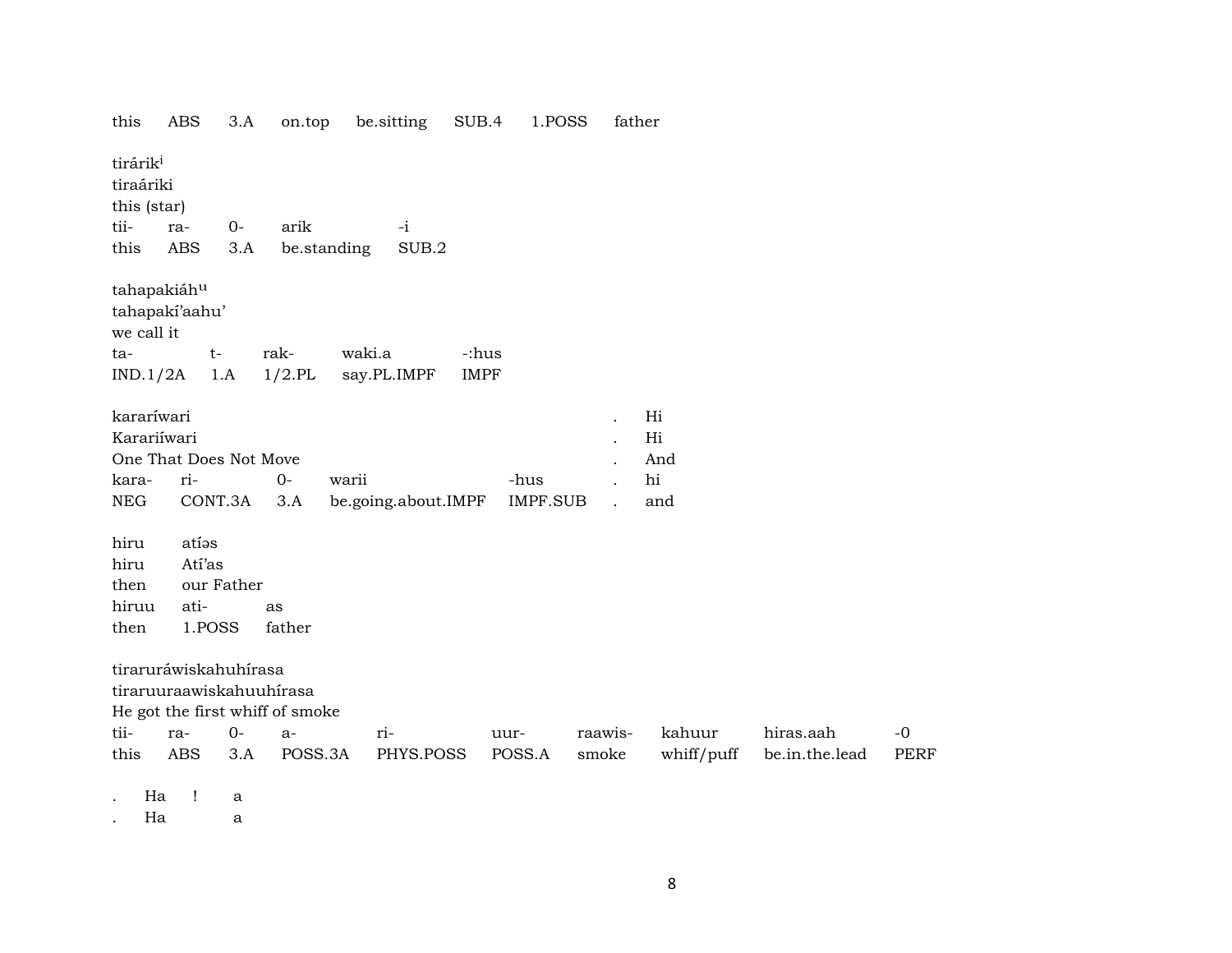|                          | Ha | Ţ                        | and                  |                                     |         |                  |             |            |          |       |      |
|--------------------------|----|--------------------------|----------------------|-------------------------------------|---------|------------------|-------------|------------|----------|-------|------|
|                          | ha | Ţ                        | a                    |                                     |         |                  |             |            |          |       |      |
|                          | ha | Ţ                        | and                  |                                     |         |                  |             |            |          |       |      |
| tirawawárik <sup>i</sup> |    |                          |                      |                                     |         |                  |             |            |          |       |      |
|                          |    | tirawaawaáriki           |                      |                                     |         |                  |             |            |          |       |      |
|                          |    |                          | these different ones |                                     |         |                  |             |            |          |       |      |
| tii-                     |    | ra-                      | $0-$                 |                                     | waawa-  | arik             |             | -i         |          |       |      |
| this                     |    | ABS                      | 3.A                  | <b>DIST</b>                         |         |                  | be.standing |            | SUB.2    |       |      |
|                          |    | nikuwitíhar <sup>u</sup> |                      |                                     |         |                  |             |            |          |       |      |
|                          |    | Rikuwitíhaaru'           |                      |                                     |         |                  |             |            |          |       |      |
|                          |    |                          |                      | That is how He planned it (for him) |         |                  |             |            |          |       |      |
| riku-                    |    | wi-                      |                      | ti-                                 | $O -$   | ir-              |             | ut-        | raa-     | ra'uk | $-0$ |
| that.is                  |    |                          | QUOT                 | IND.3A                              | 3.A     |                  | OBV         | <b>BEN</b> | way      | make  | PERF |
|                          |    |                          |                      |                                     |         |                  |             |            |          |       |      |
|                          |    |                          |                      |                                     |         |                  |             |            |          |       |      |
|                          |    |                          |                      |                                     |         |                  |             |            |          |       |      |
|                          |    |                          |                      |                                     |         |                  |             |            |          |       |      |
|                          |    |                          |                      |                                     |         |                  |             |            |          |       |      |
|                          |    |                          |                      |                                     |         |                  |             |            |          |       |      |
|                          |    |                          |                      |                                     |         |                  |             |            |          |       |      |
| Náwa                     |    |                          | irár <sup>i</sup>    |                                     |         |                  |             |            |          | ,     |      |
| Ráwa                     |    |                          | iraári'              |                                     |         |                  |             |            |          |       |      |
| <b>Now</b>               |    | $\overline{\phantom{a}}$ | brother              |                                     |         |                  |             |            |          | ,     |      |
| rawa                     |    |                          | $i-$                 |                                     | -raar-  |                  |             | -ri'       |          |       |      |
| now                      |    |                          |                      | 3.POSS.A                            |         | same.sex.sibling |             |            | 3.POSS.B |       |      |
| nətkətn                  |    |                          |                      |                                     | nətkətn |                  |             |            |          |       |      |
| rátkat                   |    |                          |                      |                                     | rátkat  |                  |             |            |          |       |      |
| afterwards               |    |                          |                      | ,                                   |         | afterwards       |             |            |          |       |      |
| rat-                     |    |                          | -kat                 | $\overline{\phantom{a}}$            | rat-    |                  | -kat        |            |          |       |      |
| afterwards               |    |                          | LOC                  |                                     |         | afterwards       | LOC         |            |          |       |      |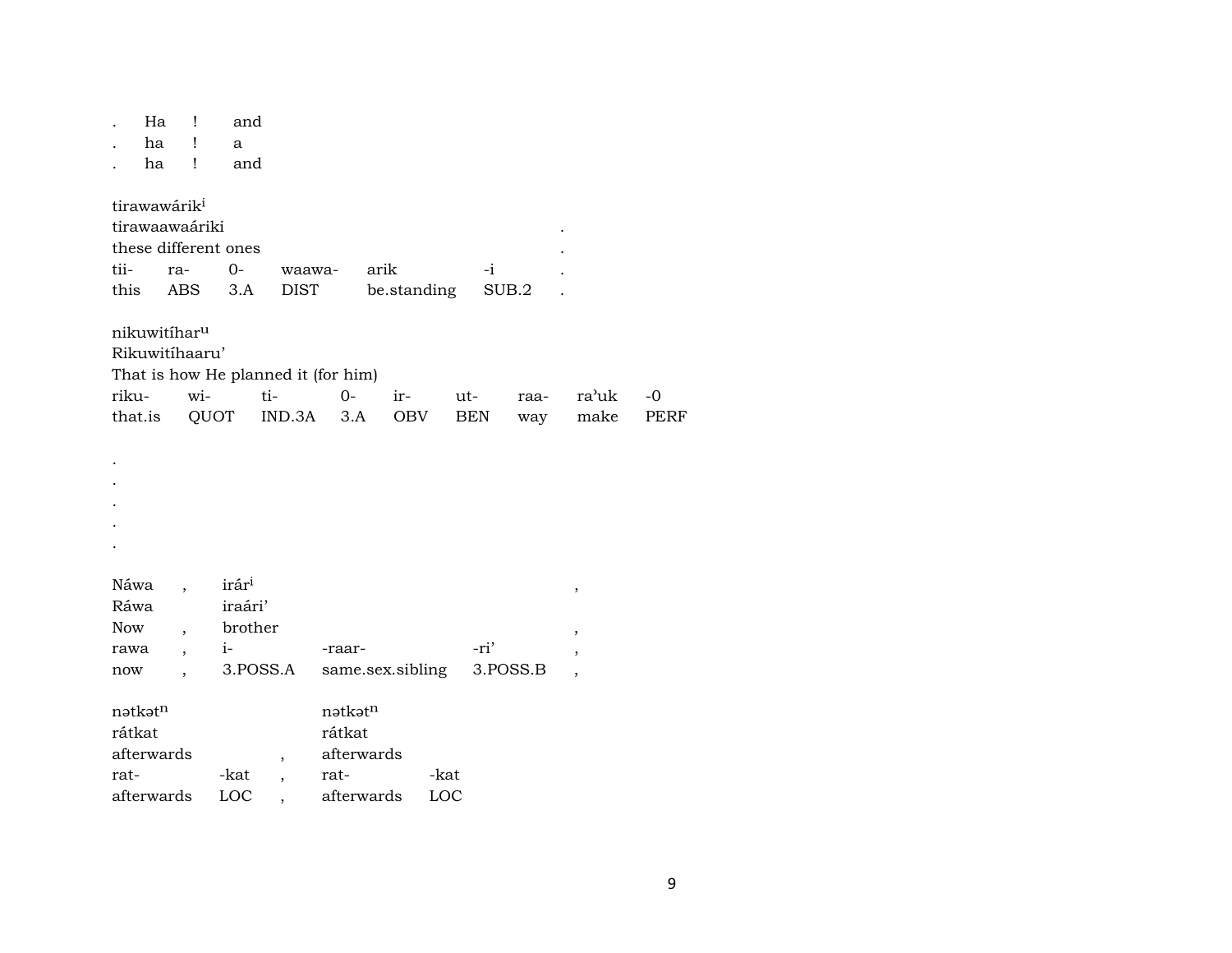| tiwiaharáwis <sup>a</sup> |     |                                     |                            |            |      |                     |         |                 |             |             |       |    |
|---------------------------|-----|-------------------------------------|----------------------------|------------|------|---------------------|---------|-----------------|-------------|-------------|-------|----|
| tiwi'aharaáwisa           |     |                                     |                            |            |      |                     |         |                 |             |             |       |    |
|                           |     | after He has smoked                 |                            |            |      |                     |         |                 |             |             |       |    |
| tii-                      |     | wii-                                | ar-                        | ra-        | 0-   | raawis-             |         | a               | $-0$        |             |       |    |
| when                      |     | when                                | $\mathop{\rm EV}\nolimits$ | <b>ABS</b> | 3.A  | smoke               |         | eat             | $\rm SUB.3$ |             |       |    |
|                           |     | nikuwitiráwiskahu                   |                            |            |      |                     |         |                 |             |             |       |    |
|                           |     | rikuwitiraáwiskaahu'                |                            |            |      |                     |         |                 |             |             |       |    |
|                           |     | that one was smoking                |                            |            |      |                     |         |                 |             |             |       |    |
| riku-                     |     | wi-                                 | ti-                        |            | $0-$ | ir-                 | raawis- |                 | kaa.a       | -:hus       |       |    |
| that.is                   |     | QUOT                                | IND.3A                     |            | 3.A  | PL.3A               | smoke   |                 | come.out    | <b>IMPF</b> |       |    |
| ákitar <sup>u</sup>       |     |                                     |                            |            |      |                     |         |                 |             |             |       |    |
| ákitaaru'                 |     |                                     |                            |            |      |                     |         |                 |             |             |       |    |
| tribe                     |     |                                     |                            |            |      |                     |         |                 |             |             |       |    |
| akitaar-                  |     | $-u'$                               |                            |            |      |                     |         |                 |             |             |       |    |
| tribe                     |     | <b>NOM</b>                          |                            |            |      |                     |         |                 |             |             |       |    |
| tiratpari                 |     |                                     |                            |            |      |                     |         |                 |             |             |       |    |
| tirátpari                 |     |                                     |                            |            |      |                     |         |                 |             |             |       |    |
| ours                      |     |                                     |                            |            |      |                     |         |                 |             |             |       |    |
| tii-                      |     | ra-                                 | $t-$                       | warii      |      |                     | -hus    |                 |             |             |       |    |
| when                      |     | ABS                                 | 1.A                        |            |      | be.going.about.IMPF |         | <b>IMPF.SUB</b> |             |             |       |    |
| ni̇̃sar <sup>u</sup>      |     |                                     | iri                        |            | kiši |                     |         |                 |             |             |       |    |
| riísaaru'                 |     |                                     | iri                        |            | kici |                     |         |                 |             |             |       |    |
| the chief                 |     |                                     | where                      |            | but  |                     |         |                 |             |             |       |    |
| riisaar                   |     | $-u$ <sup><math>\prime</math></sup> | irii-                      |            | kici |                     |         |                 |             |             |       |    |
| be.chief                  |     | <b>NOM</b>                          | where                      |            | but  |                     |         |                 |             |             |       |    |
|                           |     | ahaririturahwiu <sup>a</sup>        |                            |            |      |                     |         |                 |             |             |       |    |
|                           |     | ahaaririiturahwi'uu'a               |                            |            |      |                     |         |                 |             |             |       |    |
| the side he faces         |     |                                     |                            |            |      |                     |         |                 |             |             |       |    |
| ar-                       | ra- | $O -$                               | a-                         |            | ri-  |                     | ri-     |                 | ut-         | huraar-     | wi.uu | -a |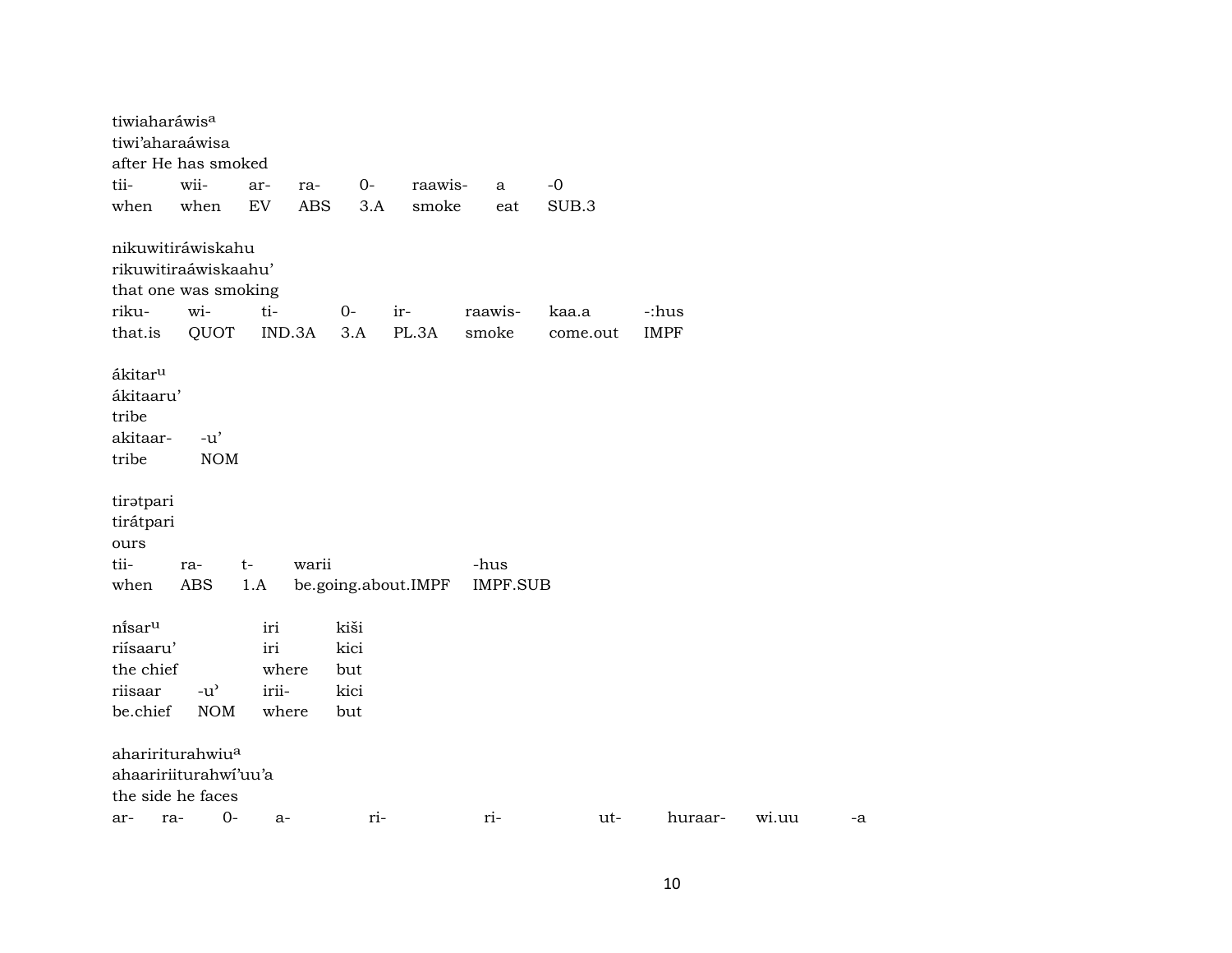$\mathcal{L}^{\text{max}}$ 

| riku-<br>that.is                                            | Nikuwitahakukataiwarik <sup>u</sup><br>rikuwitahaakukata'iwariku'<br>that one was passed around<br>wi-<br>QUOT | ti-<br>IND.3A               | $0-$<br>3.A          | $a-$<br>PREV.3A                                                                                                                                           | haak-<br>wood    | pass.around  | huukata.wi.warik                      | -:hus<br><b>IMPF</b> |
|-------------------------------------------------------------|----------------------------------------------------------------------------------------------------------------|-----------------------------|----------------------|-----------------------------------------------------------------------------------------------------------------------------------------------------------|------------------|--------------|---------------------------------------|----------------------|
| nəktáwiskar <sup>u</sup><br>the pipe<br>rak-<br>wood        | raktaáwiskaaru'<br>raawis.kaar<br>smoke.pipe                                                                   | $-u^{\prime}$<br><b>NOM</b> | $\ddot{\phantom{0}}$ | Náwa<br>$\overline{\phantom{a}}$<br>Ráwa<br><b>Now</b><br>$\overline{\phantom{a}}$<br>rawa<br>$\overline{\phantom{a}}$<br>now<br>$\overline{\phantom{a}}$ |                  |              |                                       |                      |
| irár <sup>i</sup><br>iraári'<br>brother<br>$i-$<br>3.POSS.A | -raar-                                                                                                         | same.sex.sibling            | -ri'                 | $\overline{\phantom{a}}$<br>$\overline{\phantom{a}}$<br>$\cdot$<br>3.POSS.B<br>$\overline{\phantom{a}}$                                                   |                  |              |                                       |                      |
| kukakatiráit <sup>a</sup><br>ku-<br><b>INDF</b>             | kukaakaatiraá'iita<br>I don't know anything<br>kaaka-<br>NEG.IND.1/2A                                          | $t-$<br>1.A                 | ir-                  | PREV.1/2A                                                                                                                                                 | raa.iita<br>know | $-0$<br>PERF | hawa<br>hawá<br>also<br>haawa<br>also |                      |
| hitak <sup>u</sup><br>hiítaku                               |                                                                                                                | tiwirətpáka<br>tiwiratpaáka |                      |                                                                                                                                                           |                  |              | kiš <sup>i</sup><br>kiíci'            |                      |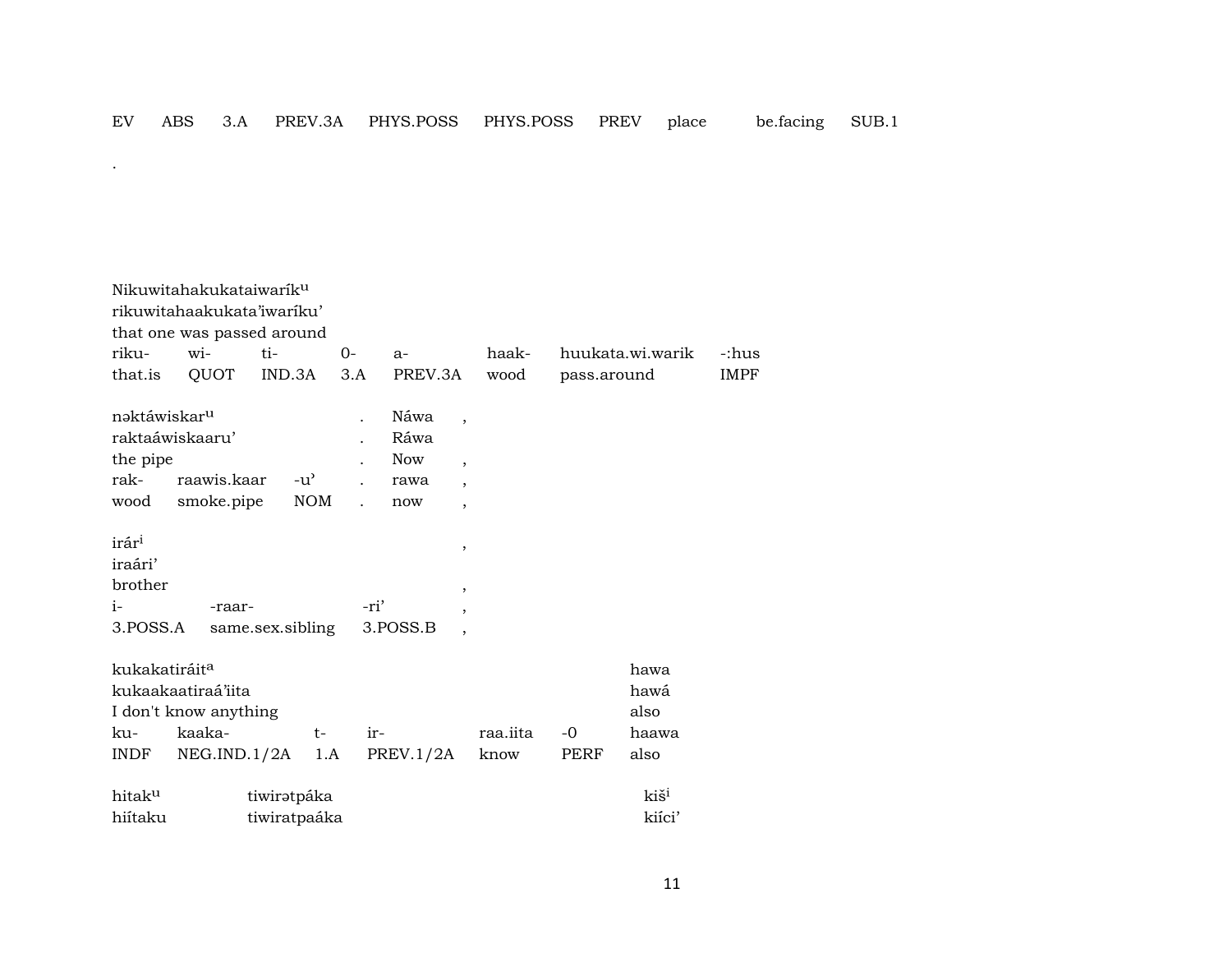| other                   |                        |                  | this I have said<br>but |          |          |             |                          |                          |      |  |  |  |
|-------------------------|------------------------|------------------|-------------------------|----------|----------|-------------|--------------------------|--------------------------|------|--|--|--|
| hii-                    | -taku                  | tii-             | wii-                    | ra-      | $t-$     | waak        |                          | -a                       | kici |  |  |  |
| other                   | LOC                    | this             | now                     | ABS      | 1.A      |             | say.SUB                  | SUB.1                    | but  |  |  |  |
|                         |                        |                  |                         |          |          |             |                          |                          |      |  |  |  |
| taturákatk <sup>u</sup> |                        |                  |                         |          |          |             |                          | kúrahus                  |      |  |  |  |
| tatuuraákatku'          |                        |                  |                         |          |          |             |                          | kúrahus                  |      |  |  |  |
| I heard them            |                        |                  |                         |          |          |             |                          | the old men              |      |  |  |  |
| ta-                     | $t-$                   | uur-             | ak-                     |          | atka'uk  |             | -0                       | kurahuus                 |      |  |  |  |
| IND.1/2A                | 1.A                    | PREV             |                         | PL.AN.3P | hear     |             | PERF                     | old.man                  |      |  |  |  |
|                         |                        |                  |                         |          |          |             |                          |                          |      |  |  |  |
|                         | tihawituutn            |                  |                         |          |          |             |                          |                          |      |  |  |  |
|                         | Tihaawituú'ut          |                  |                         |          |          |             |                          |                          |      |  |  |  |
|                         | This is the way it was |                  |                         |          |          |             |                          |                          |      |  |  |  |
| tii-                    | haa-                   | wi-              |                         | ti-      | $O-$     | ut-         | 0                        | $\overline{\phantom{0}}$ |      |  |  |  |
| this                    | here                   |                  | QUOT                    | IND.3A   | 3.A      | PREV        | be                       | ΕX                       |      |  |  |  |
|                         |                        |                  |                         |          |          |             |                          |                          |      |  |  |  |
| irikuahuutn             |                        |                  |                         |          |          |             |                          | ,                        |      |  |  |  |
| Iriku'ahuú'ut           |                        |                  |                         |          |          |             |                          |                          |      |  |  |  |
|                         | That is the way it was |                  |                         |          |          |             |                          | ,                        |      |  |  |  |
| ii-                     | riku-                  | ar-              | ra-                     | 0-       | ut-      | 0           | $\overline{\phantom{a}}$ | ,                        |      |  |  |  |
| that                    | that.is                | EV.              | ABS                     | 3.A      | PREV     | be          | EX                       | $\overline{\phantom{a}}$ |      |  |  |  |
|                         |                        |                  |                         |          |          |             |                          |                          |      |  |  |  |
| irár <sup>i</sup>       |                        |                  |                         |          |          | ,           |                          |                          |      |  |  |  |
| iraári'                 |                        |                  |                         |          |          |             |                          |                          |      |  |  |  |
| brother                 |                        |                  |                         |          |          | ,           |                          |                          |      |  |  |  |
| i-                      | -raar-                 |                  |                         | -ri'     |          | ,           |                          |                          |      |  |  |  |
| 3.POSS.A                |                        | same.sex.sibling |                         |          | 3.POSS.B |             |                          |                          |      |  |  |  |
|                         |                        |                  |                         |          |          |             |                          |                          |      |  |  |  |
| nikuwitiitn             |                        |                  |                         |          |          |             |                          |                          |      |  |  |  |
| rikuwíti'it             |                        |                  |                         |          |          |             |                          |                          |      |  |  |  |
|                         | that was how they were |                  |                         |          |          |             |                          |                          |      |  |  |  |
| riku-                   | wi-                    | ti-              |                         | $0-$     | ir-      | ut-         | 0                        | $\overline{\phantom{0}}$ |      |  |  |  |
| that.is                 | QUOT                   | IND.3A           |                         | 3.A      | PL.3A    | <b>PREV</b> | be                       | EX                       |      |  |  |  |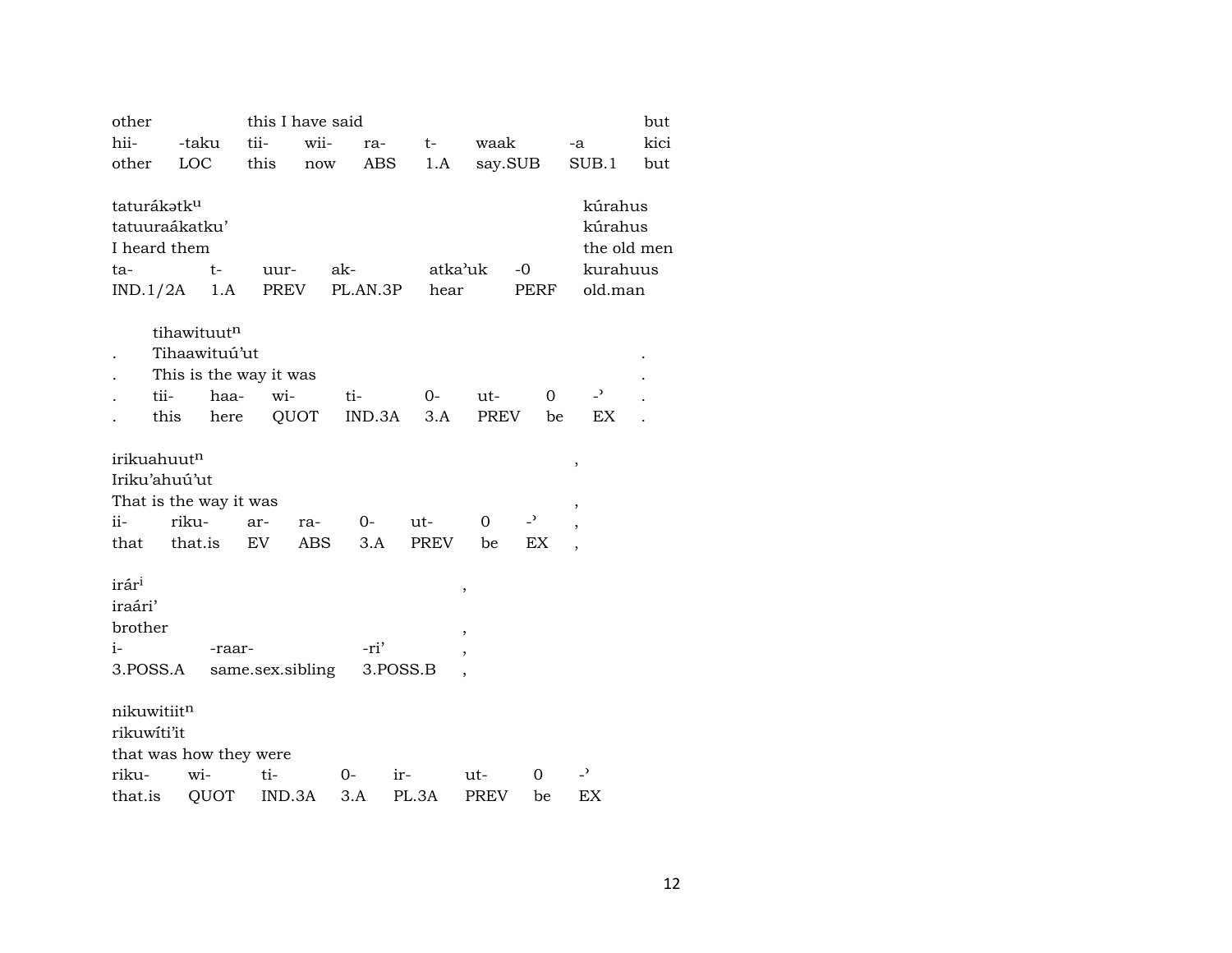|                                                          | ahiriksasihúsuku<br>ahiriksasihúsuuku'              |                                                               | when they used to run a race      |                |                    |                   |             |                          |                             |         |
|----------------------------------------------------------|-----------------------------------------------------|---------------------------------------------------------------|-----------------------------------|----------------|--------------------|-------------------|-------------|--------------------------|-----------------------------|---------|
| ar-                                                      | ra-                                                 | $0-$                                                          | ir-                               | uur-           | $i-$               | uks-              | as-i        | -hus                     |                             | -uku    |
| EV.                                                      | <b>ABS</b>                                          | 3.A                                                           | PL.3A                             | PREV           | <b>SEQ</b>         | <b>AOR</b>        | run         |                          | IMPF.SUB                    | HAB.SUB |
| širu<br>ciru<br>yet<br>ciruu<br>yet                      | kara-<br>${\rm NEG}$                                | karahatuksk <sup>u</sup><br>karaahatúksku<br>ar-<br><b>EV</b> | when I was not born<br>ra-<br>ABS | t-<br>1.A      | uks-<br><b>AOR</b> | kus<br>be.sitting |             | -0<br>SUB.4              |                             |         |
| Hi<br>Hi<br>And<br>hi<br>and                             | witiruras<br>witiiruuras<br>they ran<br>wi-<br>QUOT | ti-                                                           | $0-$<br>IND.3A<br>3.A             | ir-<br>PL.3A   | uur-               | PREV              | as-i<br>run | -0<br><b>PERF</b>        |                             |         |
| Kísašk <sup>i</sup><br>Kísacki<br>Meat<br>kisaac<br>meat | -kis<br><b>DIM</b>                                  |                                                               |                                   |                |                    |                   |             |                          |                             |         |
| siríhkuras <sup>i</sup>                                  | siríhkuurasi<br>when they ran for it                |                                                               |                                   |                |                    |                   |             |                          |                             |         |
| $si-$                                                    | ra-                                                 | $0-$                                                          | ir-                               | ku-            | uur-               | as-i              | $-i$        |                          |                             |         |
| DU                                                       | INF.A                                               | 3.A                                                           | PL.3A                             | INF.B          | PREV               | run               |             | SUB.2                    |                             |         |
| nikuwítiitn<br>rikuwíti'it                               | they were the ones                                  |                                                               |                                   |                |                    |                   |             | $\overline{\phantom{a}}$ | šáhiks<br>cáhiks<br>persons |         |
| riku-                                                    | wi-                                                 |                                                               | ti-                               | $0 -$<br>$ir-$ |                    | ut-               | $\mathbf 0$ |                          | icaahiks                    |         |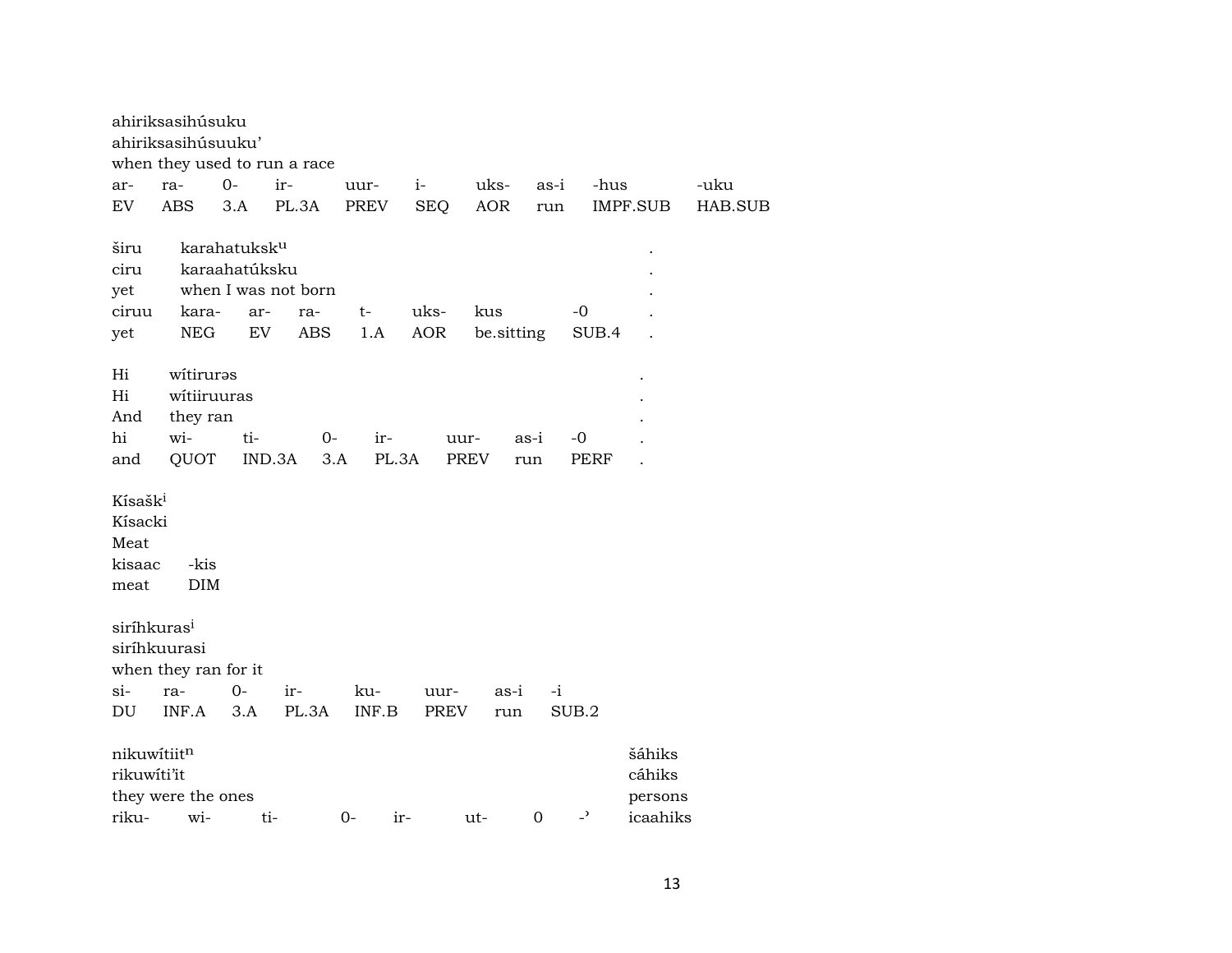|  |  | that.is QUOT IND.3A 3.A PL.3A PREV be EX person |  |  |  |  |  |  |
|--|--|-------------------------------------------------|--|--|--|--|--|--|
|--|--|-------------------------------------------------|--|--|--|--|--|--|

| wituharúk <sup>u</sup><br>wituuharuúku'<br>they numbered<br>wi- | ti-<br>QUOT IND.3A | $O -$<br>3.A | ut-<br>PREV | raar.uk<br>be.a.number |         | -:hus<br><b>IMPF</b> | skitiiks<br>kskiíti'iks<br>four<br>iks.kiiti <sup>3</sup> iks<br>four |                      |  |
|-----------------------------------------------------------------|--------------------|--------------|-------------|------------------------|---------|----------------------|-----------------------------------------------------------------------|----------------------|--|
| Witušúkstaruk <sup>u</sup><br>There used to be                  | Witucukstáruuku'   |              |             |                        |         |                      |                                                                       | pīta<br>piíta<br>men |  |
| $\overline{w}$ <i>i</i> -                                       | ti-                | $O -$        | ut-         | uks-                   | raar.uk |                      | -:hus                                                                 | wiita                |  |
|                                                                 | QUOT IND.3A        | 3.A          | PREV        | AOR                    |         | be.a.number          | <b>IMPF</b>                                                           | man                  |  |

- Siwitihástawaw<sup>u</sup> Siwitihaástawaawu They tied them together si- wi- ti- 0- ir- haas- ta.wuh -waa -0 DU QUOT IND.3A 3.A PL.3A string tie.on DIST PERF
- . Siwitirawirúk<sup>u</sup>

. . . . .

- . Siwitiraawiruúku'
- . They were pretending to do it

| $S1-$ | $W1$ - |                                  | $\Omega$ | $ir-$ | raa.awi.ra'uk -:hus |      |
|-------|--------|----------------------------------|----------|-------|---------------------|------|
|       |        | DU QUOT IND.3A 3.A PL.3A imagine |          |       |                     | IMPF |

siahih $\mathsf{s}$ stawawuh $^\mathrm{a}$ 

si'ahiihaástawaawuha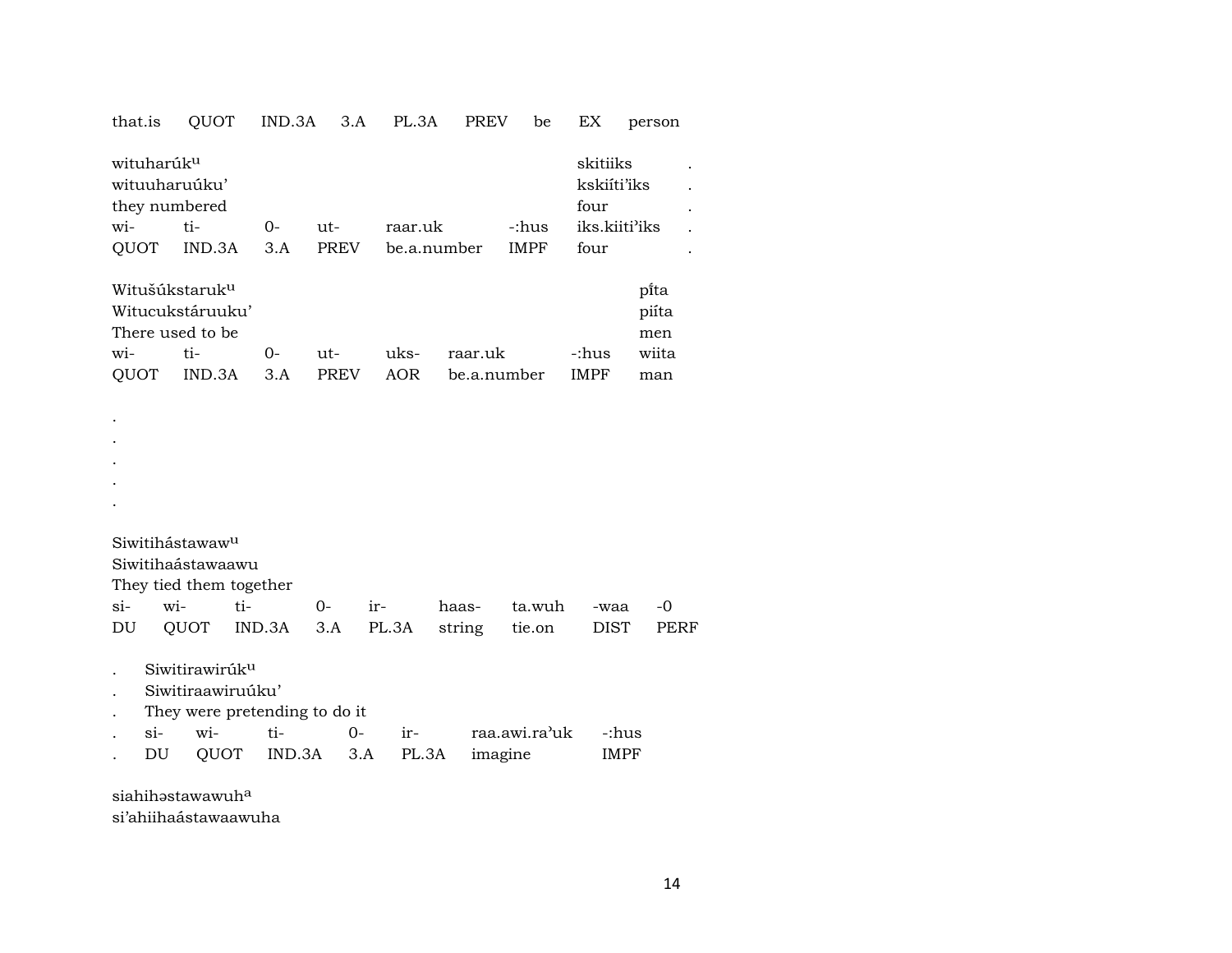where they tied it in different places si- ar- ra- 0- ir- haas- ta.wuh -waa -a DU EV ABS 3.A PL.3A string tie.on DIST SUB.1 tiirirátuhak° ti'iriirátuuhaaka this way that we are tii- irii- ra- t- ut- rak- 0 -a this that ABS 1.A PREV 1/2.PL be SUB.1 tiratarapítawaw<sup>i</sup> tirataraapíhtawaawi here where our arms are tii- ra- t- a- rak- wiir- ta -waa -wi here ABS 1.A IN.PL.P 1/2.PL arm be.hanging DIST SUB.L . Hiru rikuwitíra . Hiru rikuwitíra' Then this is how it was : . hiruu riku- wi- ti- 0- raa- 0 -0 , . then that.is QUOT IND.3A 3.A way be PERF , siahiritkákairu si'ahiiritkahka'iíru' they put it over the fire si- ar- ra- 0- ir- itkaar.ka.iir -:hus DU EV ABS 3.A PL.3A put.on.the.fire IMPF kísašk<sup>i</sup> . Hi ákitar<sup>u</sup> kítu . hi kísacki . Hi akitaaraahkítuu'u' hi the meat . And the entire tribe and and kisaac -kis . hi akitaar- raar- kituu -u" hi meat DIM . and tribe PL all NOM and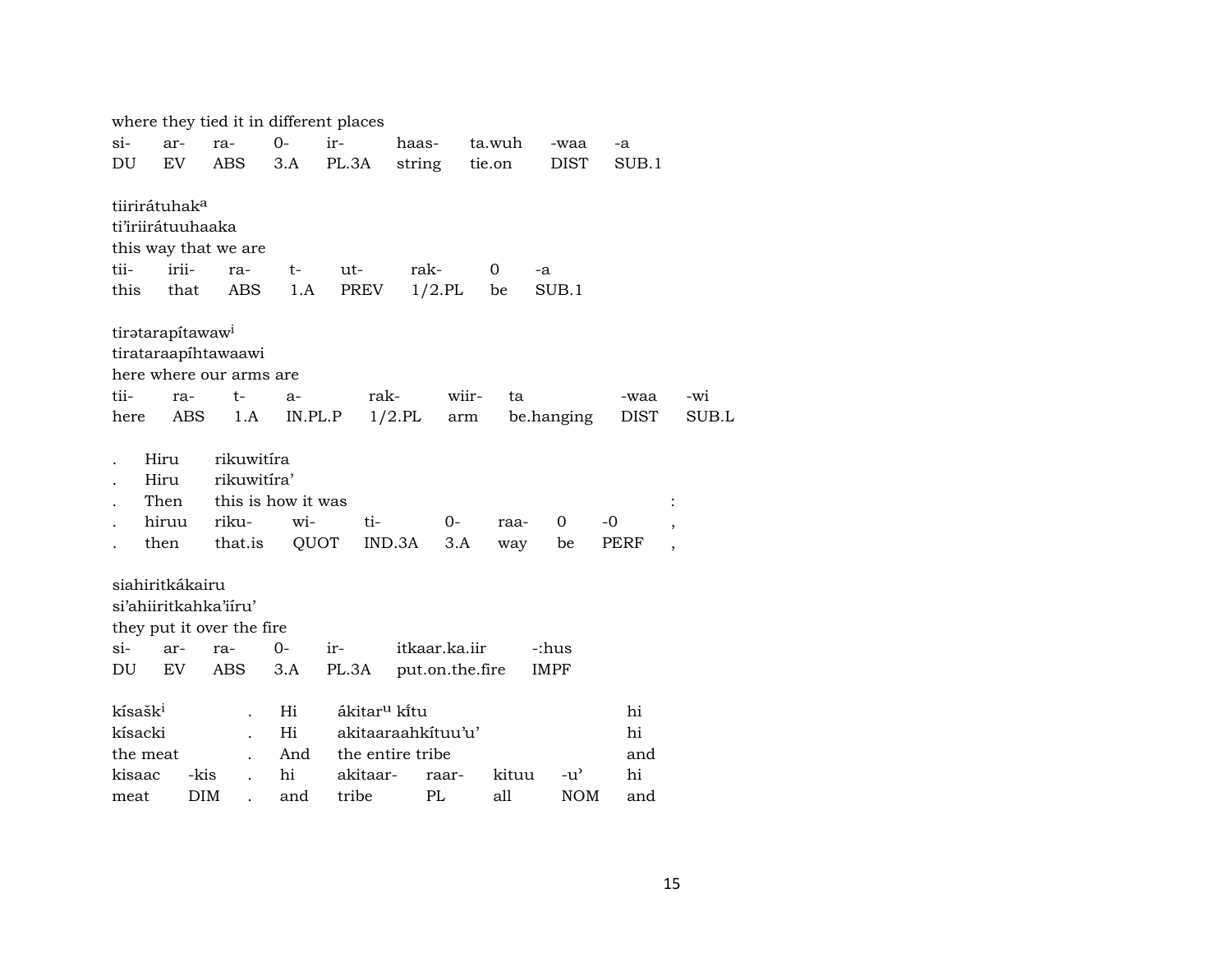| hiru  |                       | rikuahatatatirispu               |            |  |                            |       |  |  |  |  |  |
|-------|-----------------------|----------------------------------|------------|--|----------------------------|-------|--|--|--|--|--|
| hiru  | riku'ahatatatiirispu' |                                  |            |  |                            |       |  |  |  |  |  |
| then  |                       | groups of people went over there |            |  |                            |       |  |  |  |  |  |
| hiruu | riku-                 |                                  | ar- ra- 0- |  | tatat.iir.his.wu           | -:hus |  |  |  |  |  |
| then  | that.is               |                                  |            |  | EV ABS 3.A congregate.IMPF | IMPF  |  |  |  |  |  |
|       |                       |                                  |            |  |                            |       |  |  |  |  |  |
| Hiru  | atira                 |                                  |            |  |                            |       |  |  |  |  |  |
| Hiru  | Atíra'                |                                  |            |  |                            |       |  |  |  |  |  |

Then Mothers hiruu ati- raa<br>then 1.POSS mother 1.POSS

nikuwititatatîrispu, rikuwititatatiírispu' that is where groups congregated riku- wi- ti- 0- tatat.iir.his.wu -:hus IND.3A 3.A congregate.IMPF IMPF

 $\label{eq:2.1} \text{nikurarawitik}^{\rm u}$ 

| rihkuraarawiítiku                   |  |                |  |                                                     |  |  |  |  |  |  |
|-------------------------------------|--|----------------|--|-----------------------------------------------------|--|--|--|--|--|--|
| where they held them over the smoke |  |                |  |                                                     |  |  |  |  |  |  |
|                                     |  | ra- 0- ir- ku- |  |                                                     |  |  |  |  |  |  |
|                                     |  |                |  | INF.A 3.A PL.3A INF.B 3PL.INAN.P thurify IMPF.SUB . |  |  |  |  |  |  |

| ki̇̃tu   |        | šáhikstahkitu      |       |       |                    |  |  |  |
|----------|--------|--------------------|-------|-------|--------------------|--|--|--|
| Kítuu'u' |        | cahikstaahkituu'u' |       |       |                    |  |  |  |
| All      |        | everybody          |       |       |                    |  |  |  |
| kituu    | $-11'$ | icaahiks           | raar- | kituu | $-11$ <sup>2</sup> |  |  |  |
| all      | NOM    | person             | PL.   | all   | <b>NOM</b>         |  |  |  |

| wiwitirarawitiku      |                                       |       |                  |  |
|-----------------------|---------------------------------------|-------|------------------|--|
| wiwititiraarawiitiku' |                                       |       |                  |  |
|                       | they placed themselves over the smoke |       |                  |  |
| wii- witi- ti- 0-     |                                       | raar- | ra.wi.itik -:hus |  |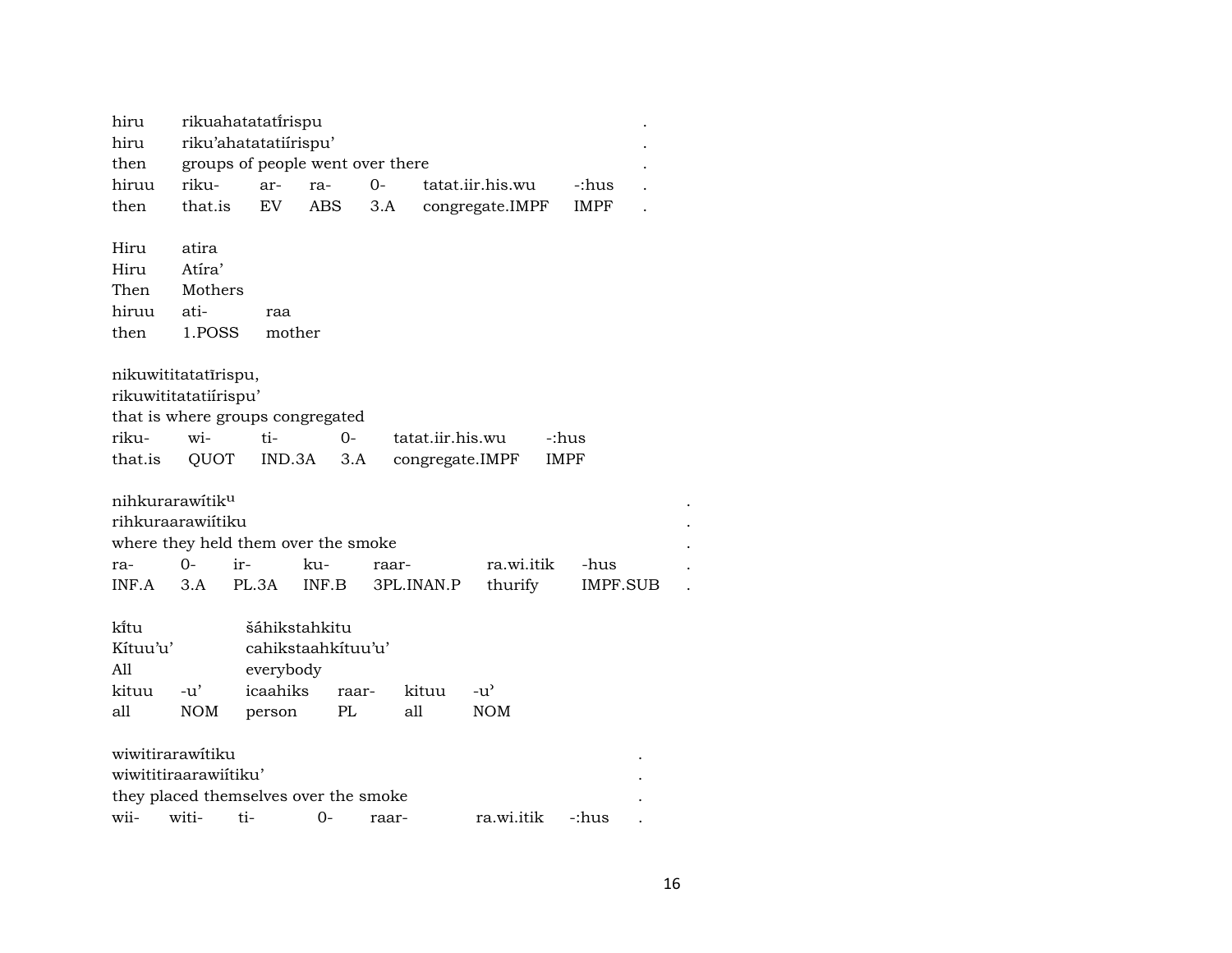| now                                                         | REFL                                                               | IND.3A                                         | 3.A         |                  | PL.INDV.A        |                                    | thurify                      |                                    | IMPF                |                             |                   |
|-------------------------------------------------------------|--------------------------------------------------------------------|------------------------------------------------|-------------|------------------|------------------|------------------------------------|------------------------------|------------------------------------|---------------------|-----------------------------|-------------------|
| Irári<br>Iraári'<br>Brother<br>$i-$<br>3.POSS.A             |                                                                    | -raar-<br>same.sex.sibling                     |             | -ri'<br>3.POSS.B |                  | $\, ,$<br>$\overline{\phantom{a}}$ |                              |                                    |                     |                             |                   |
| kakatiráit <sup>a</sup><br>I do not know<br>kaaka-          | kaakaatiraá'iita                                                   | $t-$<br>NEG.ID.1/2A 1.A                        | ir-         | PREV.1/2A        | raa.iita<br>know |                                    | -0<br>PERF                   |                                    |                     |                             |                   |
| kakatuhaírit <sup>n</sup><br>kaaka-                         | Kaakatuuhaa'iirit<br>I did not see things<br>NEG.IND.1/2A          | $t-$<br>1.A                                    | ut-<br>PREV | raa-<br>way      | iirik<br>see     | $-0$                               | PERF                         | ,<br>,<br>$\overline{\phantom{a}}$ |                     |                             |                   |
| irár <sup>i</sup><br>iraári'<br>brother<br>$i-$<br>3.POSS.A |                                                                    | -raar-<br>same.sex.sibling                     |             | -ri'<br>3.POSS.B |                  |                                    | Hi<br>Hi<br>And<br>hi<br>and | only<br>rihuks<br>alone            | rihuksu<br>ríhuksu' | $-u^{\prime}$<br><b>NOM</b> |                   |
| tii-<br>here                                                | tiwirituharíka <sup>a</sup><br>tiwirituuhaarikaa'a'<br>wii-<br>now | here I have revealed it to you<br>rii-<br>ASSR | $t-$<br>1.A | ir-<br>PREV.1/2A |                  | a-<br>2.P                          | ut-<br>PREV                  |                                    | reveal.to           | raa.ri.kaa.a                | -0<br><b>PERF</b> |

. Títaku

. Títaku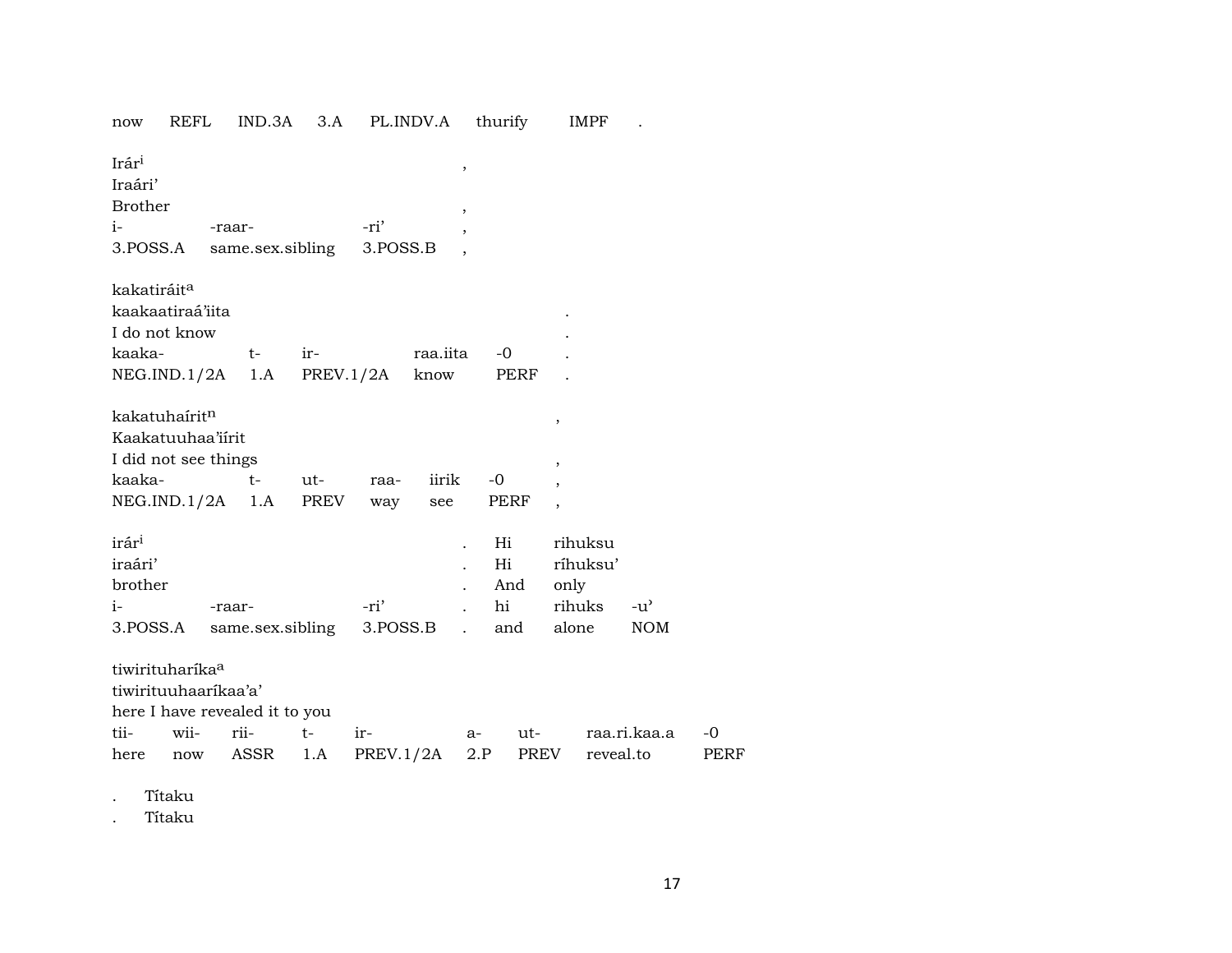. Here

. tii- -taku

. this LOC

| nikutiraítus t'ihət <sup>n</sup> |                          |            |             |                 |      |  | Náwa |  |  |
|----------------------------------|--------------------------|------------|-------------|-----------------|------|--|------|--|--|
|                                  | rikutiraa'iítustiihat    |            |             |                 |      |  |      |  |  |
| this is the end of the story     |                          | <b>Now</b> |             |                 |      |  |      |  |  |
| riku-                            | $t_i$ $\sim$ 0-          |            | -raa.iit.us | tiihak          | $-0$ |  | rawa |  |  |
|                                  | that.is IND.3A 3.A story |            |             | be.the.end PERF |      |  | now  |  |  |

| irár <sup>i</sup> |                  |          |  |
|-------------------|------------------|----------|--|
| iraári'           |                  |          |  |
| brother           |                  |          |  |
|                   | -raar-           | -ri'     |  |
| 3.POSS.A          | same.sex.sibling | 3.POSS.B |  |

|                                 | witatariraíwatista      |               |  |                                                   |  |                 |      |            |  |  |
|---------------------------------|-------------------------|---------------|--|---------------------------------------------------|--|-----------------|------|------------|--|--|
|                                 | witatariiraa'iiwaatista |               |  |                                                   |  |                 |      |            |  |  |
| I am going to tell you about it |                         |               |  |                                                   |  |                 |      |            |  |  |
| $wii$ - $ta$ -                  |                         | <b>t</b> - a- |  | $ri-$                                             |  | uur- raa.iiwaat | -his | -ta l      |  |  |
| now                             |                         |               |  | IND.1/2A 1.A 2.P PHYS.POSS PREV tell.a.story PERF |  |                 |      | <b>INT</b> |  |  |
|                                 |                         |               |  |                                                   |  |                 |      |            |  |  |

 $h$ áw $a$ ,

haáwa'

also

haawa

also

| iríahutatirətpari |     |     |       |             |    |       |           |         |    |                     |          |
|-------------------|-----|-----|-------|-------------|----|-------|-----------|---------|----|---------------------|----------|
| irií'ahuuta       |     |     |       |             |    |       | tirátpari |         |    |                     |          |
| the way it was    |     |     |       |             |    |       | for us    |         |    |                     |          |
| irii-             | ar- | -ra | $O -$ | ut-         | 0  | $-a$  | tii-      | ra-     | t- | warii               | -hus     |
| that              | EV  | ABS | 3.A   | <b>PREV</b> | be | SUB.1 | when      | ABS 1.A |    | be.going.about.IMPF | IMPF.SUB |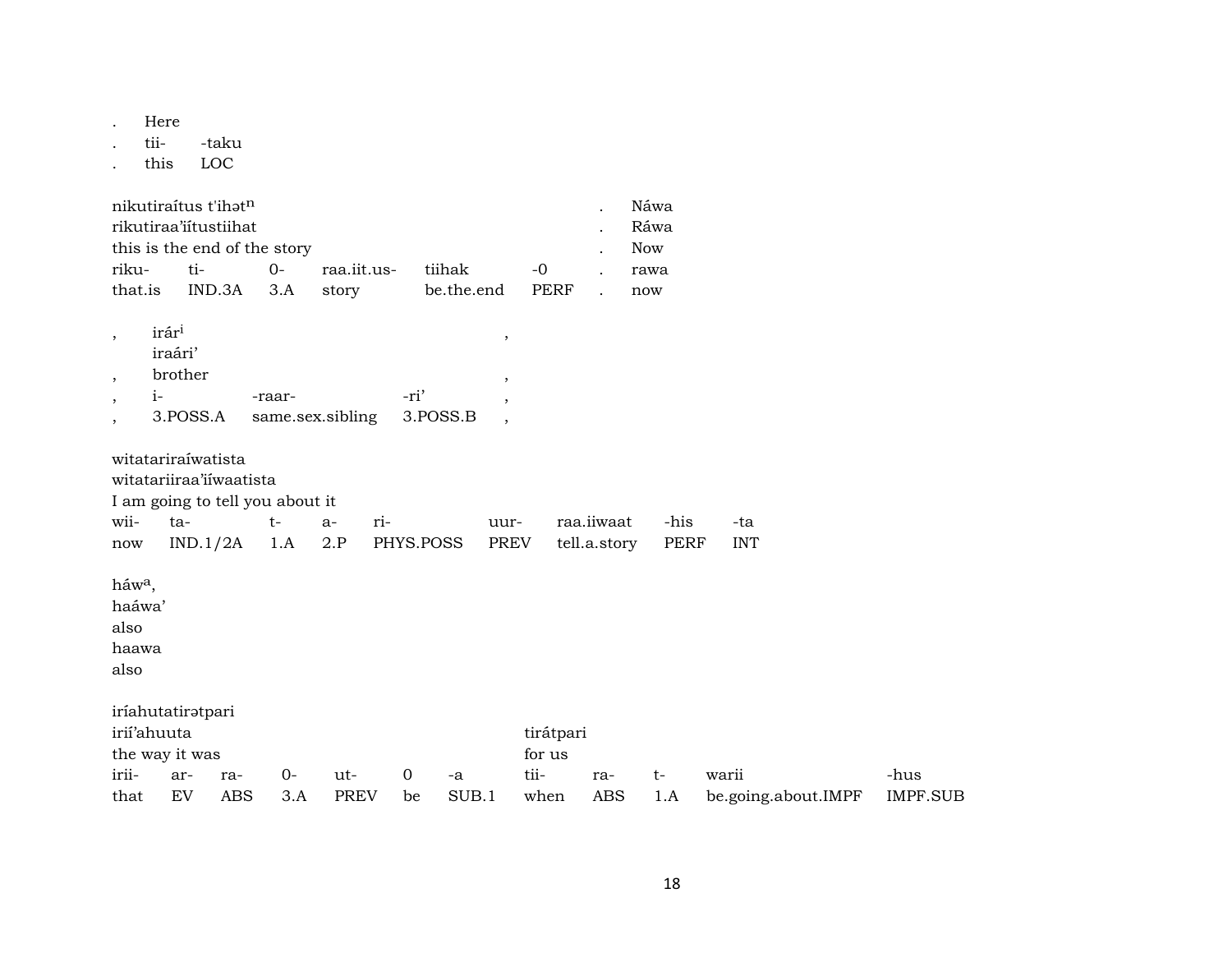| $\overline{\phantom{a}}$                                              | átira<br>Atíra'<br>Mother<br>ati-<br>1.POSS                                                |        | ra<br>mother            |                            |            |               |                                       |                                           |                                                                                   |       |
|-----------------------------------------------------------------------|--------------------------------------------------------------------------------------------|--------|-------------------------|----------------------------|------------|---------------|---------------------------------------|-------------------------------------------|-----------------------------------------------------------------------------------|-------|
| tii-<br>this                                                          | tiráharah <sup>a</sup><br>tiráharaaha<br>this one I have<br>ra-<br><b>ABS</b>              | t-     | 1.A                     | raar-<br>3PL.INAN.P        |            | raah<br>have  | -a<br>SUB.1                           | Náwa<br>Ráwa<br><b>Now</b><br>rawa<br>now | $\overline{\phantom{a}}$<br>$\cdot$<br>$\overline{\phantom{a}}$<br>$\overline{ }$ |       |
| irár <sup>i</sup><br>iraári'<br>brother<br>$i-$                       | 3.POSS.A                                                                                   | -raar- |                         | same.sex.sibling           | -ri'       | 3.POSS.B      | $\,$<br>$\overline{\phantom{a}}$<br>, |                                           |                                                                                   |       |
| tii-                                                                  | tiharákahuráhkatituhatn<br>tihaarakaahuraáhkatiituhat<br>this dark land (ie north)<br>haa- |        | ra-                     | $0-$                       | kaahuraar- |               | katiit                                | uhak                                      |                                                                                   | $-0$  |
| this<br>tirárik <sup>i</sup><br>tiraáriki<br>this one<br>tii-<br>this | here<br>ra-<br>ABS                                                                         |        | <b>ABS</b><br>0-<br>3.A | 3.A<br>arik<br>be.standing | earth      | $-i$<br>SUB.2 | be.black<br>$\, ,$                    | extend.in.a.line                          |                                                                                   | SUB.4 |
|                                                                       |                                                                                            |        |                         |                            |            |               |                                       |                                           |                                                                                   |       |
| we call                                                               | tahapakiahu<br>tahapakí'aahu'                                                              |        |                         |                            |            |               |                                       | šahiksíšahiks<br>cahiksícahiks<br>Indians |                                                                                   |       |
| ta-                                                                   |                                                                                            | t-     |                         | rak-                       | waki.a     |               | -:hus                                 | icaahiks                                  | icaahiks                                                                          |       |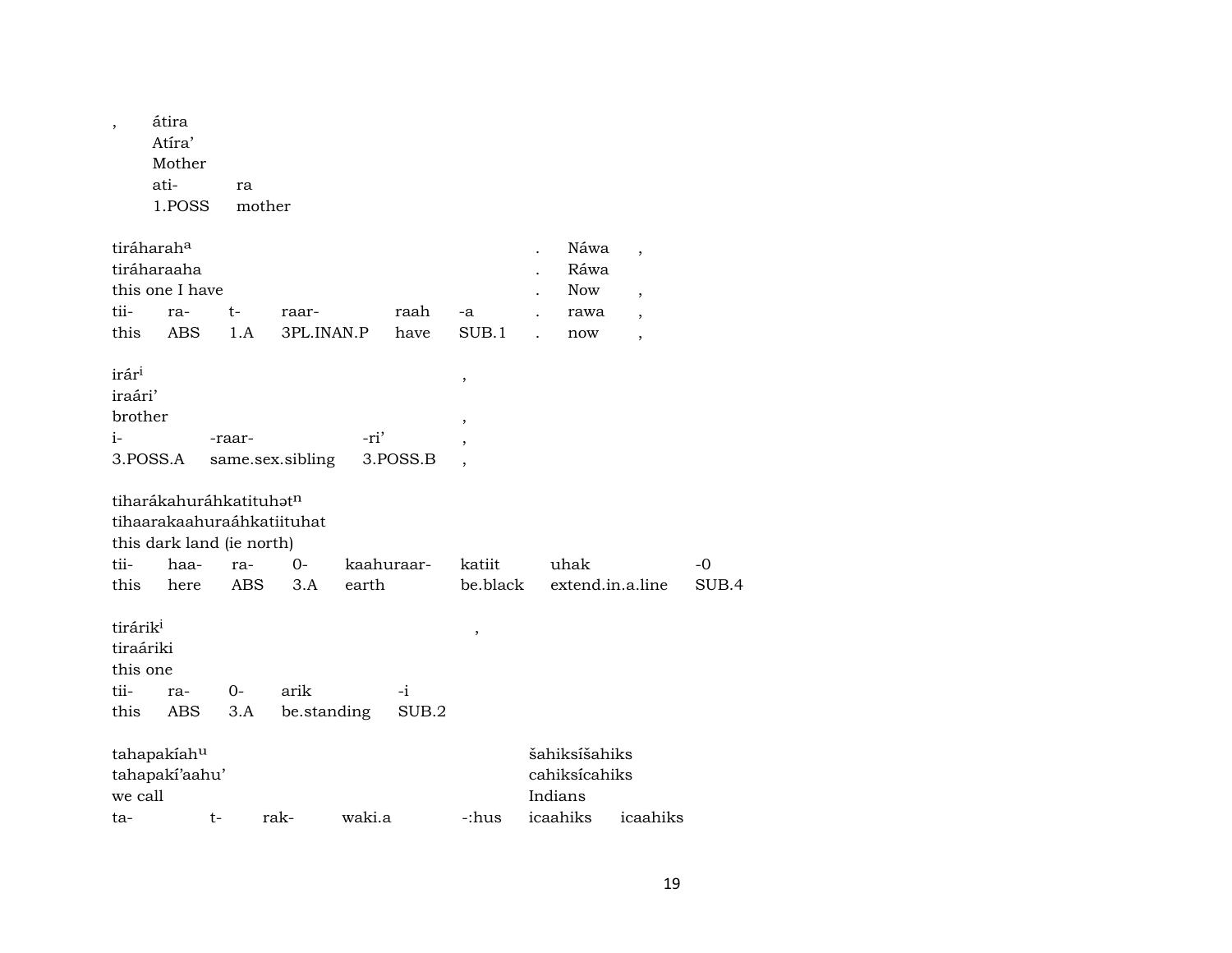| IND.1/2A                 | 1.A     |        |               | 1/2.PL say.PL.IMPF  | IMPF         | person   | person |
|--------------------------|---------|--------|---------------|---------------------|--------------|----------|--------|
| kararíwari               |         |        |               |                     |              |          |        |
| Karariíwari              |         |        |               |                     |              |          |        |
| One That Does Not Move   |         |        |               |                     |              |          |        |
| kara-                    | ri-     | $0-$   | warii         |                     |              | -hus     |        |
| NEG                      | CONT.3A |        | 3.A           | be.going.about.IMPF |              | IMPF.SUB |        |
|                          |         |        |               |                     |              |          |        |
| Nikusitirita             |         |        |               |                     |              |          |        |
| Rikusitiiriíta           |         |        |               |                     |              |          |        |
| They know that one       |         |        |               |                     |              |          |        |
| riku-                    | $si-$   | ti-    | $0-$          | ir-                 | iita         | -0       |        |
| that.is                  | DU      | IND.3A | 3.A           | PL.3A               | know         | PERF     |        |
|                          |         |        |               |                     |              |          |        |
| akitar <sup>a</sup>      |         |        |               |                     |              |          |        |
| akitaaraahkituu'u'       |         |        |               |                     |              |          |        |
| all the bands            |         |        |               |                     |              |          |        |
| akitaar-                 | raar-   | kituu  | -u'           |                     |              |          |        |
| tribe                    | PL      | all    | <b>NOM</b>    |                     |              |          |        |
|                          |         |        |               |                     |              |          |        |
| Kitúsitirīt              |         |        |               |                     |              |          |        |
| Sitiiriíta               |         |        |               |                     |              |          |        |
| They knew it             |         |        |               |                     |              |          |        |
| si-<br>ti-               |         | $O-$   | ir-           | iita                | -0           |          |        |
| DU                       | IND.3A  | 3.A    | PL.3A         | know                | PERF         |          |        |
|                          |         |        |               |                     |              |          |        |
| ákitar <sup>u</sup> kítu |         |        |               |                     | Ι            | kiši     |        |
| akitaaraahkituu'u'       |         |        |               |                     | $\mathbf I$  | kíci     |        |
| all the bands            |         |        |               |                     | And          | but      |        |
| akitaar-                 | raar-   | kituu  | $-u^{\prime}$ |                     | $\mathbf{i}$ | kici     |        |
| tribe                    | PL      | all    | <b>NOM</b>    | $\overline{a}$      | and          | but      |        |
|                          |         |        |               |                     |              |          |        |
| sirítisásk <sup>u</sup>  |         |        |               |                     |              |          | škiri, |
| siriitísaasku'           |         |        |               |                     |              |          | Ckíri  |

20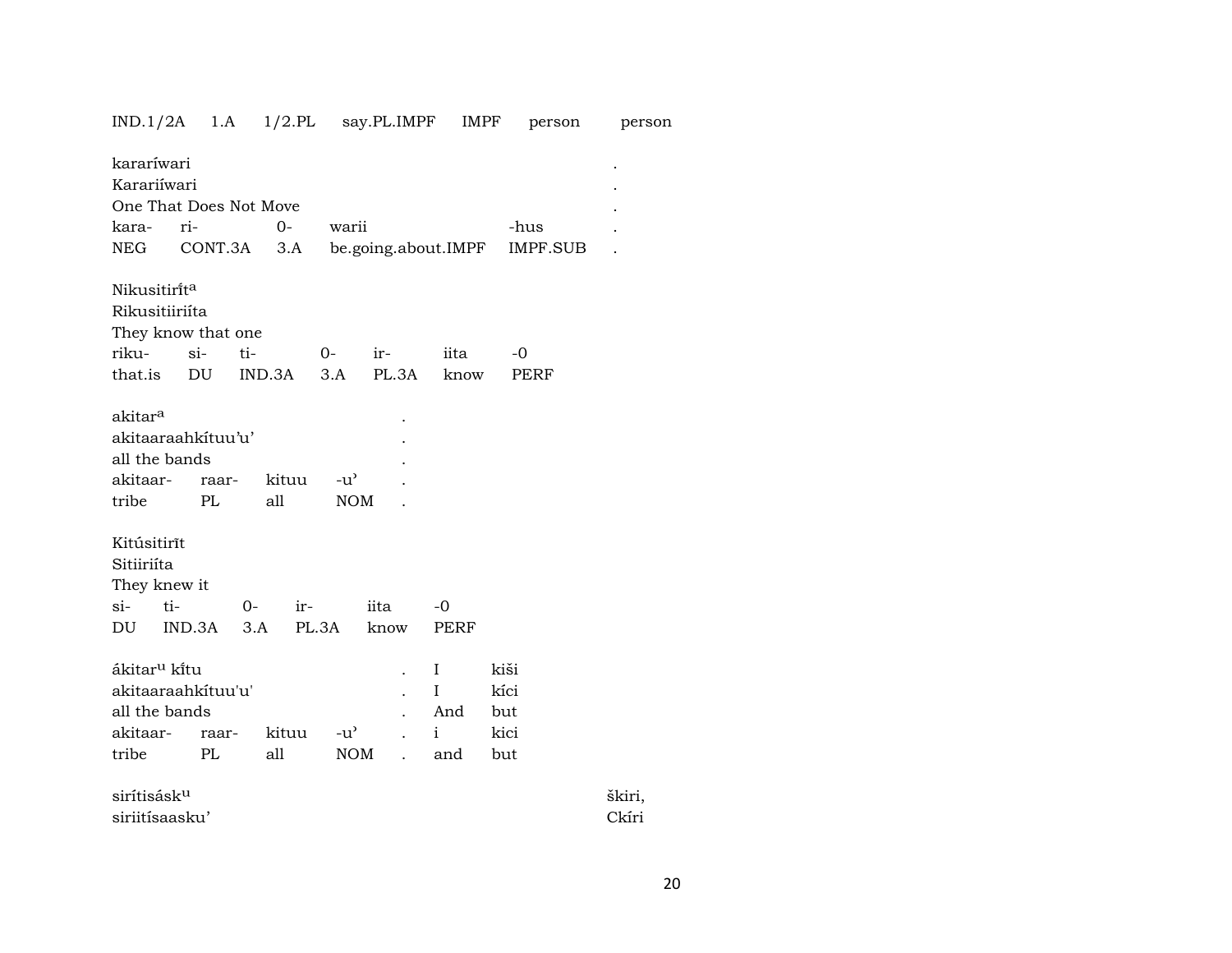| $si-$<br>hisaask<br>ickirir<br>0-<br>$ir-$<br>ut-<br>-:hus<br>ra-<br>PL.3A<br>call.by.name<br>DU<br>ABS<br>3.A<br>PREV<br>IMPF<br>Skiri<br>kararíwari<br>$\, ,$<br>Karariíwari<br>One That Does Not Move<br>ri-<br>$0 -$<br>kara-<br>warii<br>-hus<br>CONT.3A<br>be.going.about.IMPF<br><b>IMPF.SUB</b><br>NEG<br>3.A<br>rikúwit <sup>i</sup><br>nīsār <sup>u</sup><br>Riísaaru'<br>rikúwiti'<br>Chief<br>it is the one<br>riisaar<br>$-u^{\prime}$<br>riku-<br>$0 -$<br>$-0$<br>wi-<br>ti-<br><b>NOM</b><br>QUOT<br>be.chief<br>the.one<br>IND.3A<br>3.A<br>PERF<br>Irár <sup>i</sup><br>$\, ,$<br>Iraári'<br><b>Brother</b><br>$i-$<br>-ri'<br>-raar-<br>3.POSS.A<br>same.sex.sibling<br>3.POSS.B<br>nikuwituhkústaruk <sup>u</sup> |
|---------------------------------------------------------------------------------------------------------------------------------------------------------------------------------------------------------------------------------------------------------------------------------------------------------------------------------------------------------------------------------------------------------------------------------------------------------------------------------------------------------------------------------------------------------------------------------------------------------------------------------------------------------------------------------------------------------------------------------------|
|                                                                                                                                                                                                                                                                                                                                                                                                                                                                                                                                                                                                                                                                                                                                       |
|                                                                                                                                                                                                                                                                                                                                                                                                                                                                                                                                                                                                                                                                                                                                       |
|                                                                                                                                                                                                                                                                                                                                                                                                                                                                                                                                                                                                                                                                                                                                       |
|                                                                                                                                                                                                                                                                                                                                                                                                                                                                                                                                                                                                                                                                                                                                       |
|                                                                                                                                                                                                                                                                                                                                                                                                                                                                                                                                                                                                                                                                                                                                       |
|                                                                                                                                                                                                                                                                                                                                                                                                                                                                                                                                                                                                                                                                                                                                       |
|                                                                                                                                                                                                                                                                                                                                                                                                                                                                                                                                                                                                                                                                                                                                       |
|                                                                                                                                                                                                                                                                                                                                                                                                                                                                                                                                                                                                                                                                                                                                       |
|                                                                                                                                                                                                                                                                                                                                                                                                                                                                                                                                                                                                                                                                                                                                       |
|                                                                                                                                                                                                                                                                                                                                                                                                                                                                                                                                                                                                                                                                                                                                       |
|                                                                                                                                                                                                                                                                                                                                                                                                                                                                                                                                                                                                                                                                                                                                       |
|                                                                                                                                                                                                                                                                                                                                                                                                                                                                                                                                                                                                                                                                                                                                       |
|                                                                                                                                                                                                                                                                                                                                                                                                                                                                                                                                                                                                                                                                                                                                       |
|                                                                                                                                                                                                                                                                                                                                                                                                                                                                                                                                                                                                                                                                                                                                       |
|                                                                                                                                                                                                                                                                                                                                                                                                                                                                                                                                                                                                                                                                                                                                       |
|                                                                                                                                                                                                                                                                                                                                                                                                                                                                                                                                                                                                                                                                                                                                       |
|                                                                                                                                                                                                                                                                                                                                                                                                                                                                                                                                                                                                                                                                                                                                       |
|                                                                                                                                                                                                                                                                                                                                                                                                                                                                                                                                                                                                                                                                                                                                       |
|                                                                                                                                                                                                                                                                                                                                                                                                                                                                                                                                                                                                                                                                                                                                       |
|                                                                                                                                                                                                                                                                                                                                                                                                                                                                                                                                                                                                                                                                                                                                       |
|                                                                                                                                                                                                                                                                                                                                                                                                                                                                                                                                                                                                                                                                                                                                       |
|                                                                                                                                                                                                                                                                                                                                                                                                                                                                                                                                                                                                                                                                                                                                       |
| rikuwituhkústaaruuku'                                                                                                                                                                                                                                                                                                                                                                                                                                                                                                                                                                                                                                                                                                                 |
| that one imitates the way He sits                                                                                                                                                                                                                                                                                                                                                                                                                                                                                                                                                                                                                                                                                                     |
| riku-<br>wi-<br>ti-<br>$0-$<br>kus<br>raa.ra'uk<br>-:hus<br>uur-                                                                                                                                                                                                                                                                                                                                                                                                                                                                                                                                                                                                                                                                      |
|                                                                                                                                                                                                                                                                                                                                                                                                                                                                                                                                                                                                                                                                                                                                       |
| QUOT<br>IND.3A<br>be sitting<br>imitate<br>that.is<br>3.A<br>PREV<br><b>IMPF</b>                                                                                                                                                                                                                                                                                                                                                                                                                                                                                                                                                                                                                                                      |
| hiru<br>títaku<br>áties,                                                                                                                                                                                                                                                                                                                                                                                                                                                                                                                                                                                                                                                                                                              |
| Atí'as<br>hiru<br>títaku                                                                                                                                                                                                                                                                                                                                                                                                                                                                                                                                                                                                                                                                                                              |
| our Father<br>there<br>here                                                                                                                                                                                                                                                                                                                                                                                                                                                                                                                                                                                                                                                                                                           |
| hiruu<br>tii-<br>ati-<br>-taku<br>as                                                                                                                                                                                                                                                                                                                                                                                                                                                                                                                                                                                                                                                                                                  |
| 1.POSS<br>there<br>this<br>LOC<br>father                                                                                                                                                                                                                                                                                                                                                                                                                                                                                                                                                                                                                                                                                              |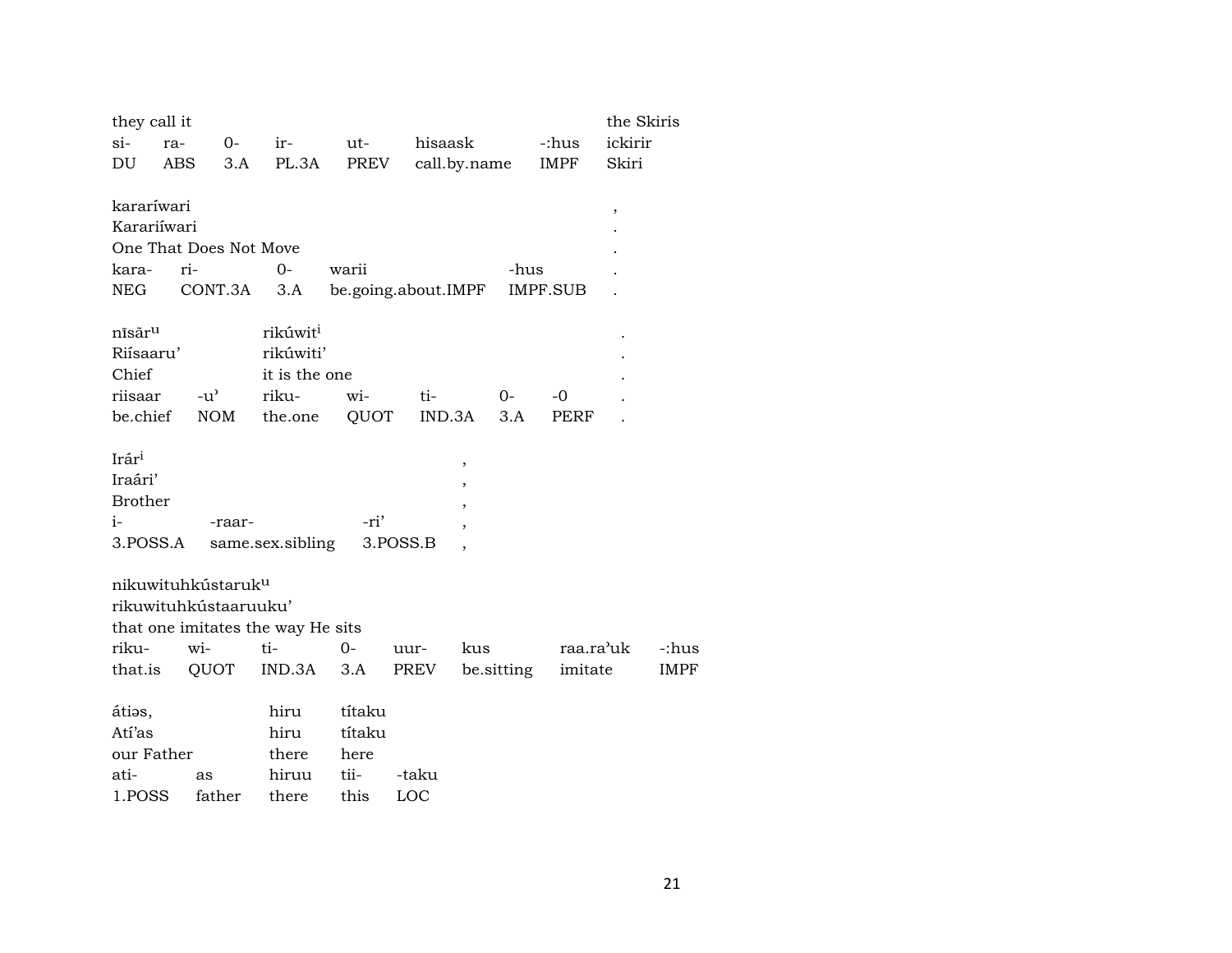ahakítakµ, ahakítaku his sitting above ar- ra- 0- kita- kus -0 EV ABS 3.A on.top be.sitting SUB.4 tirárik $^i$ tiraáriki this one tii- ra- 0- arik -i this ABS 3.A be.standing SUB.2 tikarárispatásikµ tikararispaatásiku his not starting off (for some other place) tii- kara- ra- 0- i- as.waat.as.ik -hus this NEG ABS 3.A SEQ start.out IMPF.SUB hupírit $^{\rm n}$ , huupírit star huupirik star nikuwituhkuštarukµ rikuwituhkústaaruuku' that one imitates his sitting riku- wi- ti- 0- uur- kus raa.ra"uk -:hus that.is QUOT IND.3A 3.A PREV be.sitting imitate IMPF . I, irár³ , . I iraári' . And, brother , . i i- -raar- -ri' ,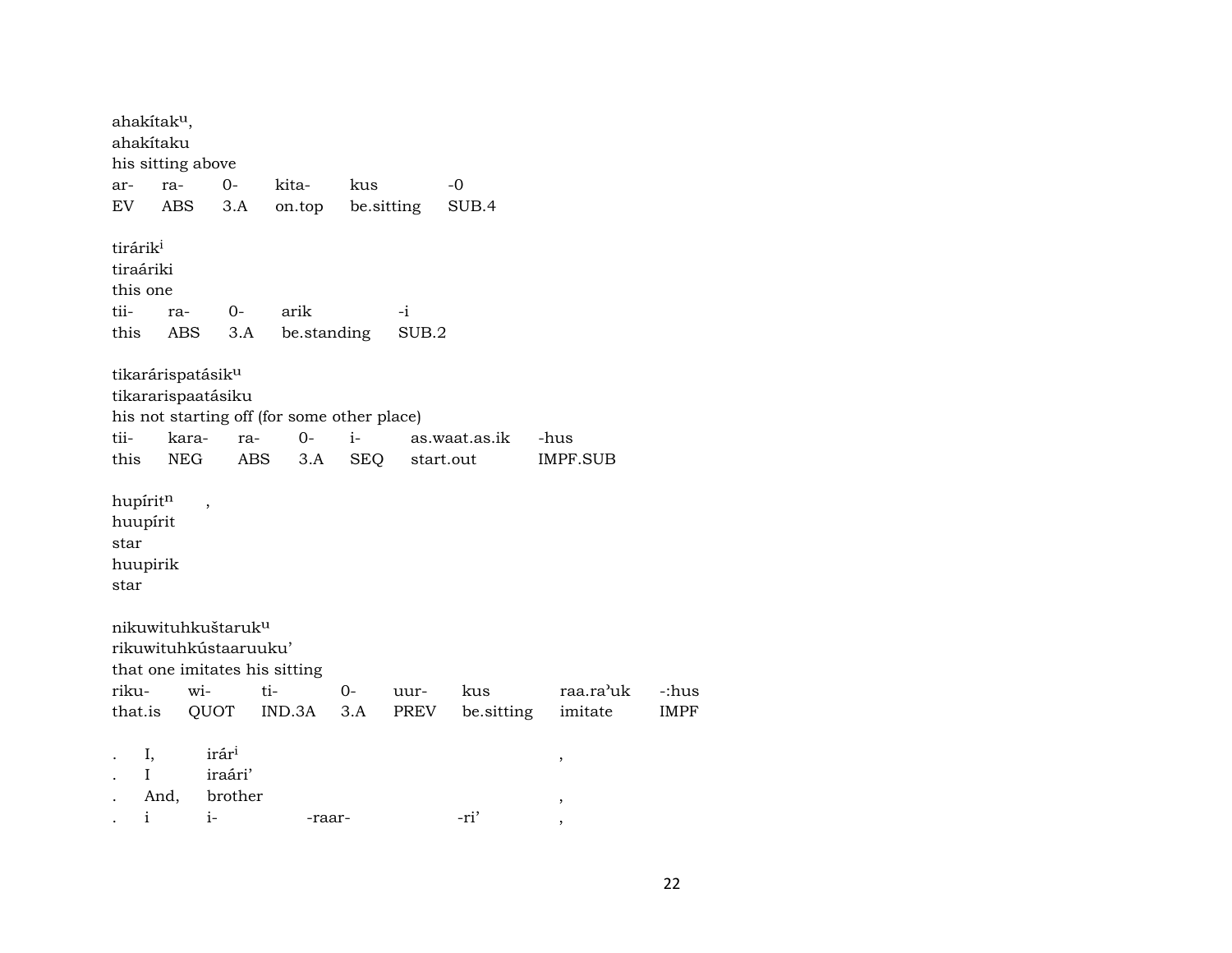. and 3.POSS.A same.sex.sibling 3.POSS.B , nituhárikahist<sup>a</sup> rituuhaárikaahista I am going to tell you rii- t- ir- a- ut- raa.ri.kaa.a -his -ta ASSR 1.A PREV.1/2A 2.P PREV tell.to PERF INT tihwakiáh<sup>u</sup> kúrahus, tihwakí'aahu' kúrahus they say the old men ti- 0- ir- waki.a -:hus kurahuus IND.3A 3.A PL.3A say.PL.IMPF IMPF old.man tirárik<sup>i</sup> tiraáriki this one tii- ra- 0- arik -i this ABS 3.A be.standing SUB.2 nikuwitára rikuwitára'a it is the one that owns it  $\,$  ,  $\,$ riku- wi- ti- 0- a- raa- 0 -" , that.is QUOT IND.3A 3.A POSS.3A way be EX , ihi , tíraruš³ , ihi tíraruuci uh , this ihii , tii- ra- 0- ra.uc -i uh , this ABS 3.A be.lying.PL SUB.2 haripáhat<sup>n</sup> , tihwakiah<sup>u</sup> Hariipáhat . Tihwakí'aahu'

23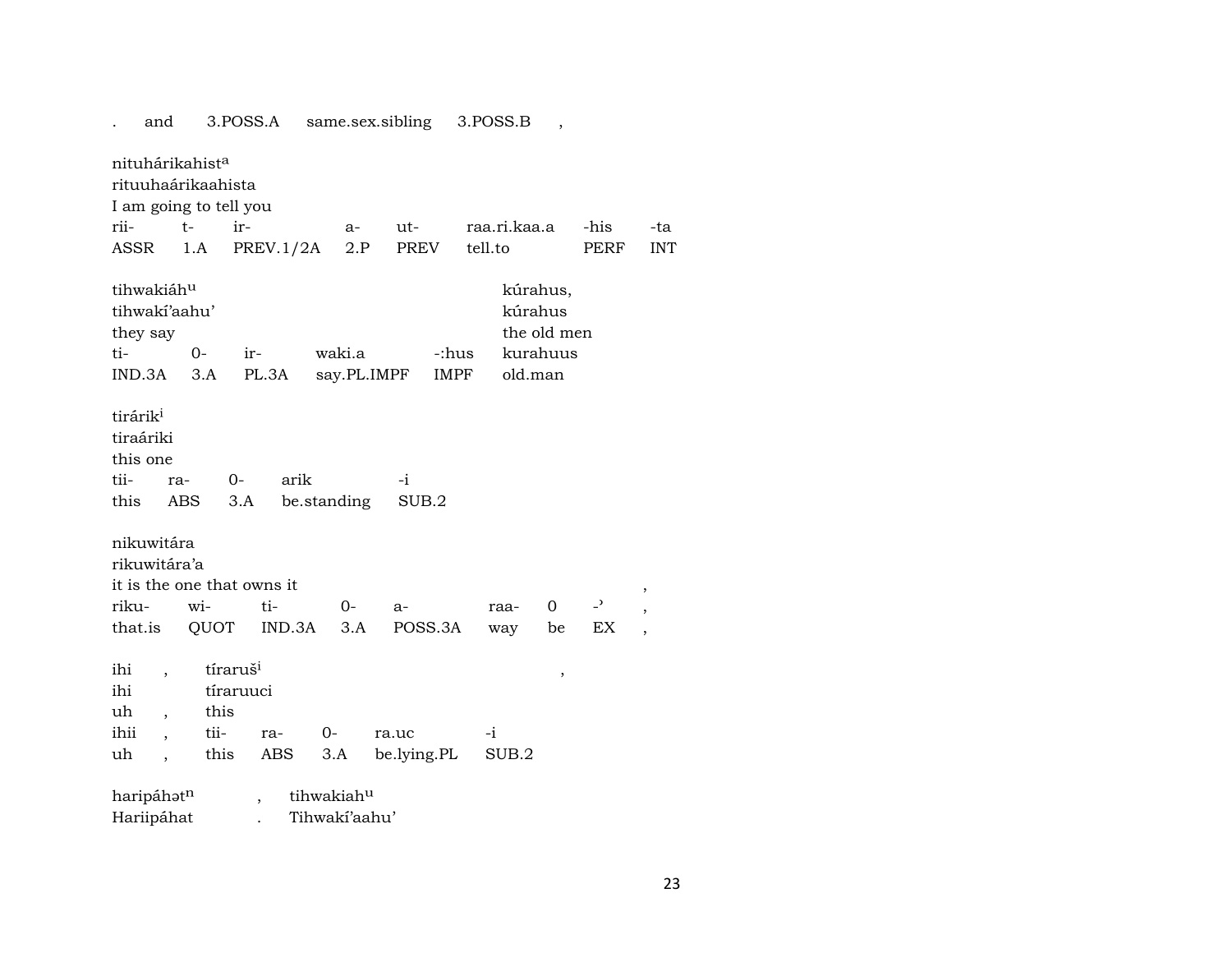| Calf                     |                            |                      | They say                                    |                  |       |                     |                          |             |  |
|--------------------------|----------------------------|----------------------|---------------------------------------------|------------------|-------|---------------------|--------------------------|-------------|--|
| harii                    | pahaat                     | $\ddot{\phantom{a}}$ | ti-                                         | $0-$             | ir-   | waki.a              |                          | -:hus       |  |
| calf                     | red                        |                      | IND.3A                                      | 3.A              | PL.3A |                     | say.PL.IMPF              | <b>IMPF</b> |  |
|                          |                            |                      |                                             |                  |       |                     |                          |             |  |
| hukawiškirí <sup>a</sup> |                            |                      |                                             |                  |       |                     |                          |             |  |
|                          | Hukawickiirí'a'            |                      |                                             |                  |       |                     |                          |             |  |
|                          | Covered Lance              |                      |                                             |                  |       |                     |                          |             |  |
| huka.wi                  |                            | icka.iri.a           |                                             |                  |       |                     |                          |             |  |
| lance                    |                            | face.to.be.covered   |                                             |                  |       |                     |                          |             |  |
|                          |                            |                      |                                             |                  |       |                     |                          |             |  |
| Nikuwitura <sup>a</sup>  |                            |                      |                                             |                  |       |                     |                          |             |  |
| Rikuwitará'a             |                            |                      |                                             |                  |       |                     |                          |             |  |
|                          | It is the one that owns it |                      |                                             |                  |       |                     |                          |             |  |
| riku-                    | wi-                        | ti-                  | a-                                          |                  | raa-  | 0                   | $\overline{\phantom{0}}$ |             |  |
| that.is                  | QUOT                       | IND.3A               |                                             | POSS.3A          | way   | be                  | EX                       |             |  |
|                          |                            |                      |                                             |                  |       |                     |                          |             |  |
| tikarariwari             |                            |                      |                                             |                  |       |                     |                          |             |  |
| tikararíwari             |                            |                      |                                             |                  |       |                     |                          |             |  |
|                          |                            |                      | this one that does not walk around (bundle) |                  |       |                     |                          |             |  |
| tii-                     | kara-                      | ri-                  | $O -$                                       | warii            |       |                     | -hus                     |             |  |
| this                     | NEG                        | CONT.3A              | 3.A                                         |                  |       | be.going.about.IMPF |                          | IMPF.SUB    |  |
|                          |                            |                      |                                             |                  |       |                     |                          |             |  |
| Nawa                     |                            | irár <sup>i</sup>    |                                             |                  |       |                     | $\, ,$                   |             |  |
| Ráwa                     |                            | iraári'              |                                             |                  |       |                     |                          |             |  |
| <b>Now</b>               | $\cdot$                    | brother              |                                             |                  |       |                     | $\overline{\phantom{a}}$ |             |  |
| rawa                     | $i-$                       |                      | -raar-                                      |                  |       | -ri'                | $\overline{\phantom{a}}$ |             |  |
| now                      | $\overline{\phantom{a}}$   | 3.POSS.A             |                                             | same.sex.sibling |       | 3.POSS.B            |                          |             |  |
| nikutira                 |                            |                      |                                             |                  |       | áwitn               |                          |             |  |
| rikutíra'                |                            |                      |                                             |                  |       | áwit                | $\overline{\phantom{a}}$ |             |  |
|                          | that is the reason         |                      |                                             |                  |       | first               |                          |             |  |
| riku-                    | ti-                        | 0-                   | raa-                                        | 0                | -0    | awit                |                          |             |  |
| that.is                  | IND.3A                     | 3.A                  |                                             | be               | PERF  | first               |                          |             |  |
|                          |                            |                      | way                                         |                  |       |                     |                          |             |  |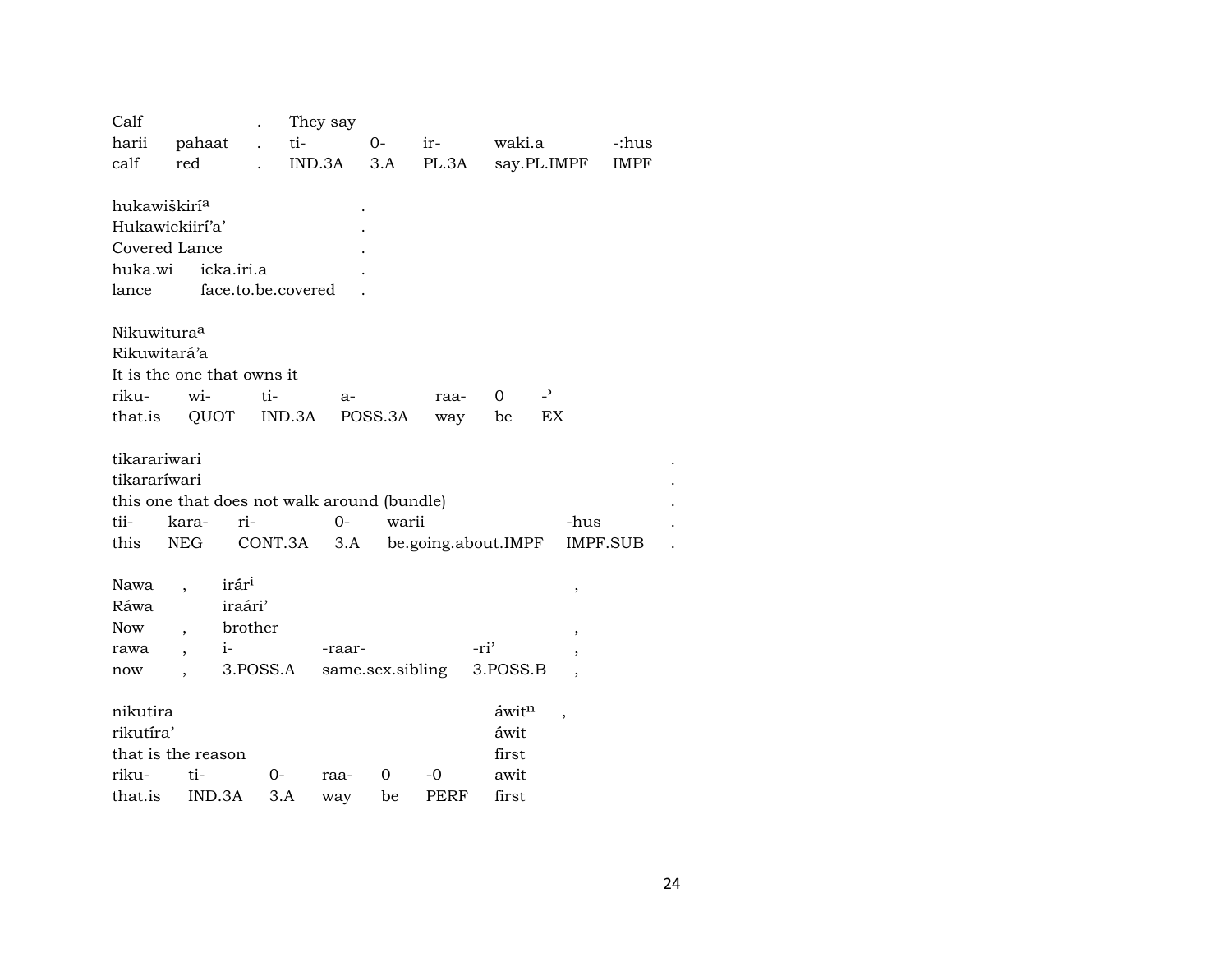átios,  $\mathrm{Ati'as}$ our Father atias 1.POSS father tirarawiskahuhírəsah $^{\rm a}$ tiraraawiskahuuhírasaaha his having the first whiff of smoking

| tii-                     | ra-                | 0-     | raawis-                     | kahuur     |      |                          | hiras.aah                 |                          | $-a$  |
|--------------------------|--------------------|--------|-----------------------------|------------|------|--------------------------|---------------------------|--------------------------|-------|
| this                     | ABS                | 3.A    | smoke                       |            |      |                          | whiff/puff be.in.the.lead |                          | SUB.1 |
|                          |                    |        |                             |            |      |                          |                           |                          |       |
| wirakurawis <sup>a</sup> |                    |        |                             |            |      |                          |                           | ,                        |       |
|                          | wirakuraáwisa      |        |                             |            |      |                          |                           |                          |       |
|                          | when He smokes     |        |                             |            |      |                          |                           |                          |       |
| wii-                     | ra-                | $O -$  | ku-                         | raawis-    |      | a                        | -0                        |                          |       |
|                          | when INF.A         | 3.A    | INF.B                       | smoke      |      | eat                      | SUB.3                     |                          |       |
|                          |                    |        |                             |            |      |                          |                           |                          |       |
| nikutiruhú <sup>u</sup>  |                    |        |                             |            |      |                          | Nawa                      | $\overline{\phantom{a}}$ |       |
|                          | Rikutiruuhú'u      |        |                             |            |      |                          | Ráwa                      |                          |       |
|                          |                    |        | That was the way He made it |            |      |                          | <b>Now</b>                | $\overline{ }$           |       |
| riku-                    | ti-                |        | 0-<br>ruuhur                |            | $-2$ |                          | rawa                      | $\overline{ }$           |       |
|                          | that.is IND.3A 3.A |        |                             | be.the.way | EX   |                          | now                       | $\overline{ }$           |       |
|                          |                    |        |                             |            |      |                          |                           |                          |       |
| irár <sup>i</sup>        |                    |        |                             |            |      | $\overline{\phantom{a}}$ |                           |                          |       |
| iraári'                  |                    |        |                             |            |      |                          |                           |                          |       |
| brother                  |                    |        |                             |            |      | ,                        |                           |                          |       |
| $i-$                     |                    | -raar- |                             | -ri'       |      | $\cdot$                  |                           |                          |       |
| 3.POSS.A                 |                    |        | same.sex.sibling            | 3.POSS.B   |      | ,                        |                           |                          |       |

| nətkətirətpari |  |
|----------------|--|
|                |  |
|                |  |

| rátkat     |      | tirátpari      |     |      |       |      |
|------------|------|----------------|-----|------|-------|------|
| afterwards |      | my living here |     |      |       |      |
| rat-       | -kat | tii-           | ra- | $t-$ | warii | -hus |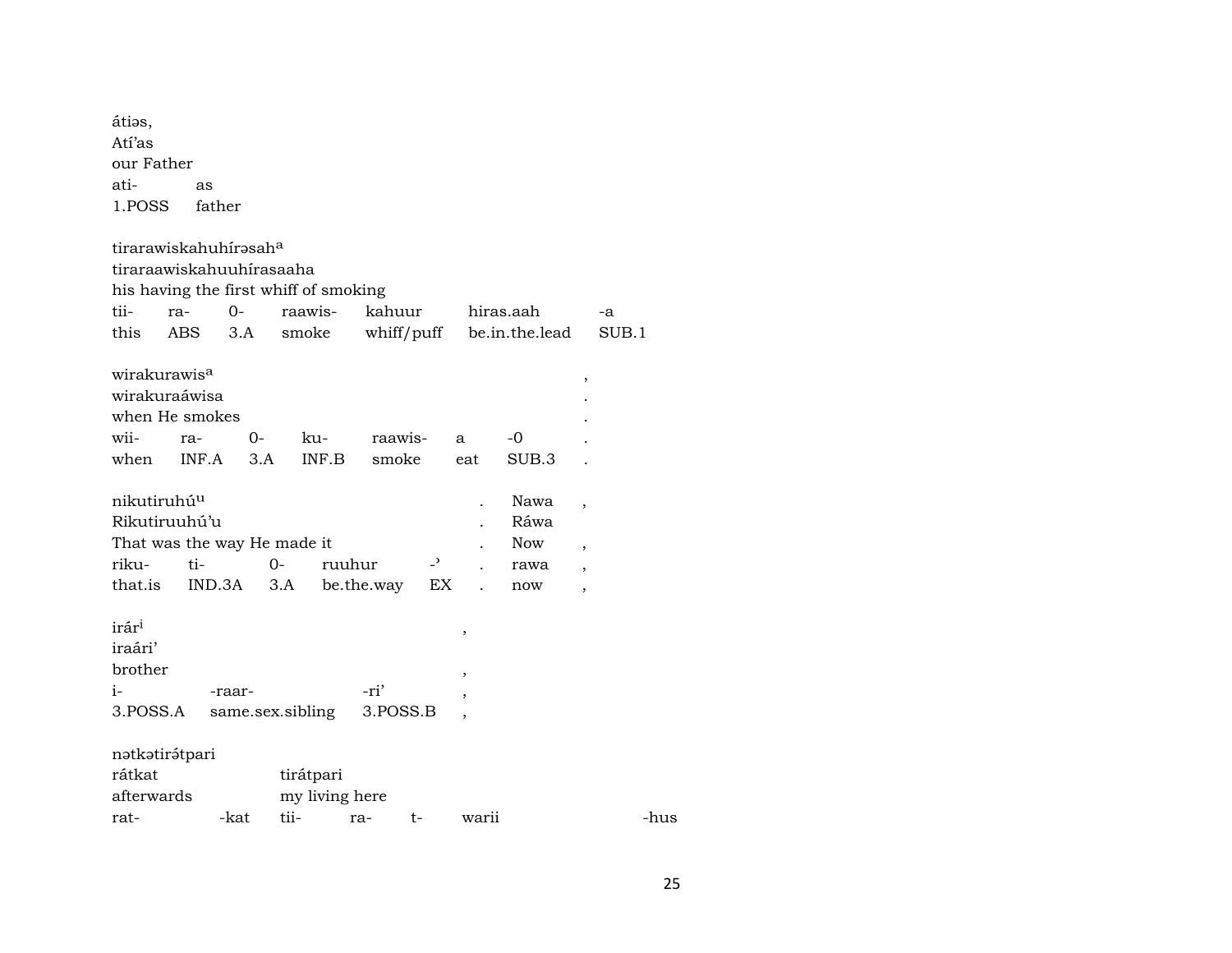| afterwards                                     | LOC                                 | when                                       | <b>ABS</b>               | 1.A         |             |                 | be.going.about.IMPF |            | <b>IMPF.SUB</b> |         |     |       |
|------------------------------------------------|-------------------------------------|--------------------------------------------|--------------------------|-------------|-------------|-----------------|---------------------|------------|-----------------|---------|-----|-------|
| šahiksíšahiks<br>cahiksícahiks<br>Indians      |                                     | $\overline{\phantom{a}}$                   |                          |             |             |                 |                     |            |                 |         |     |       |
| icaahiks                                       | icaahiks                            |                                            |                          |             |             |                 |                     |            |                 |         |     |       |
| person                                         | person                              |                                            |                          |             |             |                 |                     |            |                 |         |     |       |
| tirarahkawarik <sup>u</sup><br>tirarahkawáriku |                                     |                                            |                          |             |             |                 |                     |            |                 |         |     |       |
|                                                |                                     | after they fill it (the pipe with tobacco) |                          |             |             |                 |                     |            |                 |         |     |       |
| tii-                                           | ra-                                 | $0-$<br>raar-                              |                          | kawarik     |             | -hus            |                     |            |                 |         |     |       |
| when                                           | <b>ABS</b>                          | 3.A                                        | 3PL.INAN.P               | put.into    |             | <b>IMPF.SUB</b> |                     |            |                 |         |     |       |
|                                                |                                     |                                            |                          |             |             |                 |                     |            |                 |         |     |       |
| nətkətn                                        |                                     |                                            | šahiksíšahiks            |             |             |                 |                     |            |                 |         |     |       |
| rátkat                                         |                                     |                                            | cahiksícahiks            |             |             |                 |                     |            |                 |         |     |       |
| afterwards                                     |                                     | Indians                                    |                          |             |             |                 |                     |            |                 |         |     |       |
| rat-                                           | -kat                                | icaahiks                                   |                          | icaahiks    |             |                 |                     |            |                 |         |     |       |
| afterwards                                     | LOC                                 | person                                     |                          | person      |             |                 |                     |            |                 |         |     |       |
|                                                |                                     |                                            |                          |             |             |                 |                     |            |                 |         |     |       |
| nikuwitutirahawis <sup>a</sup>                 |                                     |                                            |                          |             |             |                 |                     |            |                 |         |     |       |
| rikuwituú'ut                                   |                                     |                                            |                          |             |             |                 | tirahaáwisa         |            |                 |         |     |       |
| that is the way it is                          |                                     |                                            |                          |             |             |                 | when I smoke        |            |                 |         |     |       |
| riku-                                          | wi-                                 | ti-                                        | $0-$                     | $ut -$      | $\mathbf 0$ | $\overline{a}$  | tii-                | ra-        | $t-$            | raawis- | a   | $-0$  |
| that.is                                        | QUOT                                | IND.3A                                     | 3.A                      | <b>PREV</b> | be          | EX              | when                | <b>ABS</b> | 1.A             | smoke   | eat | SUB.3 |
| nīsar <sup>u</sup>                             |                                     | tiraštawi                                  |                          |             |             |                 |                     |            |                 |         |     |       |
| riísaaru'                                      |                                     | tiráctawi                                  |                          |             |             |                 |                     |            |                 |         |     |       |
| chiefs                                         |                                     |                                            | my belonging to them     |             |             |                 |                     |            |                 |         |     |       |
| riisaar                                        | $-u$ <sup><math>\prime</math></sup> | tii-                                       | ra-<br>t-                |             | tawi        | $-0$            |                     |            |                 |         |     |       |
| be.chief                                       | <b>NOM</b>                          | this                                       | <b>ABS</b>               | 1.A         | be.among    |                 | SUB.4               |            |                 |         |     |       |
| nisar <sup>u</sup>                             |                                     | Nawa                                       | $\overline{\phantom{a}}$ |             |             |                 |                     |            |                 |         |     |       |
| riísaaru'                                      |                                     | Ráwa                                       |                          |             |             |                 |                     |            |                 |         |     |       |
|                                                |                                     |                                            |                          |             |             |                 |                     |            |                 |         |     |       |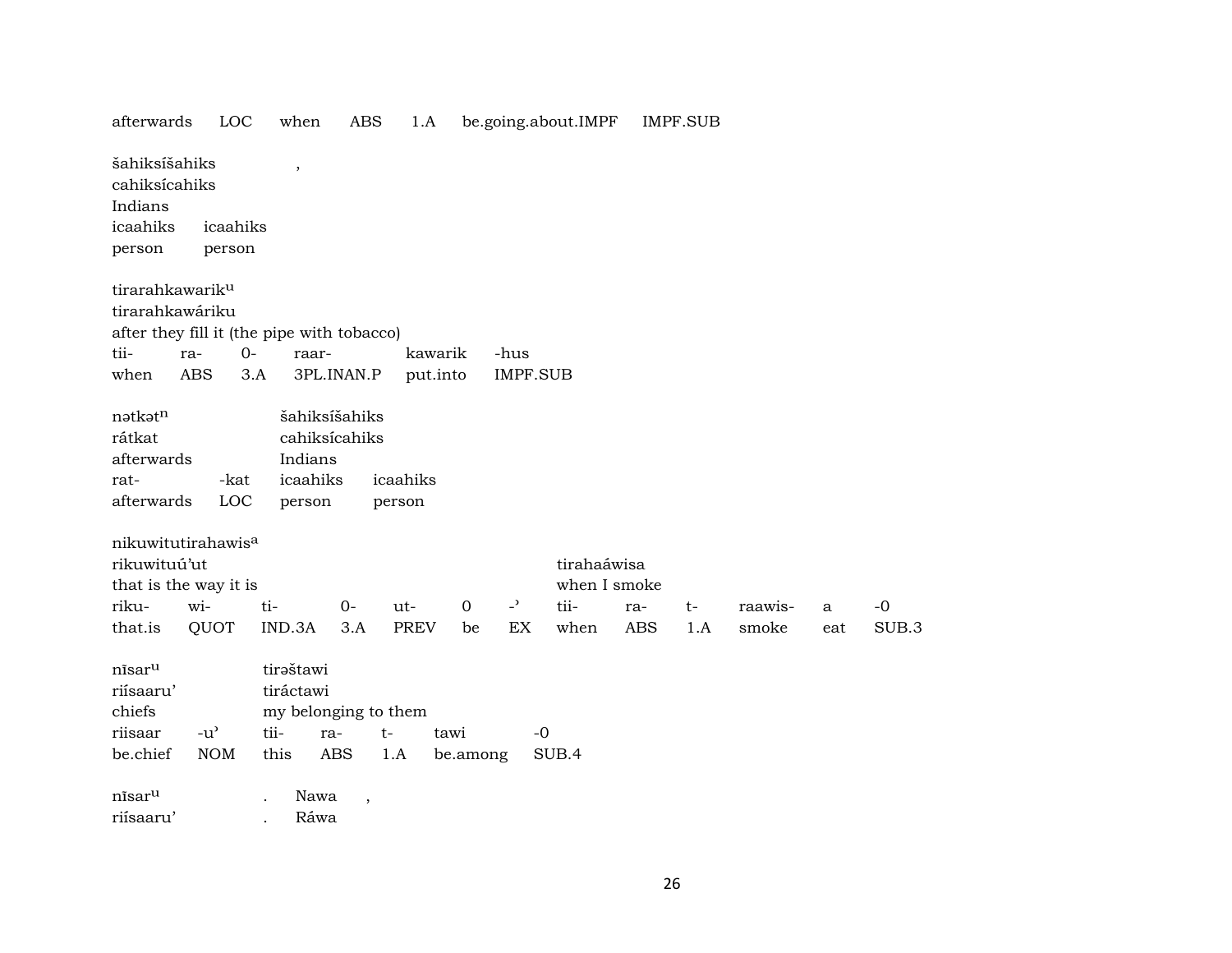| the chiefs<br>riisaar<br>be.chief                             |            | $-u^{\prime}$<br><b>NOM</b>       | $\ddot{\phantom{a}}$     | Now<br>rawa<br>now   | $\overline{\phantom{a}}$<br>$\overline{\phantom{a}}$ |               |                          |             |             |                |      |           |       |
|---------------------------------------------------------------|------------|-----------------------------------|--------------------------|----------------------|------------------------------------------------------|---------------|--------------------------|-------------|-------------|----------------|------|-----------|-------|
| irár <sup>i</sup><br>iraári'                                  |            |                                   |                          |                      |                                                      |               | $\, ,$                   |             |             |                |      |           |       |
| brother                                                       |            |                                   |                          |                      |                                                      |               | $\,$                     |             |             |                |      |           |       |
| $i-$                                                          |            | -raar-                            |                          |                      | -ri'                                                 |               | $\overline{\phantom{a}}$ |             |             |                |      |           |       |
| 3.POSS.A                                                      |            | same.sex.sibling                  |                          |                      |                                                      | 3.POSS.B      | $\,$                     |             |             |                |      |           |       |
| nikuwitiitn<br>rikuwití'it                                    |            |                                   |                          |                      |                                                      |               |                          |             |             |                |      |           |       |
|                                                               |            | that is how it (they are) is      |                          |                      |                                                      |               |                          |             |             |                |      |           |       |
| riku-                                                         |            | wi-                               | ti-                      |                      | $0-$                                                 | ir-           | ut-                      |             | $\mathbf 0$ | $\overline{a}$ |      |           |       |
| that.is                                                       |            | QUOT                              | IND.3A                   |                      | 3.A                                                  | PL.3A         |                          | <b>PREV</b> | be          | EX             |      |           |       |
| tíraruš <sup>i</sup><br>tíraruuci<br>this one<br>tii-<br>this | ra-<br>ABS | $0-$<br>3.A                       |                          | ra.uc<br>be.lying.PL |                                                      | $-i$<br>SUB.2 |                          |             |             |                |      |           |       |
|                                                               |            | ahikusukstatawiškara <sup>u</sup> |                          |                      |                                                      |               |                          |             |             |                |      |           |       |
|                                                               |            | ahikucukstaattawickára'u          |                          |                      |                                                      |               |                          |             |             |                |      |           |       |
|                                                               |            | the things He put among us        |                          |                      |                                                      |               |                          |             |             |                |      |           |       |
| ar-                                                           | ri-        |                                   | $0-$                     | ku-                  | ut-                                                  |               | uks-                     | rak-        |             | tawi           | -his | ka.ra'uk  | $-0$  |
| EV                                                            |            | CONT.3A                           | 3.A                      | 1.P                  |                                                      | PREV          | AOR                      | $1/2$ .PL   |             | be.among       | PERF | make.PL.P | SUB.3 |
| kĩtu<br>kítuu'u'<br>all<br>kituu                              | $-u'$      |                                   | átías,<br>Atí'as<br>ati- | our Father           | as                                                   |               |                          |             |             |                |      |           |       |

 $\mathop{\rm all}\nolimits$  $NOM$ 1.POSS father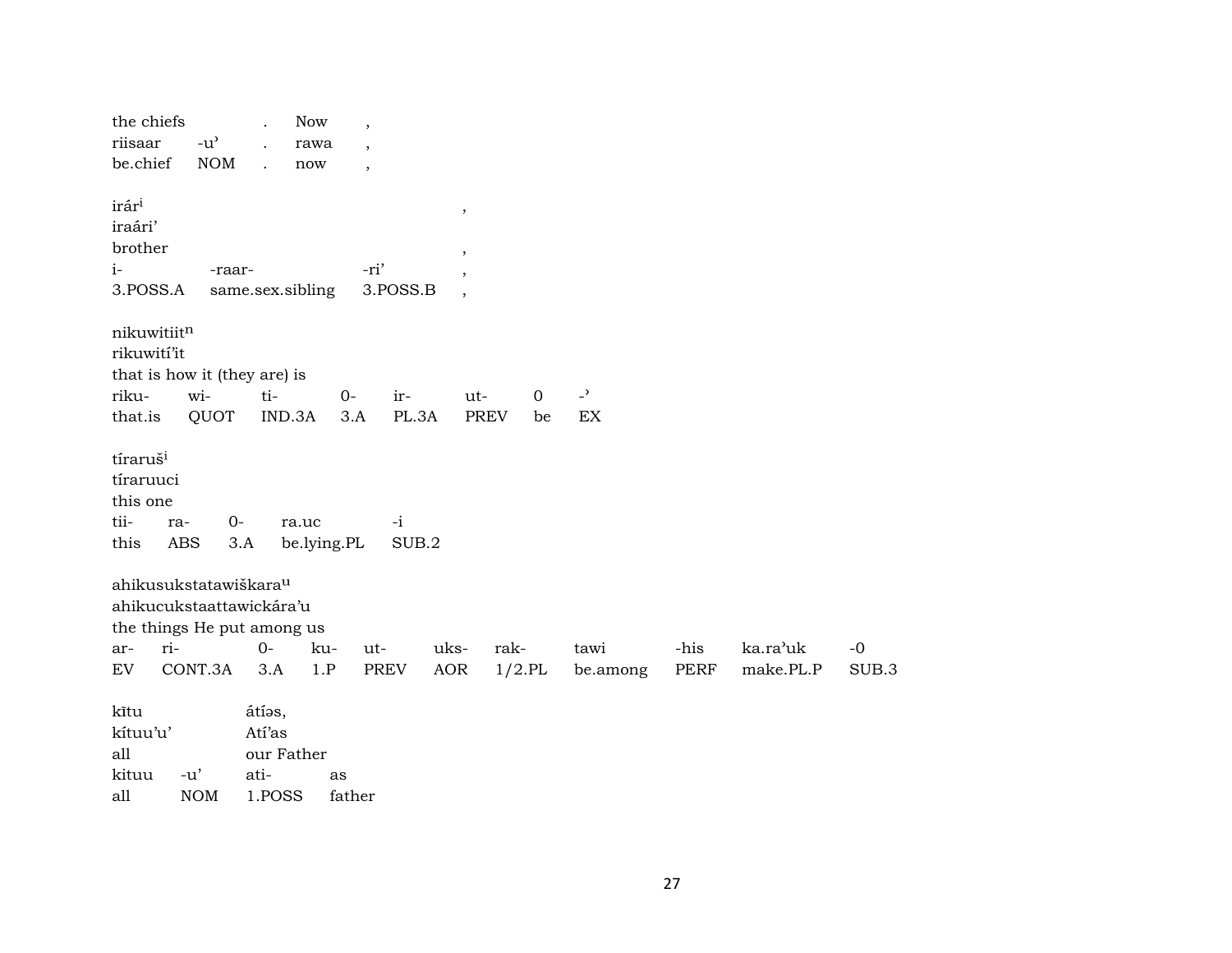| tirakítaku<br>hi<br>this one above<br>and<br>$\overline{\phantom{a}}$<br>tii-<br>hi<br>$0-$<br>kita-<br>kus<br>$-0$<br>ra-<br>$\overline{\phantom{a}}$<br>this<br>ABS<br>3.A<br>on.top<br>be.sitting<br>SUB.4<br>and<br>$\ddot{\phantom{0}}$ |  |
|----------------------------------------------------------------------------------------------------------------------------------------------------------------------------------------------------------------------------------------------|--|
|                                                                                                                                                                                                                                              |  |
|                                                                                                                                                                                                                                              |  |
|                                                                                                                                                                                                                                              |  |
|                                                                                                                                                                                                                                              |  |
| rikuahúatn<br>nīsar <sup>u</sup><br>$\,$                                                                                                                                                                                                     |  |
| riísaaru'<br>riku'ahuú'ut                                                                                                                                                                                                                    |  |
| that is how it is<br>chief                                                                                                                                                                                                                   |  |
| $\overline{\phantom{0}}$<br>riisaar<br>riku-<br>0<br>$0-$<br>ut-<br>$-u'$<br>ar-<br>ra-                                                                                                                                                      |  |
| EX<br>be.chief<br>that.is<br>EV<br>ABS<br>3.A<br>PREV<br><b>NOM</b><br>be                                                                                                                                                                    |  |
| nikuharíka <sup>a</sup>                                                                                                                                                                                                                      |  |
| Rikuuhaaríkaa'a'                                                                                                                                                                                                                             |  |
| He told me (ie us)                                                                                                                                                                                                                           |  |
| $0-$<br>raa.ri.kaa.a<br>ri-<br>ir-<br>ku-<br>ut-<br>-0                                                                                                                                                                                       |  |
| CONT.3A<br>3.A<br><b>OBV</b><br>1.P<br><b>PREV</b><br>tell.to<br>PERF                                                                                                                                                                        |  |
| nahkutk <sup>a</sup><br>nīsaru<br>$\,$                                                                                                                                                                                                       |  |
| riísaaru'<br>raáhkutka                                                                                                                                                                                                                       |  |
| when he slept<br>the chief<br>$\, ,$                                                                                                                                                                                                         |  |
| $0 -$<br>riisaar<br>itka<br>$-0$<br>$-u^{\prime}$<br>ku-<br>ra-<br>ar-<br>$\overline{\phantom{a}}$                                                                                                                                           |  |
| be.chief<br>INF.A<br>3.A<br>EV<br>INF.B<br>sleep<br>SUB.4<br><b>NOM</b><br>$\overline{\phantom{a}}$                                                                                                                                          |  |
| witiwakararu <sup>a</sup><br>hi                                                                                                                                                                                                              |  |
| $\,$<br>witawakaraáru'a'<br>hi                                                                                                                                                                                                               |  |
| He called down<br>and                                                                                                                                                                                                                        |  |
| hi<br>wi-<br>ti-<br>wakaraar.u.a<br>0-<br>-0<br>a-                                                                                                                                                                                           |  |
| QUOT<br>IND.3A<br>3.A<br>PREV.3A<br>call.out<br>PERF<br>and                                                                                                                                                                                  |  |
|                                                                                                                                                                                                                                              |  |
|                                                                                                                                                                                                                                              |  |
| $\mathcal{C}$<br>tiráwah                                                                                                                                                                                                                     |  |
| $\boldsymbol{\zeta}\boldsymbol{\zeta}$<br>Tiráwaahat                                                                                                                                                                                         |  |
| $\mathcal{C}\mathcal{C}$<br>the Heavens                                                                                                                                                                                                      |  |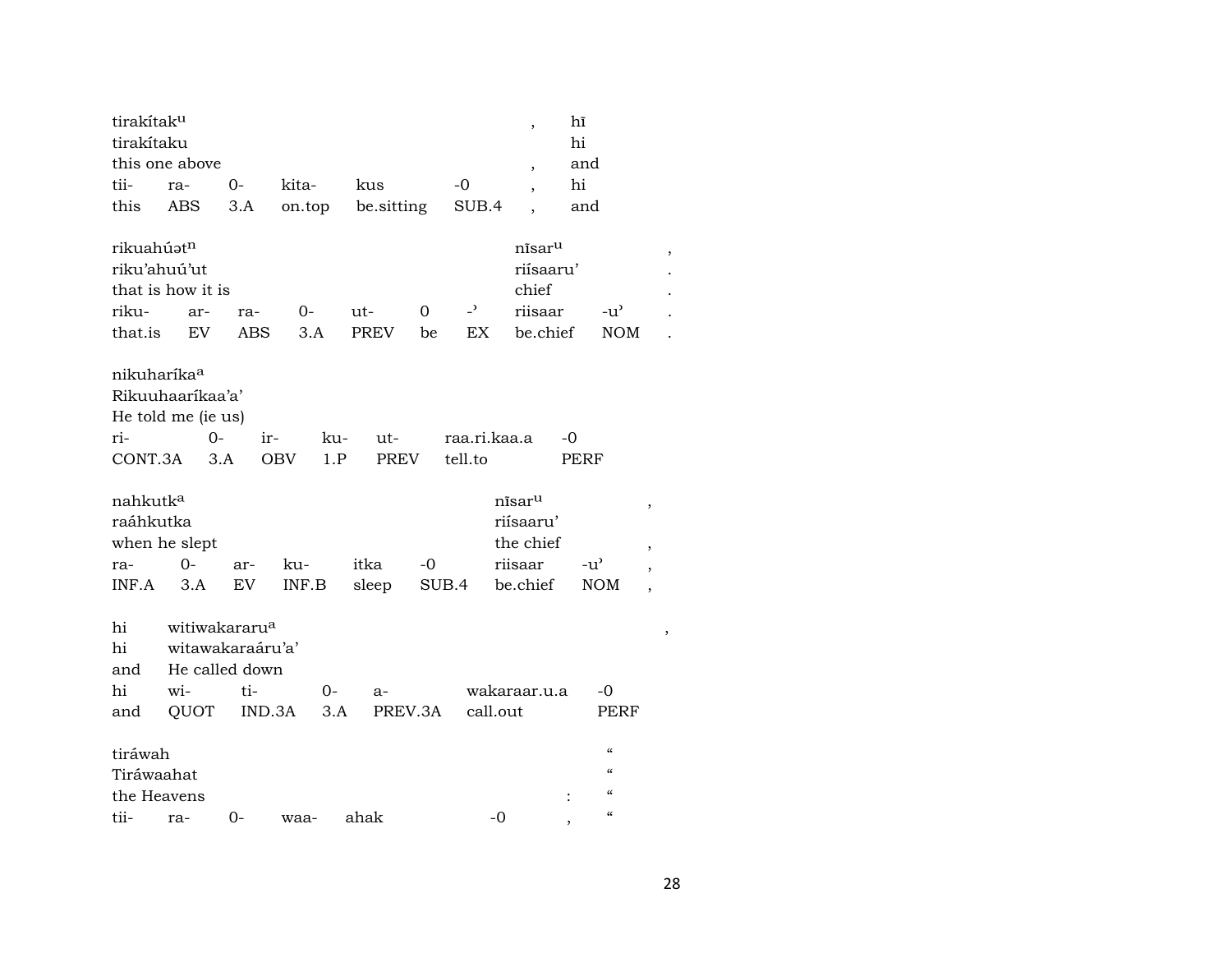| this<br>ABS                                                                       |                    | 3.A        | <b>DIST</b> |              | extend.in.a.line |      | SUB.4      |                 | $\epsilon\epsilon$ |             |             |            |
|-----------------------------------------------------------------------------------|--------------------|------------|-------------|--------------|------------------|------|------------|-----------------|--------------------|-------------|-------------|------------|
| Kira hawa siisitkahká <sup>i</sup>                                                |                    |            |             |              |                  |      |            |                 |                    |             |             |            |
| Kíra hawá si'isitkahká'i                                                          |                    |            |             |              |                  |      |            |                 |                    |             |             |            |
| You must place it upon the fire again                                             |                    |            |             |              |                  |      |            |                 |                    |             |             |            |
| kira                                                                              | haawa              | $si-$      |             | $i-$         |                  | $S-$ |            | itkaar.ka.iir   | $-0$               |             |             |            |
| perhaps                                                                           | also               | DU         |             |              | CONT.1/2A        | 2.A  |            | put.on.the.fire | <b>PERF</b>        |             |             |            |
| kísašk <sup>i</sup><br>kísacki<br>the meat<br>kisaac<br>meat                      | -kis<br><b>DIM</b> |            |             |              |                  |      |            |                 |                    |             |             |            |
| kira siiskuhawisawaríksta                                                         |                    |            |             |              |                  |      |            |                 |                    |             |             |            |
| Kíra si'iskuhaawisawáriksta                                                       |                    |            |             |              |                  |      |            |                 |                    |             |             |            |
| You must send the smoke to me                                                     |                    |            |             |              |                  |      |            |                 |                    |             |             |            |
| kira                                                                              | $si-$              | $i-$       |             |              | $S-$             | ku-  | ut-        | raawis-         | a.warik            |             | -his        | -ta        |
|                                                                                   |                    |            |             |              |                  |      |            |                 |                    |             |             |            |
| perhaps                                                                           | DU                 | CONT.1/2A  |             |              | 2.A              | 1.P  | PREV       | smoke           | throw              |             | <b>PERF</b> | <b>INT</b> |
|                                                                                   |                    |            |             |              |                  |      |            |                 |                    |             |             |            |
| háwa                                                                              |                    | Nawa       |             | i            | $\overline{ }$   |      |            |                 |                    |             |             |            |
| haáwa'                                                                            | П                  | Ráwa       |             | $\mathbf{i}$ |                  |      |            |                 |                    |             |             |            |
| again                                                                             | Н                  | <b>Now</b> |             | SO           |                  |      |            |                 |                    |             |             |            |
| haawa                                                                             |                    | rawa       |             | $\mathbf{i}$ |                  |      |            |                 |                    |             |             |            |
| also                                                                              | Π                  | now        |             | and          |                  |      |            |                 |                    |             |             |            |
| nikuahišiksarihúsuku<br>riku'ahiciksaariihúsuuku'<br>that is what they used to do |                    |            |             |              |                  |      |            |                 |                    |             |             |            |
| riku-                                                                             | ar-                | ra-        | $0-$        | ir-          |                  | ut-  | $i-$       | uks-            | aar                | $-i$        | -:hus       | -uuku      |
| that.is                                                                           | EV                 | <b>ABS</b> | 3.A         |              | PL.3A            | PREV | <b>SEQ</b> | <b>AOR</b>      | do                 | <b>IMPF</b> | <b>IMPF</b> | <b>HAB</b> |

. Witirataráhkis

. Witiraatárahkiis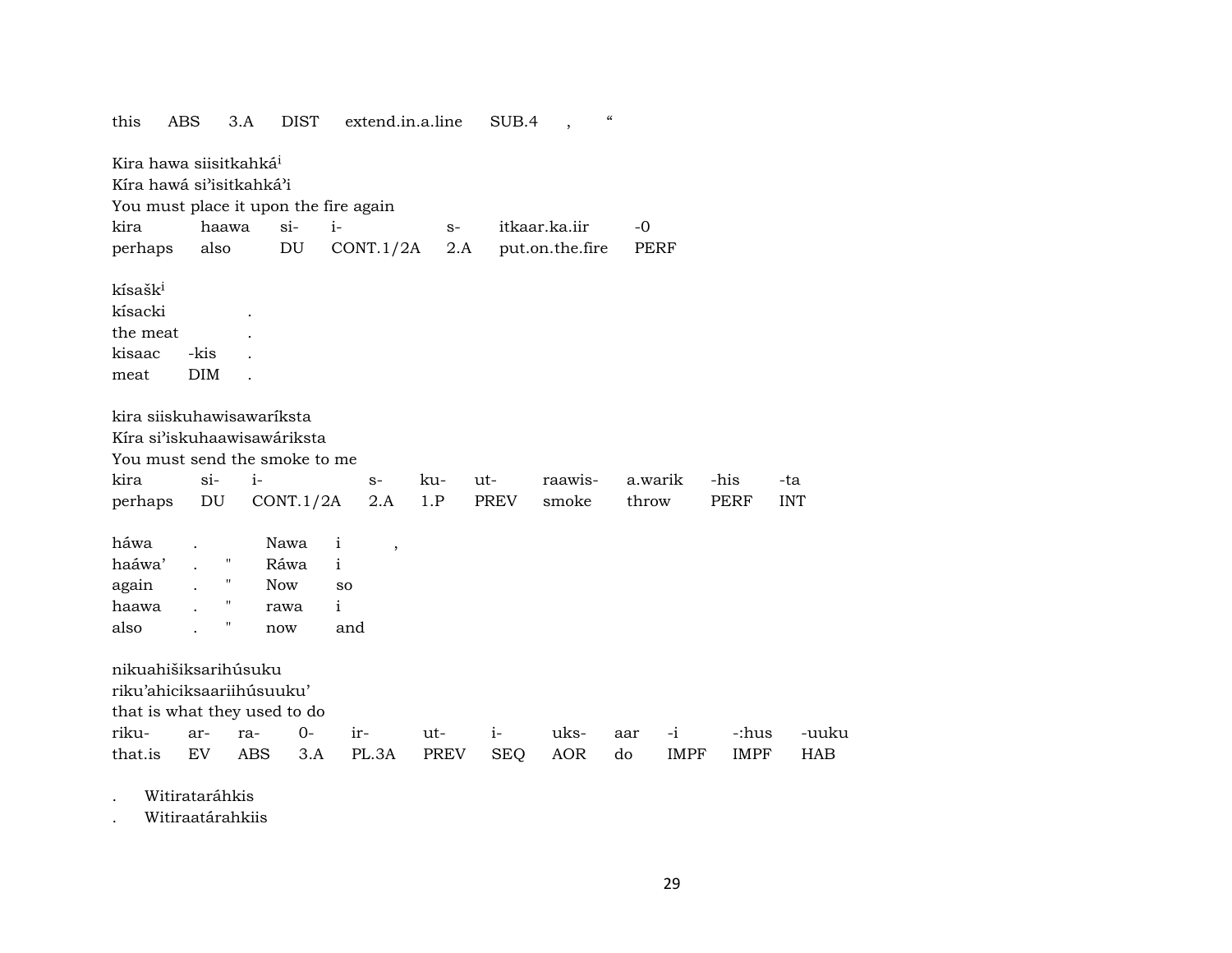|         |               | It was difficult                |         |            |       |            |                          |      |                          |                                        |  |
|---------|---------------|---------------------------------|---------|------------|-------|------------|--------------------------|------|--------------------------|----------------------------------------|--|
|         | wi-           | ti-                             |         | $0-$       | raa-  |            | tarahkis                 | -0   |                          |                                        |  |
|         | QUOT          |                                 | IND.3A  | 3.A        | way   |            | be.strong                | PERF |                          |                                        |  |
|         |               |                                 |         |            |       |            |                          |      |                          |                                        |  |
|         |               | wirahkuwáktiku,                 |         |            |       |            |                          |      |                          |                                        |  |
|         |               | wiraahkuwáktiku                 |         |            |       |            |                          |      |                          |                                        |  |
|         |               | when he spoke                   |         |            |       |            |                          |      |                          |                                        |  |
| wii-    |               | ra-                             | 0-      | ar-        | ku-   |            | wak.tik                  |      | -hus                     |                                        |  |
| when    |               | INF.A                           | 3.A     | EV.        | INF.B |            | announce                 |      | <b>IMPF.SUB</b>          |                                        |  |
|         |               |                                 |         |            |       |            |                          |      |                          |                                        |  |
|         |               | nahkuwákahu                     |         |            |       |            |                          |      |                          |                                        |  |
|         |               | raahkuwaákahu                   |         |            |       |            |                          |      |                          | $\mathcal{C}\mathcal{C}$               |  |
|         |               | when he was saying              |         |            |       |            |                          |      |                          | $\boldsymbol{\zeta}\boldsymbol{\zeta}$ |  |
| ra-     |               | 0-                              | ar-     | ku-        |       | waaka      | -hus                     |      | $\overline{\phantom{a}}$ | $\mathcal{C}\mathcal{C}$               |  |
| INF.A   |               | 3.A                             | EV      | INF.B      |       | say.IMPF   | IMPF.SUB                 |      |                          | $\boldsymbol{\zeta}\boldsymbol{\zeta}$ |  |
|         |               |                                 |         |            |       |            |                          |      |                          |                                        |  |
|         |               | witasúrawirasihist <sup>a</sup> |         |            |       |            |                          |      |                          |                                        |  |
|         |               | Witasuurawirasihista            |         |            |       |            |                          |      |                          |                                        |  |
|         |               | You are going to run            |         |            |       |            |                          |      |                          |                                        |  |
| wi-     |               | ta-                             |         | $S-$       | uur-  |            | raawiir.as-i             |      | -his                     | -ta                                    |  |
| QUOT    |               | IND.1/2A                        |         | 2.A        | PREV  |            | run.charging             |      | PERF                     | <b>INT</b>                             |  |
|         |               |                                 |         |            |       |            |                          |      |                          |                                        |  |
|         |               | Náwihu wáruksti                 |         |            |       | Nawa       |                          | háa  |                          |                                        |  |
|         |               | raawihuhwaaruksti'              |         |            |       | Ráwa       |                          | há'a |                          |                                        |  |
|         | the holy race |                                 |         |            |       | <b>Now</b> | $\overline{\phantom{a}}$ | ha   | $\overline{\phantom{a}}$ |                                        |  |
|         |               | raawiir.huur-                   |         | waarukstii |       | rawa       | $\overline{\phantom{a}}$ | haa  | $\overline{\phantom{a}}$ |                                        |  |
| race    |               |                                 | be.holy |            |       | now        |                          | ha   | ,                        |                                        |  |
|         |               |                                 |         |            |       |            |                          |      |                          |                                        |  |
|         |               | nikuwitaruut <sup>n</sup>       |         |            |       |            |                          |      |                          |                                        |  |
|         |               | rikuwitaruu'ut                  |         |            |       |            |                          |      |                          |                                        |  |
|         |               | that is how it used to be       |         |            |       |            |                          |      |                          |                                        |  |
| riku-   |               | wi-                             | ti-     |            | 0-    | ar-        | ut-                      | 0    | -,                       |                                        |  |
| that.is |               | QUOT                            |         | IND.3A     | 3.A   | EV         | PREV                     | be   | ЕX                       |                                        |  |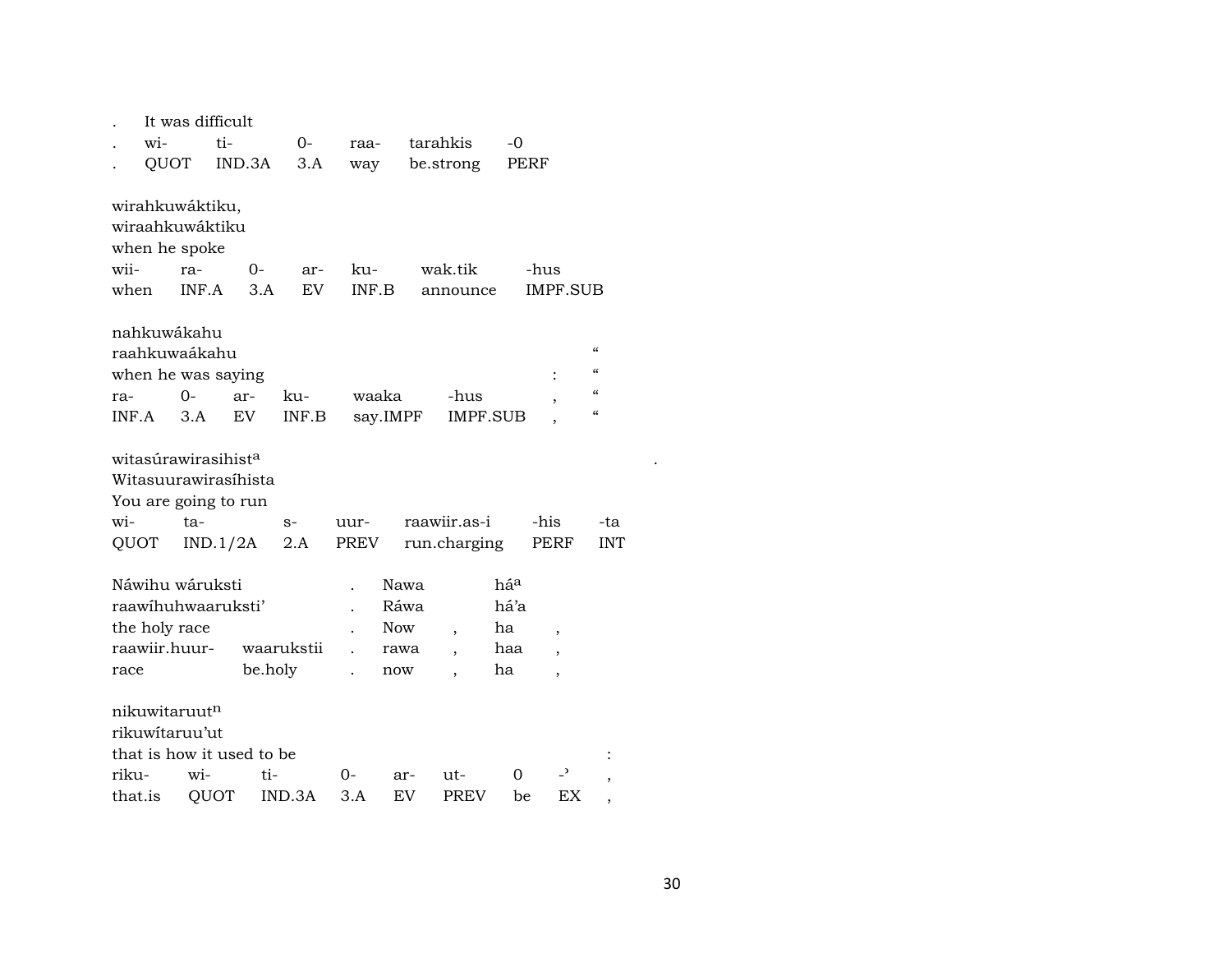|                          | asiwitiratahuríwa                                         |                                                                                                       |              |           |             |                           |                         |       |               |             |             |
|--------------------------|-----------------------------------------------------------|-------------------------------------------------------------------------------------------------------|--------------|-----------|-------------|---------------------------|-------------------------|-------|---------------|-------------|-------------|
| a                        |                                                           | siwitiirattahuríwa                                                                                    |              |           |             |                           |                         |       |               |             |             |
| and                      |                                                           | they chased them                                                                                      |              |           |             |                           |                         |       |               |             |             |
| a                        | $\sin$                                                    | wi-                                                                                                   | ti-          |           | $O -$       | ir-                       | ak-                     | ra-   | hurii         | -waa        | $-0$        |
| and                      | DU                                                        | QUOT                                                                                                  |              | IND.3A    | 3.A         | PL.3A                     | PL.AN.3P                | PORT  | go.around.PL  | <b>DIST</b> | <b>PERF</b> |
| $\overline{\phantom{a}}$ | irii-<br>when                                             | irirurahkurawi <sup>u</sup><br>iriiruuraahkuúraawi'u<br>whenever it would be the time<br>ruu-<br>then | ra-<br>INF.A |           | $0-$<br>3.A | ku-<br>ar-<br>EV<br>INF.B | raa.wi.u<br>be.a.time   |       | $-0$<br>SUB.4 |             |             |
|                          | nahkurárihaš                                              |                                                                                                       |              |           |             |                           |                         |       | hi            |             |             |
|                          |                                                           | Raahkuraáriihac                                                                                       |              |           |             |                           |                         |       | hi            |             |             |
|                          |                                                           | When they finished                                                                                    |              |           |             |                           |                         |       | and           |             |             |
|                          | ra-                                                       | $0-$                                                                                                  | ar-          | ku-       | raar-       |                           | riihac<br>-0            |       | hi            |             |             |
|                          | INF.A                                                     | 3.A                                                                                                   | EV           | INF.B     |             | PL.INDV.A                 | finish                  | SUB.4 | and           |             |             |
| wi-<br>QUOT              | witarutišawatka <sup>i</sup><br>witaruuticáwatka'i<br>ti- | he would put it over his<br>IND.3A                                                                    | $0-$<br>3.A  | ar-<br>EV | ut-<br>PREV | icawat.ka.iir             | put.over.one's.shoulder |       | $-0$<br>PERF  |             |             |
| kísašk <sup>i</sup>      |                                                           | hi                                                                                                    |              |           |             |                           |                         |       |               |             |             |
| kísacki                  |                                                           | hi                                                                                                    |              |           |             |                           |                         |       |               |             |             |
| the meat                 |                                                           |                                                                                                       | and          |           |             |                           |                         |       |               |             |             |
| kisaac                   | -kis                                                      | hi                                                                                                    |              |           |             |                           |                         |       |               |             |             |
| meat                     | <b>DIM</b>                                                |                                                                                                       | and          |           |             |                           |                         |       |               |             |             |
|                          | witaritákatn<br>witaaritákut<br>he ran with it            |                                                                                                       |              |           |             |                           |                         |       |               |             |             |
| wi-                      | ti-                                                       |                                                                                                       | $0-$         | ar-       | ri-         | takuk                     | $-0$                    |       |               |             |             |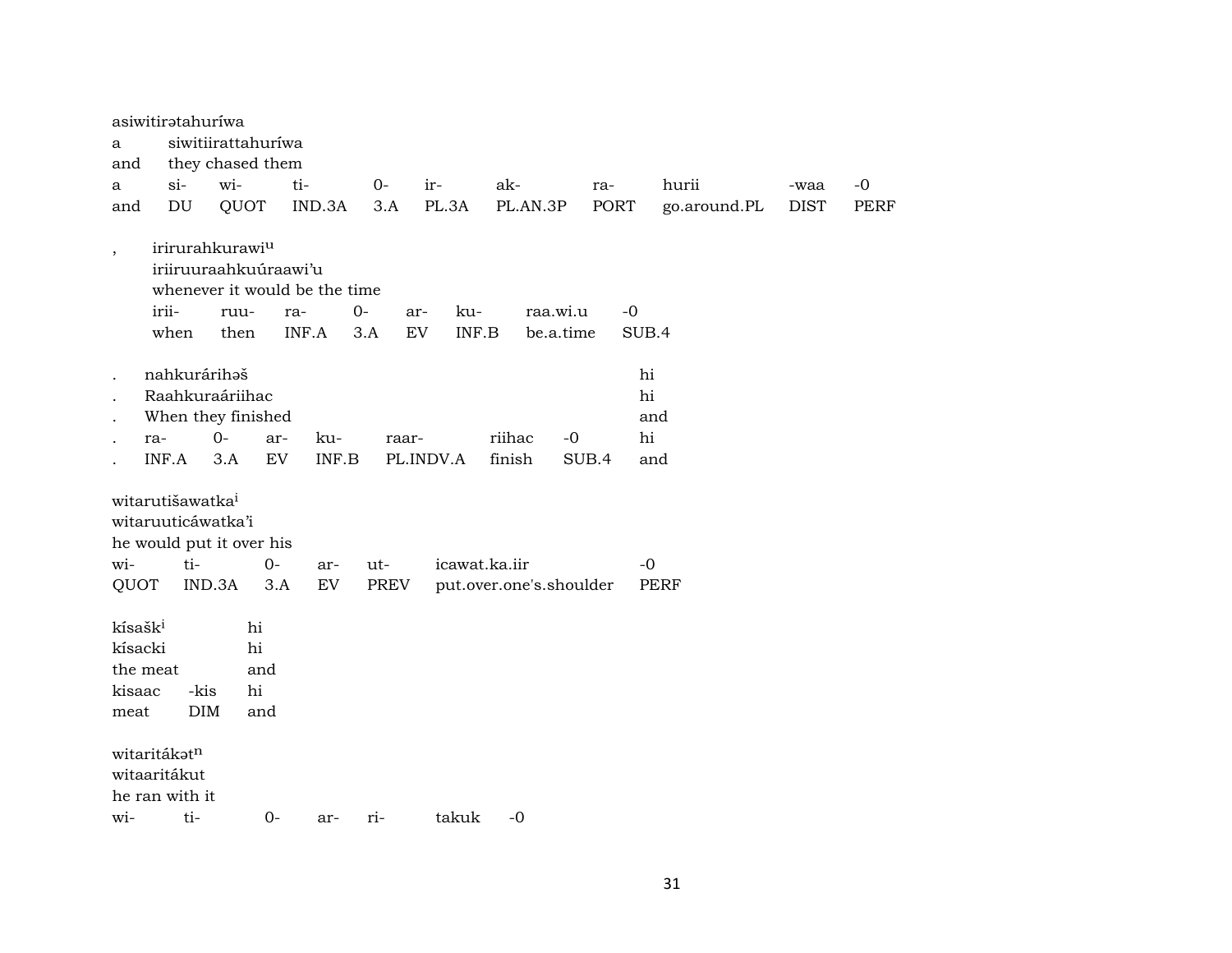## QUOT IND.3A 3.A EV PORT run PERF

| awihukus <sup>u</sup> |                    | Arús <sup>a</sup> |
|-----------------------|--------------------|-------------------|
| awihukusu'            |                    | Aruúsa'           |
| loping                |                    | Horse             |
| awihuk.hus            | $-11$ <sup>2</sup> | aruusaa           |
| loping                | <b>NOM</b>         | horse             |

| irinakutarahkīs <sup>u</sup> |          | arús <sup>a</sup> ,                        | awit |         |       |
|------------------------------|----------|--------------------------------------------|------|---------|-------|
| irirakutaráhkiisu            |          | aruúsa'                                    | áwit |         |       |
| the one that was strong      | horse    | first                                      |      |         |       |
| irii- ra- 0-                 | $k_{11}$ | tarahkis -u                                |      | aruusaa | awit  |
|                              |          | that INF.A 3.A INF.B be.strong SUB.D horse |      |         | first |

| nikuwitariwišah <sup>u</sup>   |  |  |                                                  |  |  |  |  |  |  |  |  |
|--------------------------------|--|--|--------------------------------------------------|--|--|--|--|--|--|--|--|
| rikuwitariwicaahu'             |  |  |                                                  |  |  |  |  |  |  |  |  |
| that one arrives there with it |  |  |                                                  |  |  |  |  |  |  |  |  |
|                                |  |  | riku- wi- ti-  0- a-  ri-  wic.a -:hus           |  |  |  |  |  |  |  |  |
|                                |  |  | that.is QUOT IND.3A 3.A PREV.3A PORT arrive IMPF |  |  |  |  |  |  |  |  |

- , nikuwítara
- . Rikuwitáraa'
- . That one brought it

|  |  |                                                  | ra- a -0 |  |
|--|--|--------------------------------------------------|----------|--|
|  |  | . that.is QUOT IND.3A 3.A PREV.3A PORT come PERF |          |  |

| nikuwitikitaw <sup>i</sup> |                     | . A |          |                                              |      |     |     |  |  |  |
|----------------------------|---------------------|-----|----------|----------------------------------------------|------|-----|-----|--|--|--|
| rikuwitikitawi'            |                     |     |          |                                              |      |     |     |  |  |  |
|                            | that one was leader |     |          |                                              |      |     |     |  |  |  |
| riku- wi- ti-              |                     |     | $\Omega$ | kita.wi                                      | $-0$ | . а |     |  |  |  |
|                            |                     |     |          | that.is QUOT IND.3A 3.A be.the.leader PERF . |      |     | and |  |  |  |

irár³ ,

iraári'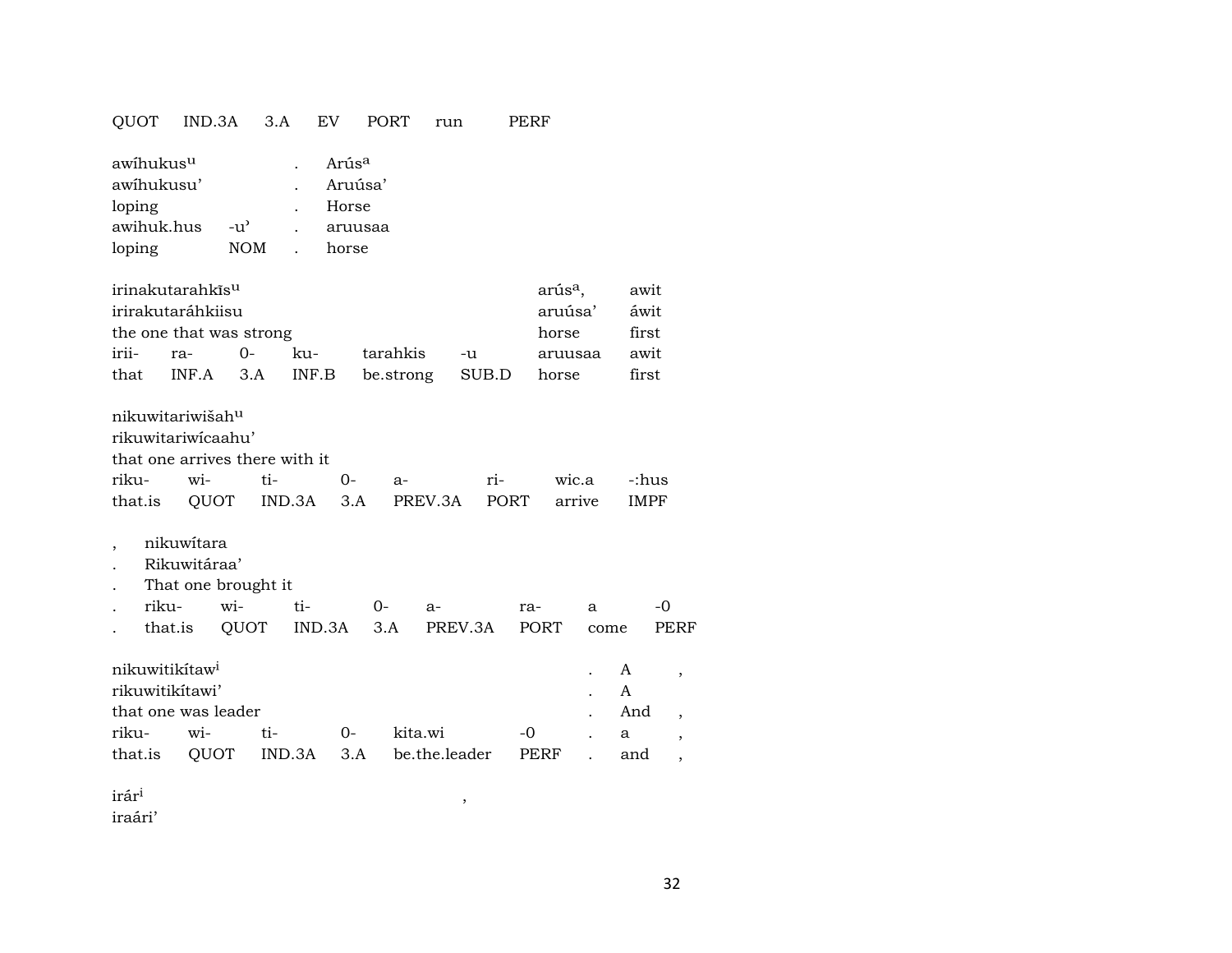| brother                                                                 | $^\mathrm{,}$                                   |                                              |                 |                 |         |
|-------------------------------------------------------------------------|-------------------------------------------------|----------------------------------------------|-----------------|-----------------|---------|
| $i-$<br>-raar-                                                          | -ri'<br>$\overline{\phantom{a}}$                |                                              |                 |                 |         |
| 3.POSS.A<br>same.sex.sibling                                            | 3.POSS.B<br>$\overline{\phantom{a}}$            |                                              |                 |                 |         |
|                                                                         |                                                 |                                              |                 |                 |         |
| hiihisiahiksitkaka <sup>i</sup> rusúk <sup>u</sup>                      |                                                 |                                              |                 |                 |         |
| hi<br>ihi                                                               | si'ahiksitkahka'iirúsuku                        |                                              |                 |                 |         |
| uh<br>and<br>$\overline{\phantom{a}}$<br>$\overline{\phantom{a}}$       | when they used to put it over the fire          |                                              |                 |                 |         |
| hi<br>ihii<br>$si-$<br>$\overline{\phantom{a}}$                         | $0-$<br>ar-<br>ra-                              | ir-<br>uks-                                  | itkaar.ka.iir   | -hus            | -uku    |
| DU<br>uh<br>and<br>$\overline{\phantom{a}}$<br>$\overline{\phantom{a}}$ | $\mathop{\rm EV}\nolimits$<br><b>ABS</b><br>3.A | PL.3A<br><b>AOR</b>                          | put.on.the.fire | <b>IMPF.SUB</b> | HAB.SUB |
| átira<br>kítu                                                           | rahkitu<br>$\overline{ }$                       |                                              |                 |                 |         |
| kítuu'u'<br>Atíra'                                                      |                                                 | raahkituu'u'                                 |                 |                 |         |
| Mothers<br>all                                                          | all of them<br>$\overline{ }$                   |                                              |                 |                 |         |
| ati-<br>kituu<br>$-u'$                                                  | raa<br>raar-<br>$\ddot{\phantom{0}}$            | kituu<br>$-u$ <sup><math>\prime</math></sup> |                 |                 |         |
| <b>NOM</b><br>all<br>1.POSS                                             | PL<br>mother                                    | all<br><b>NOM</b>                            |                 |                 |         |
|                                                                         |                                                 |                                              |                 |                 |         |
| tirarawitíku                                                            |                                                 | $\,$                                         |                 |                 |         |
| tirarawiitiku'                                                          |                                                 |                                              |                 |                 |         |
| they turned them over the smoke                                         |                                                 | $^\mathrm{,}$                                |                 |                 |         |
| ti-<br>$0-$<br>ir-                                                      | ra.wi.itik<br>raar-                             | -:hus<br>$\,$                                |                 |                 |         |
| IND.3A<br>PL.3A<br>3.A                                                  | 3PL.INAN.P<br>thurify                           | <b>IMPF</b><br>$\overline{\phantom{a}}$      |                 |                 |         |
|                                                                         |                                                 |                                              |                 |                 |         |
| rarahkawáw <sup>i</sup><br>kitu                                         |                                                 |                                              |                 |                 |         |
| kítuu'u'<br>raraahkaawaáwi                                              |                                                 |                                              |                 |                 |         |
| the things inside<br>all                                                |                                                 |                                              |                 |                 |         |
| $0-$<br>kituu<br>$-u'$<br>ra-                                           | kaa<br>raar-                                    | -waa                                         | -wi             |                 |         |
| <b>NOM</b><br>all<br><b>ABS</b><br>3.A                                  | PL.INDV.A                                       | be.inside<br><b>DIST</b>                     | SUB.L           |                 |         |
| piruskíripašk <sup>i</sup>                                              |                                                 |                                              |                 |                 |         |
| piiraskíripacki                                                         |                                                 |                                              |                 |                 |         |
| the little boys                                                         |                                                 |                                              |                 |                 |         |
| piiras-<br>kiripac<br>-kis                                              |                                                 |                                              |                 |                 |         |
| <b>DIM</b><br>small<br>boy                                              |                                                 |                                              |                 |                 |         |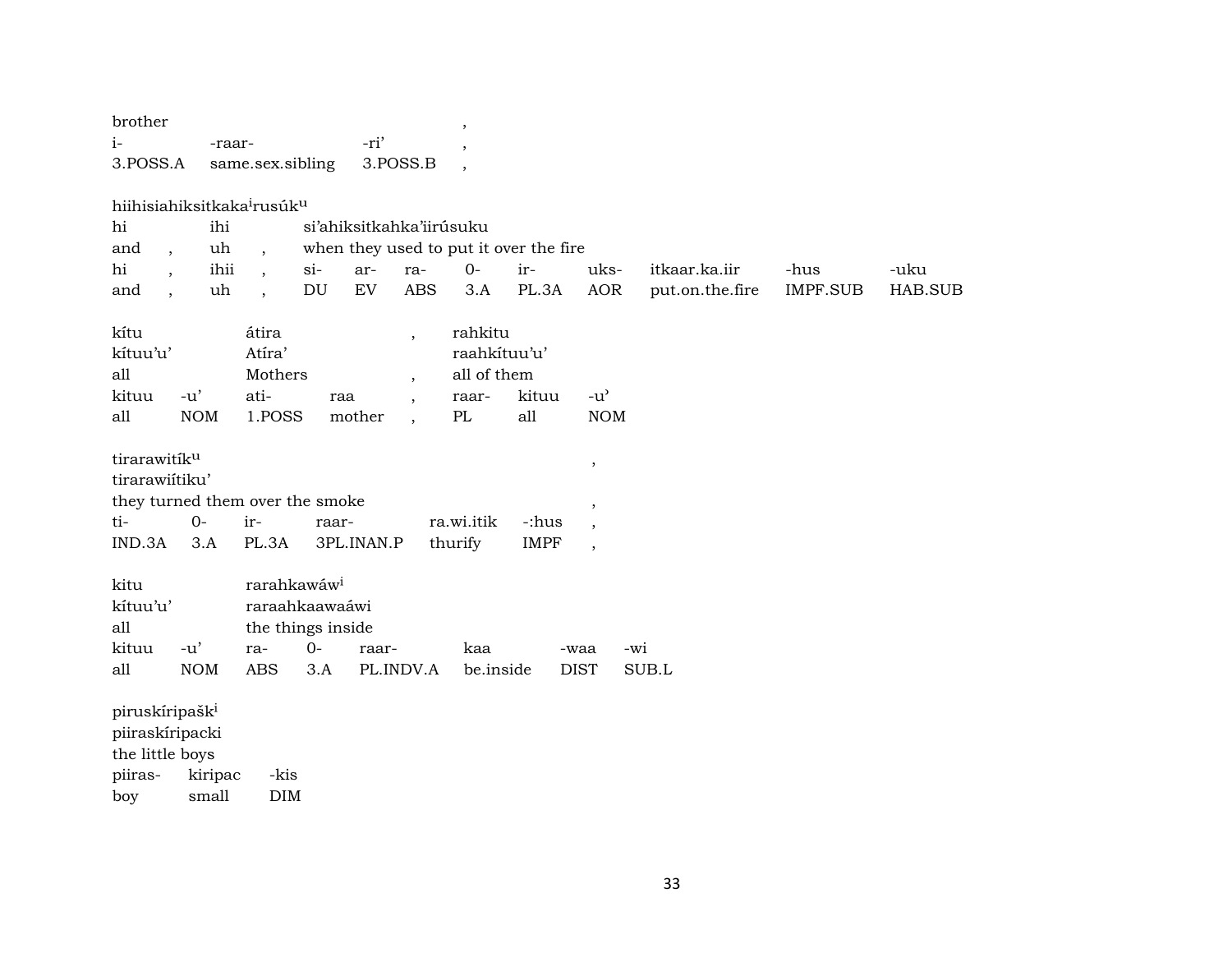nikutikstarukukirahîra rikutikstaáruhkuuki those are all the things they had riku- ti- 0- ir- uks- raar- ruhka"uk -i that.is IND.3A 3.A PL.3A AOR 3PL.INAN.P have.DIST SUB.2 páhur<sup>u</sup> , ráhiira' some rahiira further nakutákus páhuru' rakutákustaaha an owl his having on his back wahur -u" ra- 0- ku- takus- raah -a owl NOM INF.A 3.A INF.B hang.down have SUB.1 nakutakustah° rakutákustaaha , his having on his back , ra- 0- ku- takus- raah -a , INF.A 3.A INF.B hang.down have SUB.1 páhur<sup>u</sup> piruskíripašk<sup>i</sup> a kítu páhuru' piiraskíripacki a kítuu'u' an owl a little boy and all wahur -u" piiras- kiripac -kis a kituu -u' owl NOM boy small DIM and all NOM irakarušpáw<sup>i</sup> hospodaru nikušk<sup>i</sup>, irakarucpaáwi **ríkucki** ríkucki those different things in it birds ii- ra- 0- ka- ra.uc -waa -wi rikuc -kis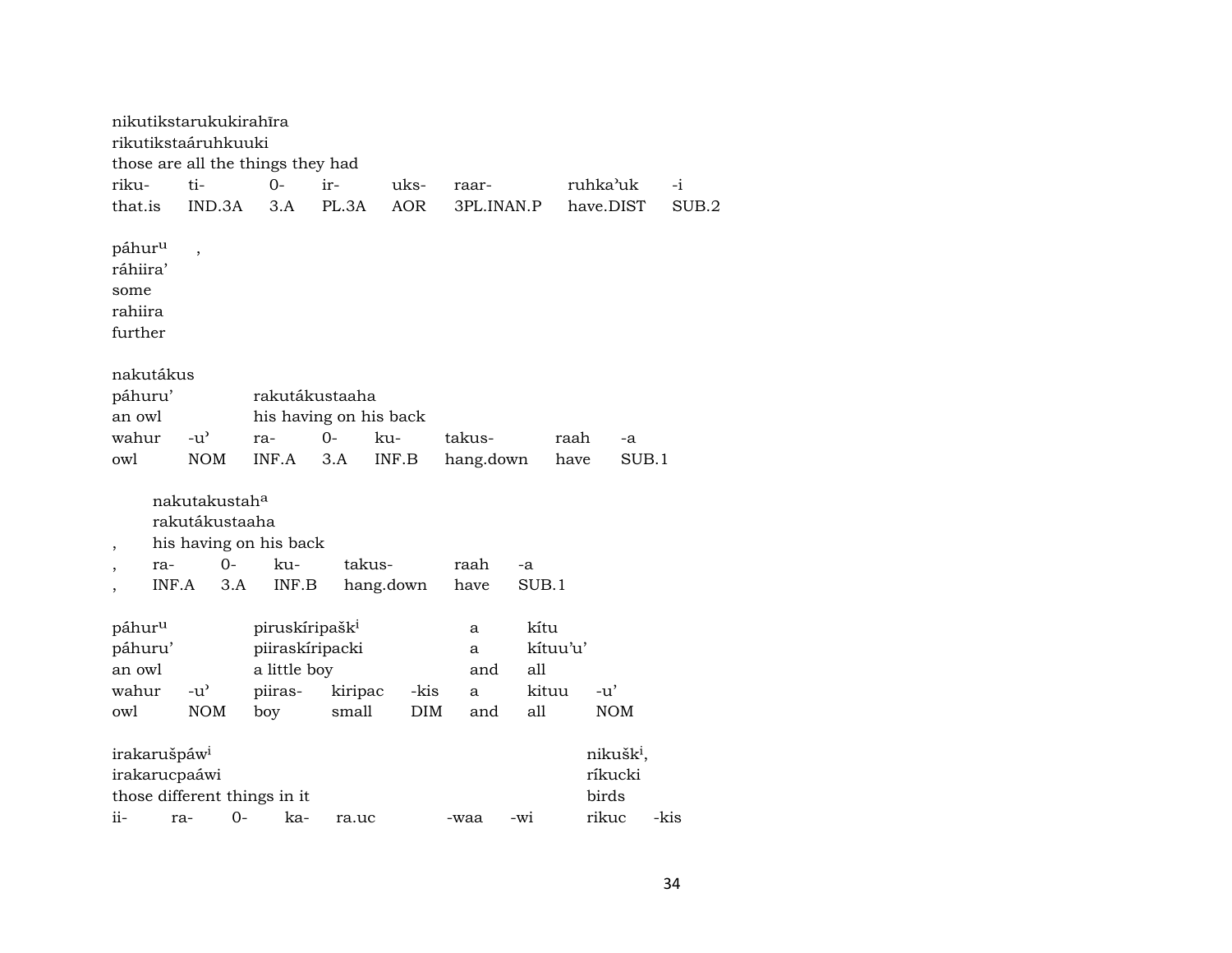| that                                                                                                                                                                             | ABS                                                                          | 3.A        | in                       | be.lying.PL                          |                        | <b>DIST</b>                           | SUB.L         | bird        |            | DIM |
|----------------------------------------------------------------------------------------------------------------------------------------------------------------------------------|------------------------------------------------------------------------------|------------|--------------------------|--------------------------------------|------------------------|---------------------------------------|---------------|-------------|------------|-----|
| hi<br>hi                                                                                                                                                                         | tiratkítasa<br>tirutkítasa                                                   |            |                          |                                      |                        |                                       |               |             |            |     |
| and                                                                                                                                                                              |                                                                              |            | this one lay on his head |                                      |                        |                                       |               |             |            |     |
| hi                                                                                                                                                                               | tii-                                                                         | ra-        | $0-$                     | ut-                                  | kita-                  |                                       | sa            | $-0$        |            |     |
| and                                                                                                                                                                              | this                                                                         | <b>ABS</b> | 3.A                      | PREV                                 | on.top                 |                                       | be.lying      | SUB.3       |            |     |
| piruskíripašk <sup>i</sup><br>piiraskíripacki<br>a little boy<br>piiras-<br>boy                                                                                                  | kiripac<br>small                                                             |            | -kis<br><b>DIM</b>       | Kítu<br>kituu<br>all<br>$\mathbf{r}$ | Kítuu'u'<br>Everything | -u'<br><b>NOM</b>                     |               |             |            |     |
| rarahkawaw <sup>i</sup><br>raraahkaáwaawi<br>the things in them<br>$O -$<br>kaa<br>-wi<br>ra-<br>raar-<br>-waa<br>3.A<br>3PL.INAN.P<br>be.inside<br><b>DIST</b><br>SUB.L<br>ABS. |                                                                              |            |                          |                                      |                        |                                       |               |             |            |     |
| riku-<br>that.is                                                                                                                                                                 | nikuwitirárik <sup>u</sup><br>rikuwitiraríku<br>those are what he had<br>wi- | QUOT       | ti-<br>IND.3A            | $O -$<br>3.A                         | raar-                  | 3PL.INAN.P                            | ri.kus        | sit.holding | -0<br>PERF |     |
| piruskirípašk <sup>i</sup><br>a little boy<br>piiras-<br>boy                                                                                                                     | piiraskíripacki<br>kiripac<br>small                                          |            | -kis<br>DIM              | Kiši<br>Kici<br>And<br>kici<br>but   | ati-                   | átira,<br>Atíra'<br>Mothers<br>1.POSS | raa<br>mother |             |            |     |
|                                                                                                                                                                                  | irilayúhlamorl                                                               |            |                          |                                      |                        |                                       |               |             |            |     |

irikuríhkurar<sup>u</sup> irikuríhkuraaru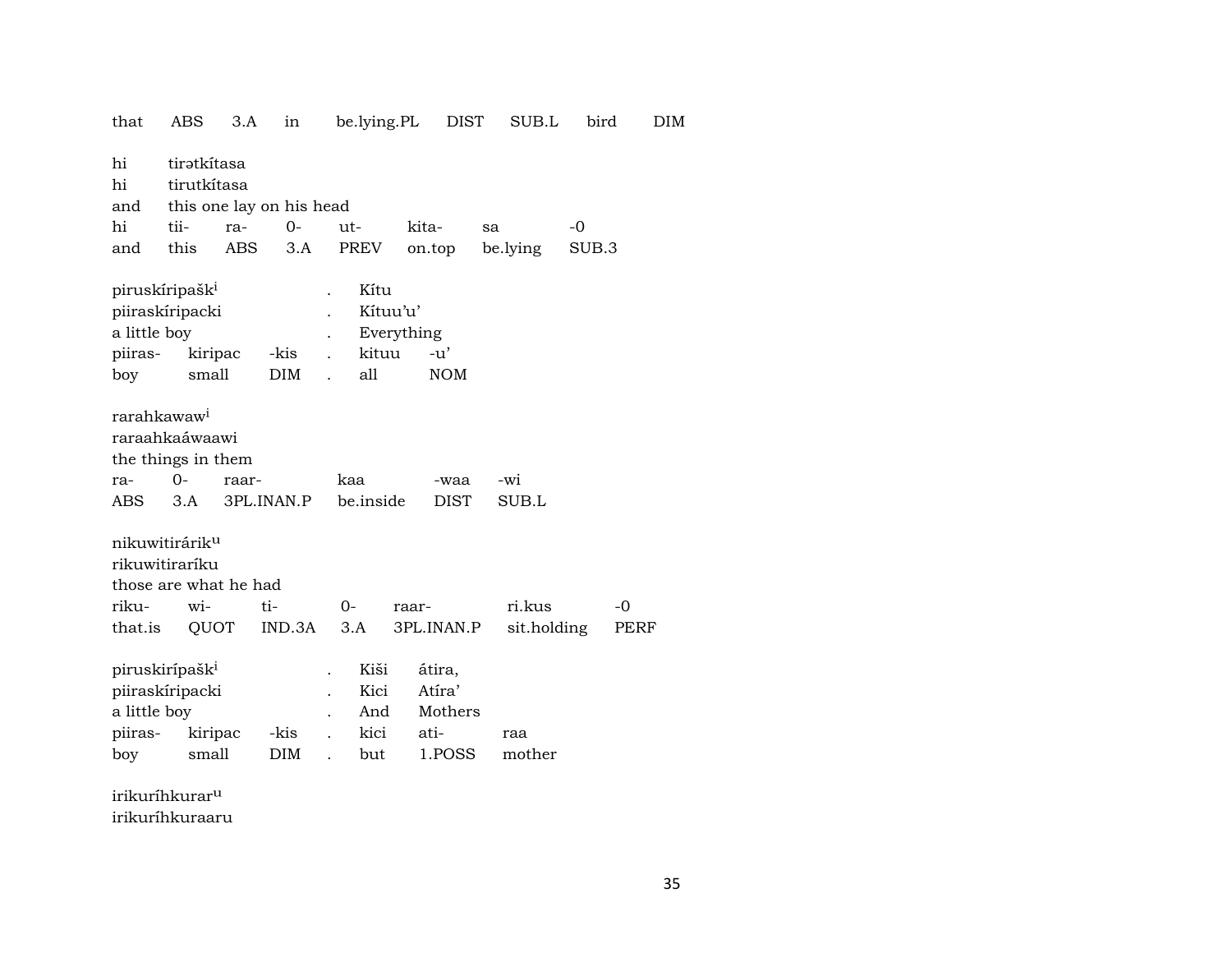|                      | whoever they belonged to     |                                                |                |                          |                          |                |            |                |       |      |
|----------------------|------------------------------|------------------------------------------------|----------------|--------------------------|--------------------------|----------------|------------|----------------|-------|------|
| irii-                | ku-                          | ra-                                            | $O -$          | $ir-$                    | ku-                      | raar-          |            | $\overline{0}$ | $-u$  |      |
| who                  | <b>INDF</b>                  | INF.A                                          | 3.A            | PL.3A                    | INF.B                    |                | 3PL.INAN.P | be             | SUB.D |      |
|                      |                              |                                                |                |                          |                          |                |            |                |       |      |
|                      | nikururúši                   |                                                |                |                          |                          |                |            |                |       |      |
|                      | rikuruurúci'                 |                                                |                |                          |                          |                |            |                |       |      |
|                      | that is the way it was       |                                                |                |                          |                          |                |            |                |       |      |
| riku-                | ruu-                         | ra-                                            | $0-$           | ut-                      | $i-$                     | $\overline{0}$ | $-0$       |                |       |      |
| that.is              | then                         | ABS                                            | 3.A            | PREV                     | <b>SEQ</b>               | be             | PERF       |                |       |      |
|                      |                              |                                                |                |                          |                          |                |            |                |       |      |
| ákitar <sup>u</sup>  |                              | $\ddot{\phantom{a}}$                           | Nawa           | $\overline{\phantom{a}}$ |                          |                |            |                |       |      |
|                      | ákitaaru'                    |                                                | Ráwa           |                          |                          |                |            |                |       |      |
|                      | the band                     |                                                | <b>Now</b>     | $\overline{\phantom{a}}$ |                          |                |            |                |       |      |
| akitaar-             | $-u'$                        | $\mathbf{r}$                                   | rawa           | $\overline{\phantom{a}}$ |                          |                |            |                |       |      |
| tribe                |                              | NOM<br>$\ddot{\phantom{a}}$                    | now            | $\overline{\phantom{a}}$ |                          |                |            |                |       |      |
|                      |                              |                                                |                |                          |                          |                |            |                |       |      |
| irár <sup>i</sup>    |                              |                                                |                |                          | $\, ,$                   |                |            |                |       |      |
| iraári'              |                              |                                                |                |                          |                          |                |            |                |       |      |
| brother              |                              |                                                |                |                          | $\overline{\phantom{a}}$ |                |            |                |       |      |
| $i-$                 |                              | -raar-                                         |                | -ri'                     |                          |                |            |                |       |      |
|                      | 3.POSS.A                     | same.sex.sibling                               |                | 3.POSS.B                 |                          |                |            |                |       |      |
|                      |                              |                                                |                |                          |                          |                |            |                |       |      |
|                      | awitarahuhtaatn              |                                                |                |                          |                          |                |            |                |       |      |
| a                    |                              | witararahúhtaa'                                |                |                          |                          |                |            |                |       |      |
| and                  |                              | he carried the bundle on his back              |                |                          |                          |                |            |                |       |      |
| a                    | wi-                          | ti-                                            | $0-$           | $a-$                     |                          | rarahuur-      | ta         |                | a     | $-0$ |
| and                  | QUOT                         |                                                | $IND.3A$ $3.A$ | PREV.3A                  |                          | bundle         |            | be.hanging     | come  | PERF |
|                      |                              |                                                |                |                          |                          |                |            |                |       |      |
| $\ddot{\phantom{0}}$ | Náwa<br>$\ddot{\phantom{0}}$ | irár <sup>i</sup>                              |                |                          |                          |                |            |                |       |      |
|                      | Ráwa                         | iraári'                                        |                |                          |                          |                |            | ,              |       |      |
| $\ddot{\phantom{0}}$ | Now<br>$\overline{ }$ ,      | brother                                        |                |                          |                          |                |            |                |       |      |
|                      | rawa                         | $1  \sim$<br><b>Contract Contract Contract</b> |                | -raar-                   |                          | -ri'           |            | ,              |       |      |

 $\frac{1}{2}$ <br> $\frac{1}{2}$  now,  $\frac{1}{2}$ ,  $\frac{1}{2}$ ,  $\frac{1}{2}$ ,  $\frac{1}{2}$ ,  $\frac{1}{2}$ ,  $\frac{1}{2}$ ,  $\frac{1}{2}$ ,  $\frac{1}{2}$ ,  $\frac{1}{2}$ ,  $\frac{1}{2}$ ,  $\frac{1}{2}$ ,  $\frac{1}{2}$ ,  $\frac{1}{2}$ ,  $\frac{1}{2}$ ,  $\frac{1}{2}$ ,  $\frac{1}{2}$ ,  $\frac{1}{2}$ ,  $\frac{1}{2}$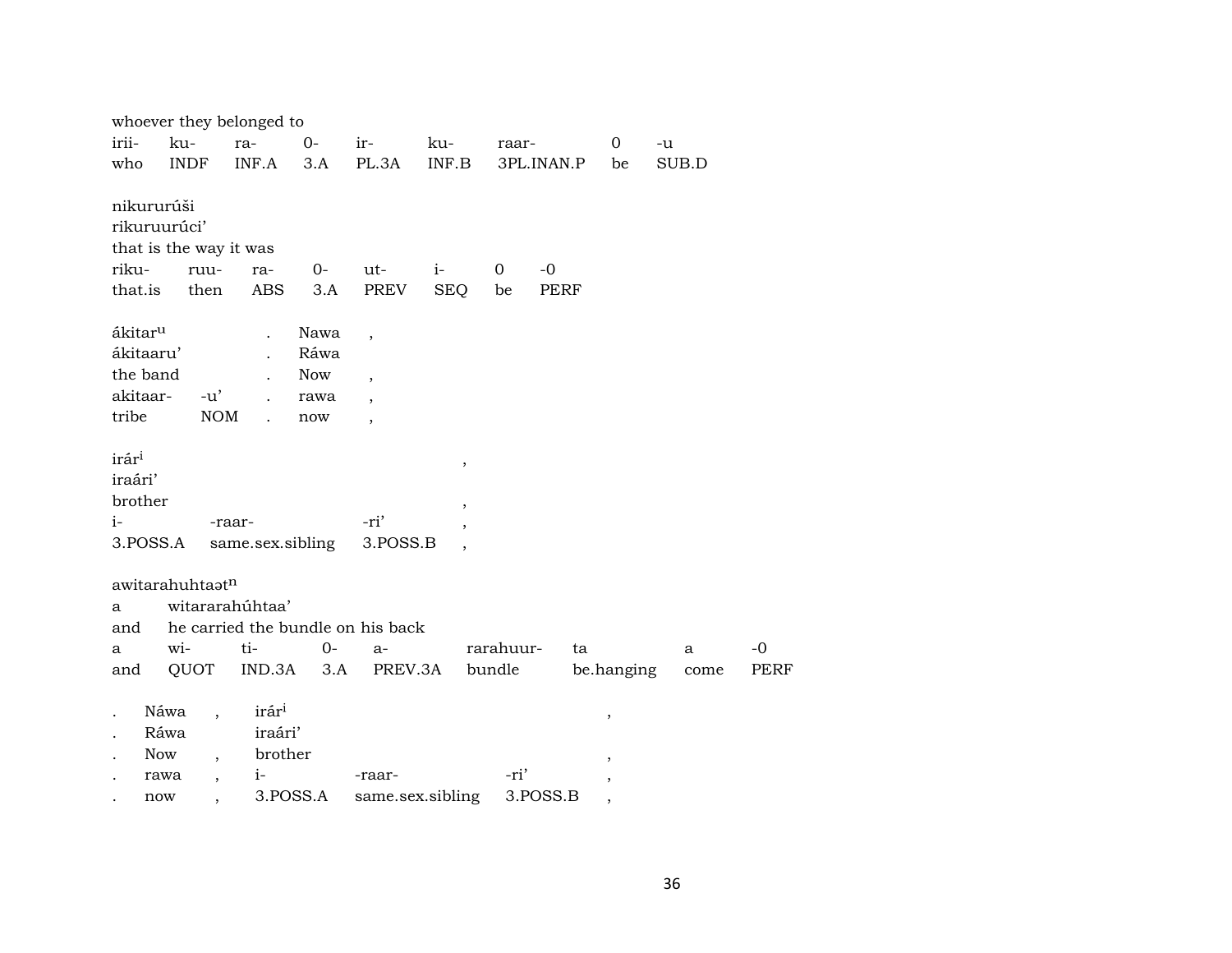|                          | tiratpawákahu                   |       |                            |                                            |               |                 | $\,$        |       |
|--------------------------|---------------------------------|-------|----------------------------|--------------------------------------------|---------------|-----------------|-------------|-------|
|                          | tiratpaawaákahu                 |       |                            |                                            |               |                 |             |       |
|                          |                                 |       |                            | these things that I am saying (ie telling) |               |                 |             |       |
| tii-                     | ra-                             | $t-$  | waa-                       | waaka                                      | -hus          |                 |             |       |
| this                     | <b>ABS</b>                      | 1.A   | <b>DIST</b>                | say.IMPF                                   |               | <b>IMPF.SUB</b> |             |       |
| tirahukítak <sup>u</sup> |                                 |       |                            |                                            |               |                 |             |       |
|                          | tirahuukítaku                   |       |                            |                                            |               |                 | ,           |       |
|                          | this one on top                 |       |                            |                                            |               |                 |             |       |
| tii-                     | ra-                             | $0-$  | huukita-                   | kus                                        |               | -0              |             |       |
| this                     | ABS                             | 3.A   | on.top                     | be sitting                                 |               | SUB.4           |             |       |
|                          |                                 |       |                            |                                            |               |                 |             |       |
| nikutíkasa               |                                 |       |                            |                                            |               |                 |             |       |
| rikutíkasa               |                                 |       |                            |                                            |               |                 |             |       |
|                          | that one is lying in it         |       |                            |                                            |               |                 |             |       |
| riku-                    | ti-                             | $0-$  | ka-                        |                                            | $-0$          |                 |             |       |
| that.is                  | IND.3A                          |       | 3.A                        | sa<br>be.lying                             |               | PERF            |             |       |
|                          |                                 |       | in                         |                                            |               |                 |             |       |
|                          | nikuštahurarahkitu              |       |                            |                                            |               |                 |             |       |
|                          | rikuctahúraaraahkítuu'u'        |       |                            |                                            |               |                 |             |       |
|                          | all of the different birds      |       |                            |                                            |               |                 |             |       |
|                          |                                 |       |                            |                                            |               |                 |             |       |
| rikuc                    | rahuraar                        |       | raar-                      | kituu                                      | $-u^{\prime}$ |                 |             |       |
| bird                     | animal                          |       | PL                         | all                                        | <b>NOM</b>    |                 |             |       |
|                          |                                 |       |                            |                                            |               |                 |             |       |
|                          | iriruruširikuštaru <sup>a</sup> |       |                            |                                            |               |                 |             |       |
|                          | iriruurucirikuctáruu'a          |       |                            |                                            |               |                 |             |       |
|                          | different kinds of birds        |       |                            |                                            |               |                 |             |       |
| irii-                    | ruu-                            | ra-   | 0-                         | ut-                                        | $i-$          | rikuc-          | raar.uu     | -a    |
| there                    | then                            | ABS   | 3.A                        | PREV                                       | <b>SEQ</b>    | bird            | be.a.number | SUB.1 |
| kítu                     |                                 |       | níkuškíripašk <sup>i</sup> |                                            |               |                 |             |       |
| kítuu'u'                 |                                 |       | rikuckíripacki             |                                            |               |                 |             |       |
| all                      |                                 |       | little birds               |                                            |               |                 |             |       |
| kituu                    | $-u'$                           | rikuc | kiripac                    | -kis                                       |               |                 |             |       |
|                          |                                 |       |                            |                                            |               |                 |             |       |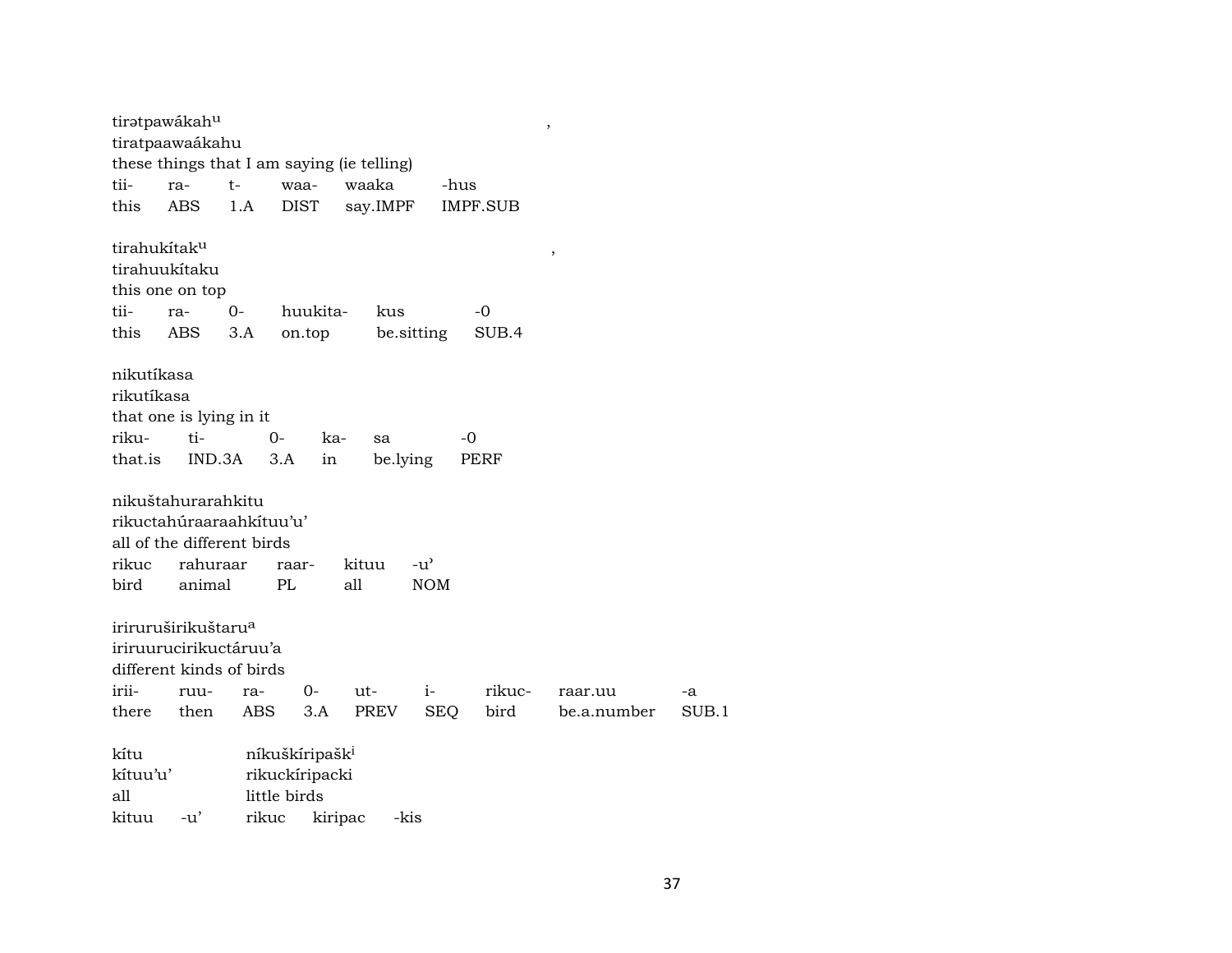| all           | <b>NOM</b>                                                                                 | bird                        | small         | <b>DIM</b>       |                      |          |                          |            |                |  |  |  |
|---------------|--------------------------------------------------------------------------------------------|-----------------------------|---------------|------------------|----------------------|----------|--------------------------|------------|----------------|--|--|--|
|               | nikutikusuhuhtakipira.<br>rikutikusuuhuhtakipira.<br>that is the one with a flock of birds |                             |               |                  |                      |          |                          |            |                |  |  |  |
| riku-         | ti-                                                                                        | $0-$                        | kusuhuur-     |                  | takipir              |          |                          | raah       | $-0$           |  |  |  |
| that.is       | IND.3A                                                                                     | 3.A                         | flock         |                  | be.gathered.together |          |                          | have       | <b>PERF</b>    |  |  |  |
|               |                                                                                            |                             |               |                  |                      |          |                          |            |                |  |  |  |
|               |                                                                                            |                             |               |                  |                      |          |                          |            |                |  |  |  |
|               |                                                                                            |                             |               |                  |                      |          |                          |            |                |  |  |  |
|               |                                                                                            |                             |               |                  |                      |          |                          |            |                |  |  |  |
|               |                                                                                            |                             |               |                  |                      |          |                          |            |                |  |  |  |
|               |                                                                                            |                             |               |                  |                      |          |                          |            |                |  |  |  |
|               |                                                                                            |                             |               |                  |                      |          |                          |            |                |  |  |  |
| Náwa          | irár <sup>i</sup>                                                                          |                             |               |                  |                      |          | $^\mathrm{,}$            |            |                |  |  |  |
|               | Ráwa<br>iraári'<br>brother                                                                 |                             |               |                  |                      |          |                          |            |                |  |  |  |
| <b>Now</b>    |                                                                                            |                             |               |                  |                      |          | $\overline{ }$           |            |                |  |  |  |
| rawa          | $i-$                                                                                       | 3.POSS.A                    | -raar-        | same.sex.sibling | -ri'                 | 3.POSS.B | $\cdot$                  |            |                |  |  |  |
| now           |                                                                                            |                             |               |                  |                      |          | $\overline{\phantom{a}}$ |            |                |  |  |  |
|               | wirihkurasihistaritn                                                                       |                             |               |                  |                      |          |                          |            |                |  |  |  |
|               | wirihkuurasihistarit                                                                       |                             |               |                  |                      |          |                          |            |                |  |  |  |
|               | when they were going to run (ie race)                                                      |                             |               |                  |                      |          |                          |            |                |  |  |  |
| wii-          | ra-                                                                                        | $O -$                       | ir-           | ku-              | uur-                 | as-i     | -his                     | -ta        | -rit           |  |  |  |
| when          | INF.A                                                                                      | 3.A                         | PL.3A         | INF.B            | <b>PREV</b>          | run      | <b>PERF</b>              | <b>INT</b> | <b>INT.SUB</b> |  |  |  |
|               |                                                                                            |                             |               |                  |                      |          |                          |            |                |  |  |  |
| šahikstahkítu |                                                                                            |                             |               |                  |                      |          |                          |            |                |  |  |  |
|               | cahikstaahkituu'u'                                                                         |                             |               |                  |                      |          |                          |            |                |  |  |  |
|               | all the people                                                                             |                             |               |                  |                      |          |                          |            |                |  |  |  |
| icaahiks      | raar-                                                                                      | kituu                       | $-u^{\prime}$ |                  |                      |          |                          |            |                |  |  |  |
| person        | PL                                                                                         | all                         | <b>NOM</b>    |                  |                      |          |                          |            |                |  |  |  |
|               |                                                                                            |                             |               |                  |                      |          |                          |            |                |  |  |  |
|               |                                                                                            | witutasiraháhk <sup>u</sup> |               |                  |                      |          |                          |            |                |  |  |  |

wituutasirahaáhku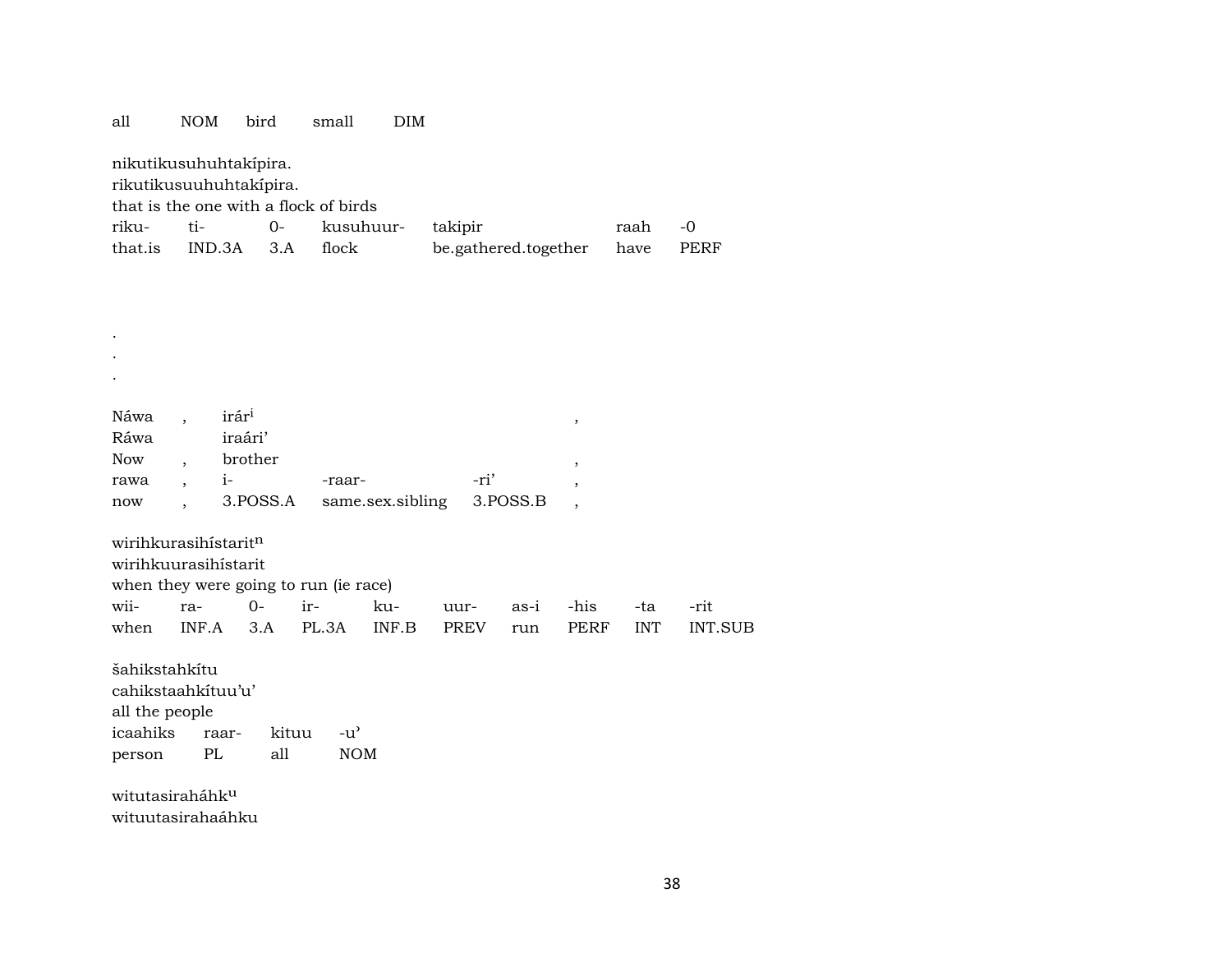| they were sitting around        |                          |                   |                    |                                  |                                             |             |             |                                |      |             |             |
|---------------------------------|--------------------------|-------------------|--------------------|----------------------------------|---------------------------------------------|-------------|-------------|--------------------------------|------|-------------|-------------|
| wi-                             | ti-                      |                   | $0-$               | ut-                              | asirahaar.kus                               |             | $-0$        |                                |      |             |             |
| QUOT                            |                          | IND.3A            | 3.A                | PREV                             | sit.around                                  |             | <b>PERF</b> |                                |      |             |             |
| irirakututihatn                 |                          |                   |                    |                                  |                                             |             |             |                                |      |             |             |
| iriirákuutuhtiihat              |                          |                   |                    |                                  |                                             |             |             |                                |      |             |             |
|                                 |                          |                   |                    | where the end of the village was |                                             |             |             |                                |      |             |             |
| irii-                           |                          | ra-               | $O -$              | ku-                              | ituur-                                      | tiihak      |             | $-0$                           |      |             |             |
| where                           |                          | INF.A             | 3.A                | INF.B                            | village                                     | be.the.end  |             | SUB.4                          |      |             |             |
| Nã                              |                          | irár <sup>i</sup> |                    |                                  |                                             |             |             | hi<br>$\overline{ }$           |      |             |             |
| Naa                             |                          | iraári'           |                    |                                  |                                             |             |             | hi                             |      |             |             |
| And                             | $\overline{\phantom{a}}$ | brother           |                    |                                  |                                             |             |             | $\overline{ }$                 | and  |             |             |
| ra                              | $\overline{\phantom{a}}$ | $i-$              |                    | -raar-                           |                                             | -ri'        |             | hi<br>$\overline{\phantom{a}}$ |      |             |             |
| and                             | $\ddot{\phantom{a}}$     |                   | 3.POSS.A           |                                  | same.sex.sibling                            |             | 3.POSS.B    |                                | and  |             |             |
| wirikusiwitirar <sup>i</sup> tn |                          |                   |                    |                                  |                                             |             |             |                                |      |             |             |
| wirikusiwitiraárit              |                          |                   |                    |                                  |                                             |             |             |                                |      |             |             |
|                                 |                          |                   |                    |                                  | now they would stand there holding that one |             |             |                                |      |             |             |
| wii-                            | riku-                    |                   | $si-$              | wi-                              | ti-                                         | $O -$       | ir-         | ra-                            | arik |             | -0          |
| now                             |                          | that.is           | DU                 | QUOT                             | IND.3A                                      | 3.A         | PL.3A       | PORT                           |      | be.standing | <b>PERF</b> |
| tahapakiahu                     |                          |                   |                    |                                  |                                             |             |             |                                |      |             |             |
| tahapakí'aahu'                  |                          |                   |                    |                                  |                                             |             |             |                                |      |             |             |
| we say                          |                          |                   |                    |                                  |                                             |             |             |                                |      |             |             |
| ta-                             |                          | $t-$              | rak-               |                                  | waki.a                                      | -:hus       |             |                                |      |             |             |
| IND.1/2A                        |                          | 1.A               | $1/2$ .PL          |                                  | say.PL.IMPF                                 | <b>IMPF</b> |             |                                |      |             |             |
| hukawiškiría'                   |                          |                   |                    |                                  | hi<br>$\overline{ }$                        | kitu        |             |                                |      |             |             |
| Hukawickiirí'a'                 |                          |                   |                    |                                  | Hi                                          | kítuu'u'    |             |                                |      |             |             |
| Covered Spear                   |                          |                   |                    |                                  | And                                         | all         |             |                                |      |             |             |
| huka.wi                         |                          | icka.iri.a        |                    |                                  | hi                                          | kituu       | $-u'$       |                                |      |             |             |
| lance                           |                          |                   | face.to.be.covered |                                  | and                                         | all         | <b>NOM</b>  |                                |      |             |             |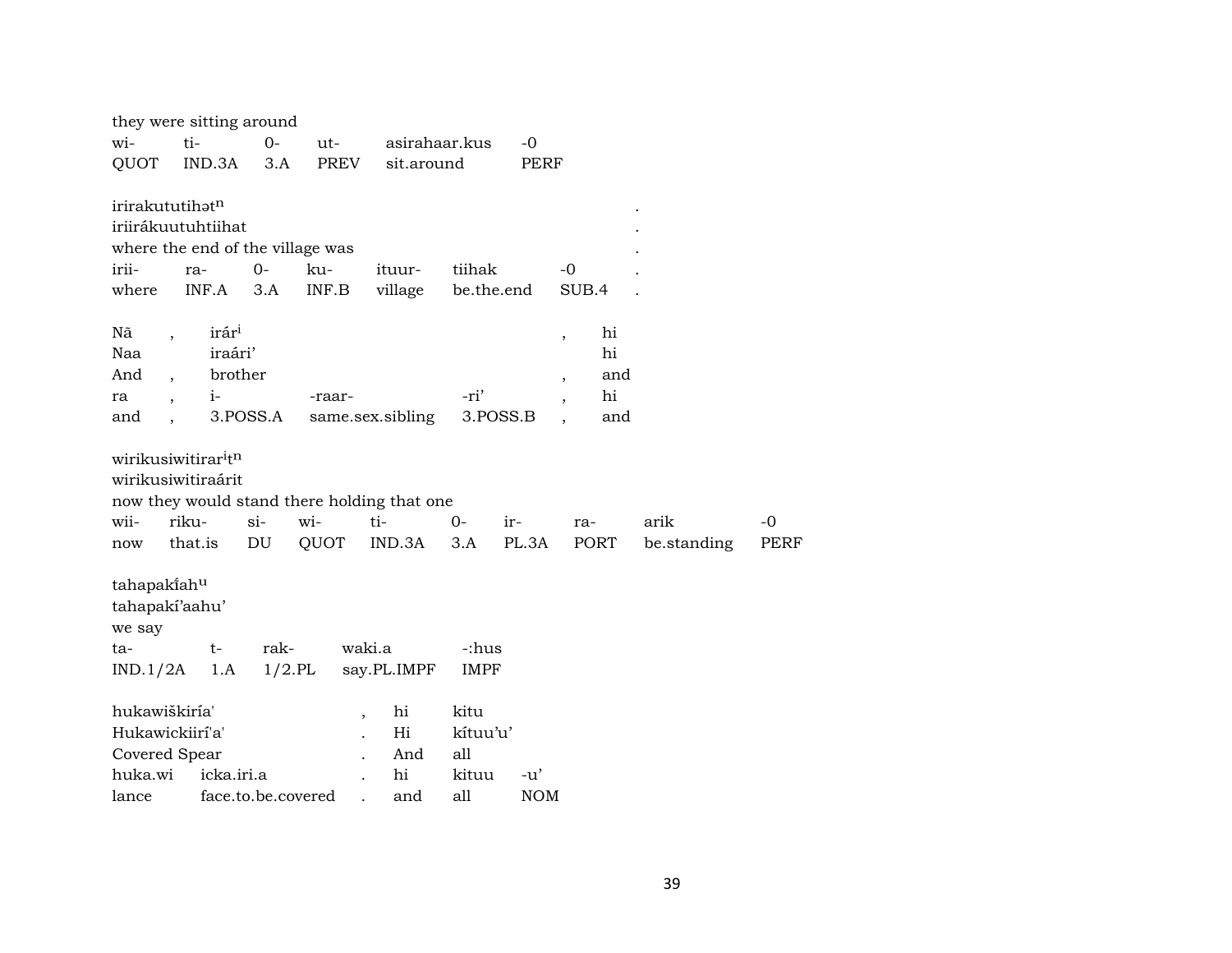|                                                                     | wiwitíruhašarikitn<br>wiwitiiruúhacaarikit                        | now they had put them hanging on it                                                               |                    |                  |                                     |                                       |             |            |             |             |             |
|---------------------------------------------------------------------|-------------------------------------------------------------------|---------------------------------------------------------------------------------------------------|--------------------|------------------|-------------------------------------|---------------------------------------|-------------|------------|-------------|-------------|-------------|
| wii-                                                                | wi-                                                               | ti-                                                                                               | $0-$               | ir-              | ri-                                 | ut-                                   | raar-       | ta         | arik        | -ik         | $-0$        |
| now                                                                 | QUOT                                                              | IND.3A                                                                                            | 3.A                | PL.3A            | PHYS.POSS                           | <b>PREV</b>                           | 3PL.INAN.P  | be.hanging | be.standing | CAUS        | <b>PERF</b> |
| $\bullet$<br>$\bullet$<br>$\bullet$<br>$\ddot{\phantom{a}}$         | rikuc<br>bird                                                     | nikuš tahurara kitu<br>Rikuctahuraaraahkituu'u'<br>All the different birds<br>rahuraar-<br>animal | raar-<br>$\rm PL$  | kituu<br>all     | $\,$<br>$-u^{\prime}$<br><b>NOM</b> |                                       |             |            |             |             |             |
| wi-<br>QUOT                                                         | witikusúhura<br>witikusúhura<br>it had the flock<br>ti-<br>IND.3A | $O -$<br>3.A                                                                                      | kusuhuur-<br>flock |                  | raah<br>$-0$<br><b>PERF</b><br>have | Hi<br>Hi<br>And<br>hi<br>and          |             |            |             |             |             |
|                                                                     |                                                                   | wirikuwitaruhirakatáritn<br>wirikuwitaruutirahkataárit<br>now that one stood in front with it     |                    |                  |                                     |                                       |             |            |             |             |             |
| wii-                                                                | riku-                                                             | wi-                                                                                               | ti-                | $O -$            | a-                                  | ri-                                   | ut-         | irahkata-  | arik        | $-0$        |             |
| now                                                                 | that.is                                                           | QUOT                                                                                              | IND.3A             | 3.A              | POSS.3A                             | PHYS.POSS                             | <b>PREV</b> | in.front   | be.standing | <b>PERF</b> |             |
| $\bullet$<br>$\bullet$<br>$\ddot{\phantom{a}}$<br>$i-$<br>$\bullet$ | Irári<br>Iraári'<br><b>Brother</b><br>3.POSS.A                    | -raar-                                                                                            | same.sex.sibling   | -ri'<br>3.POSS.B | $\overline{\phantom{a}}$<br>$\cdot$ | hiru<br>hiru<br>then<br>hiruu<br>then |             |            |             |             |             |
|                                                                     | wititarušuhu<br>wititaruucuhu'                                    |                                                                                                   |                    |                  | aškatn<br>áckat                     |                                       |             |            |             |             |             |
|                                                                     | he was building a fire<br>ti-                                     | $0 -$                                                                                             |                    |                  | ahead                               |                                       |             |            |             |             |             |
| wi-                                                                 |                                                                   |                                                                                                   | ta.ra.uc.uh        |                  | -:hus<br>ac                         | -kat                                  |             |            |             |             |             |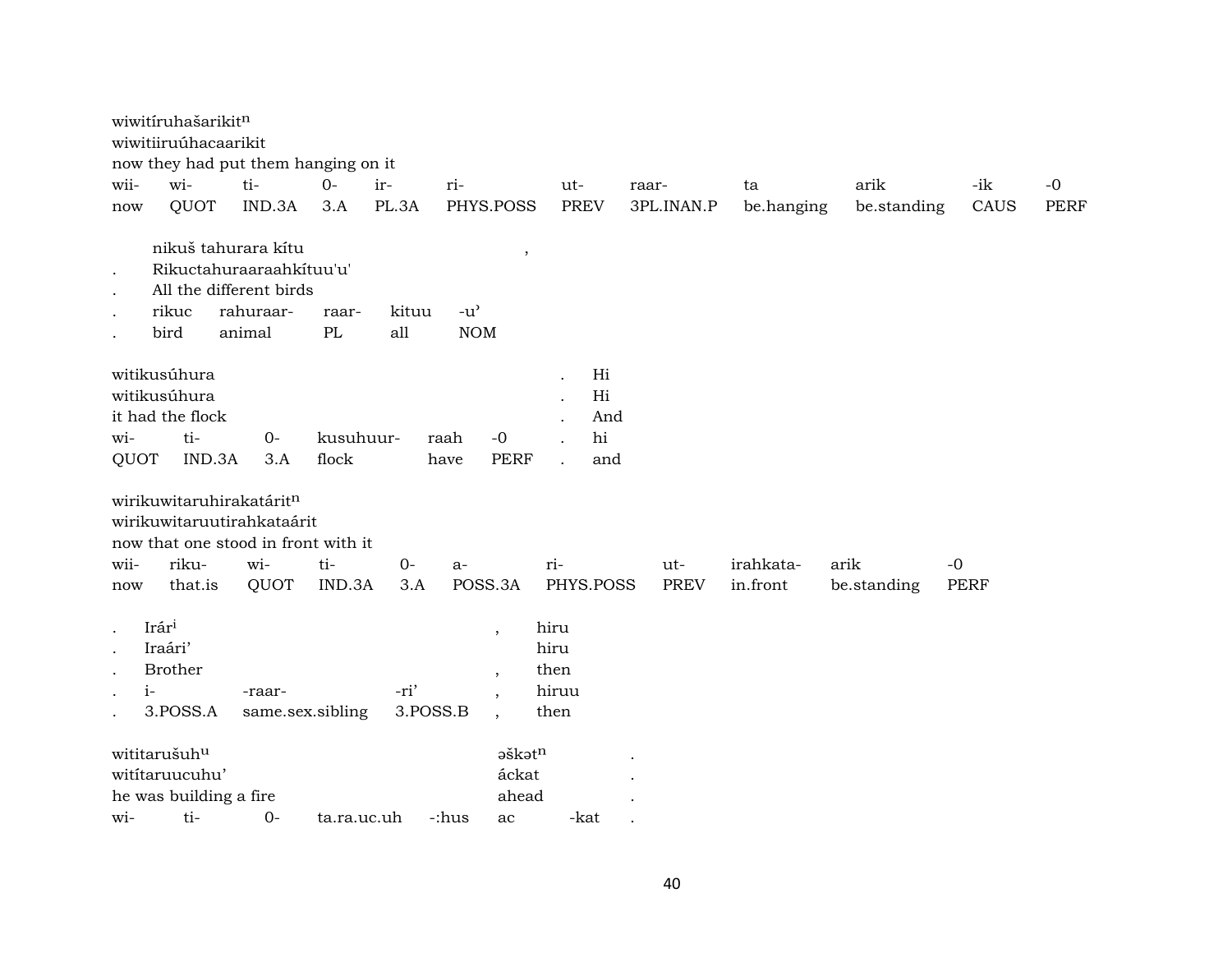| QUOT                                                | IND.3A                                                                                         | 3.A                                                   | make.a.fire                                          |                            | <b>IMPF</b> | above                             | LOC         |              |  |
|-----------------------------------------------------|------------------------------------------------------------------------------------------------|-------------------------------------------------------|------------------------------------------------------|----------------------------|-------------|-----------------------------------|-------------|--------------|--|
| hiru<br>Hiru<br>Then<br>hiruu<br>then               | riku-<br>that.is                                                                               | rikuwitirakítawi<br>rikuwitiraakitawi'<br>wi-<br>QUOT | that was the primary thing<br>ti-<br>IND.3A          | 0-                         | 3.A         | raa.kita.wi<br>be.the.primary.way |             | $-0$<br>PERF |  |
| iahitarúšuhu<br>ii-<br>there                        | i'ahitaruúcuhu<br>ar-<br>EV                                                                    | ri-<br>CONT.3A                                        | there where he was making the fire<br>$0-$<br>3.A    | ta.ra.uc.uh<br>make.a.fire |             | -hus<br><b>IMPF.SUB</b>           |             |              |  |
| əškət <sup>n</sup><br>áckat<br>ahead<br>ac<br>above | -kat<br>LOC                                                                                    |                                                       |                                                      |                            |             |                                   |             |              |  |
| irii-<br>where                                      | irirakuturuhat <sup>n</sup><br>iriirakuutuúruhat<br>where the village extended<br>ra-<br>INF.A | $O -$<br>3.A                                          | ku-<br>INF.B                                         | ituur-<br>village          | uhak        | extend.in.a.line                  | -0<br>SUB.4 |              |  |
| Hi<br>Hi<br>And<br>hi<br>and                        | hiru<br>hiru<br>there<br>hiruu<br>there                                                        | hi<br>hi<br>and<br>hi<br>and                          | úkatatn<br>uúkatat<br>in the west<br>uukata-<br>west | -t<br>LOC                  |             |                                   |             |              |  |
|                                                     | nikuahi tarušuhu<br>riku'ahitaruúcuhu'                                                         |                                                       |                                                      |                            |             |                                   |             |              |  |

41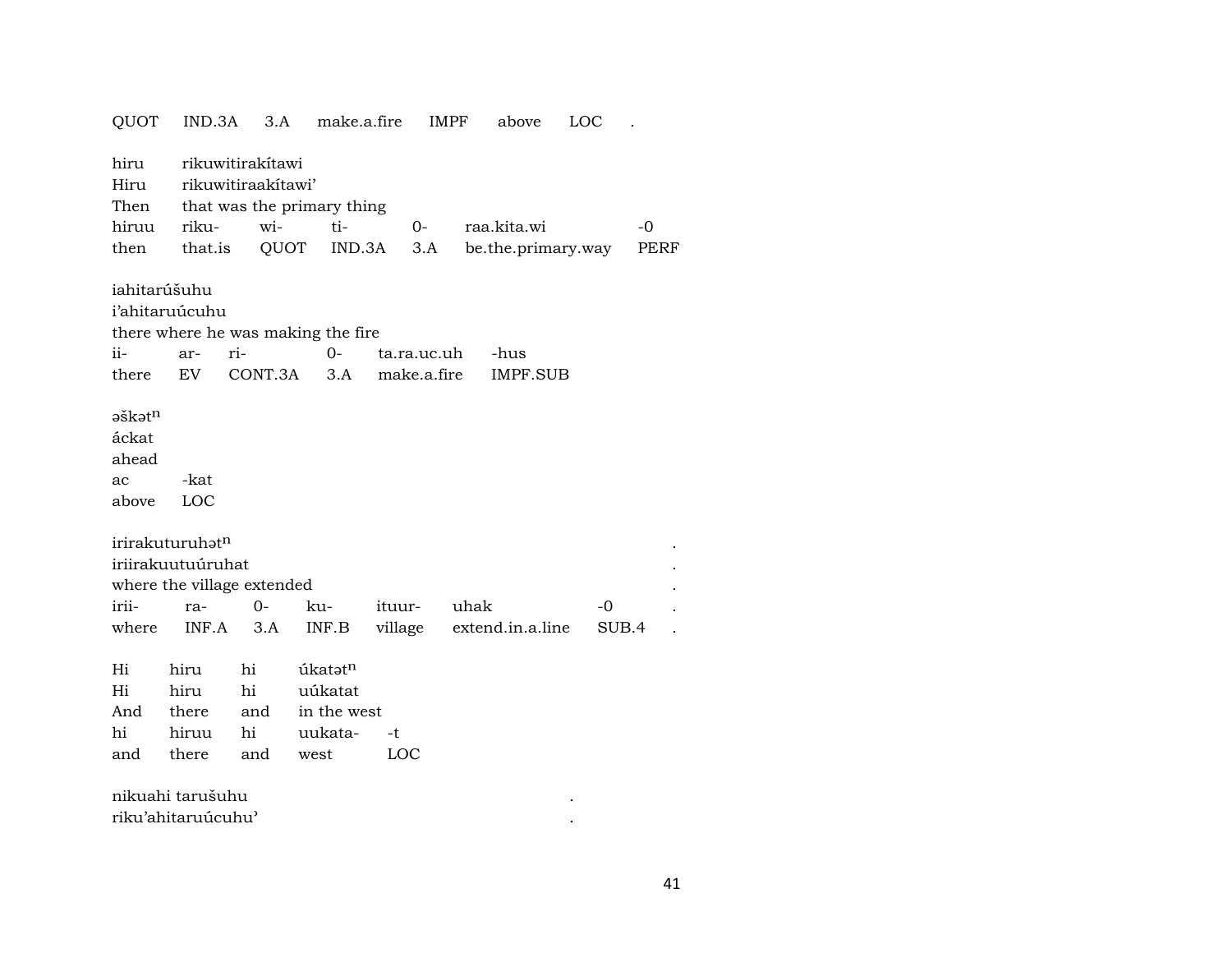|                                                          |                                                       | that is where he was making the fire                                                                                                                                                                                                                                                                                                                                                                                                                                                                                  |             |                     |             |                           |                      |              |
|----------------------------------------------------------|-------------------------------------------------------|-----------------------------------------------------------------------------------------------------------------------------------------------------------------------------------------------------------------------------------------------------------------------------------------------------------------------------------------------------------------------------------------------------------------------------------------------------------------------------------------------------------------------|-------------|---------------------|-------------|---------------------------|----------------------|--------------|
| riku-                                                    | ar-                                                   | ri-                                                                                                                                                                                                                                                                                                                                                                                                                                                                                                                   | $O -$       |                     | ta.ra.uc.uh | -:hus                     |                      |              |
| that.is                                                  | EV.                                                   | CONT.3A 3.A make.a.fire                                                                                                                                                                                                                                                                                                                                                                                                                                                                                               |             |                     |             | IMPF                      |                      |              |
| Siwitíriwu<br>Siwitíriwu'<br>si-                         | They carried it<br>wi-<br>DU QUOT                     | ti-<br>IND.3A                                                                                                                                                                                                                                                                                                                                                                                                                                                                                                         | $0-$<br>3.A | ir-<br>PL.3A        | ri-<br>PORT | wu<br>go.IMPF             | -:hus<br><b>IMPF</b> |              |
| skítiiks<br>kskiíti'iks<br>four<br>iks.kiiti'iks<br>four |                                                       | wituharu<br>wituuháru'<br>there were<br>wi-<br>$\overline{\text{t}}$ $\overline{\text{t}}$ $\overline{\text{t}}$ $\overline{\text{t}}$ $\overline{\text{t}}$ $\overline{\text{t}}$ $\overline{\text{t}}$ $\overline{\text{t}}$ $\overline{\text{t}}$ $\overline{\text{t}}$ $\overline{\text{t}}$ $\overline{\text{t}}$ $\overline{\text{t}}$ $\overline{\text{t}}$ $\overline{\text{t}}$ $\overline{\text{t}}$ $\overline{\text{t}}$ $\overline{\text{t}}$ $\overline{\text{t}}$ $\overline{\text{t}}$<br>QUOT IND.3A |             | $0-$<br>3.A         | ut-<br>PREV | raar.uu<br>be.a.number    | -0<br>PERF           |              |
| pīta<br>piíta<br>men<br>wiita<br>man                     | hi<br>hi<br>and<br>hi<br>and                          |                                                                                                                                                                                                                                                                                                                                                                                                                                                                                                                       |             |                     |             |                           |                      |              |
| ar-<br>EV                                                | ahirahkatahkárara<br>ahirahkatahkaárara<br>ra-<br>ABS | they had them inside out<br>$0-$<br>ir-<br>PL.3A<br>3.A                                                                                                                                                                                                                                                                                                                                                                                                                                                               |             | raar-<br>3PL.INAN.P |             | katahkaa<br>be.inside.out | ra-<br>PORT          | raah<br>have |

- Kitú  $\mathcal{L}^{\pm}$
- Kítuu'u'  $\ddot{\phantom{a}}$
- $All$  $\ddot{\phantom{a}}$
- kituu -u'  $\ddot{\phantom{a}}$
- $\mathop{\rm all}\nolimits$  $\rm{NOM}$  $\bullet$

 $-0$ PERF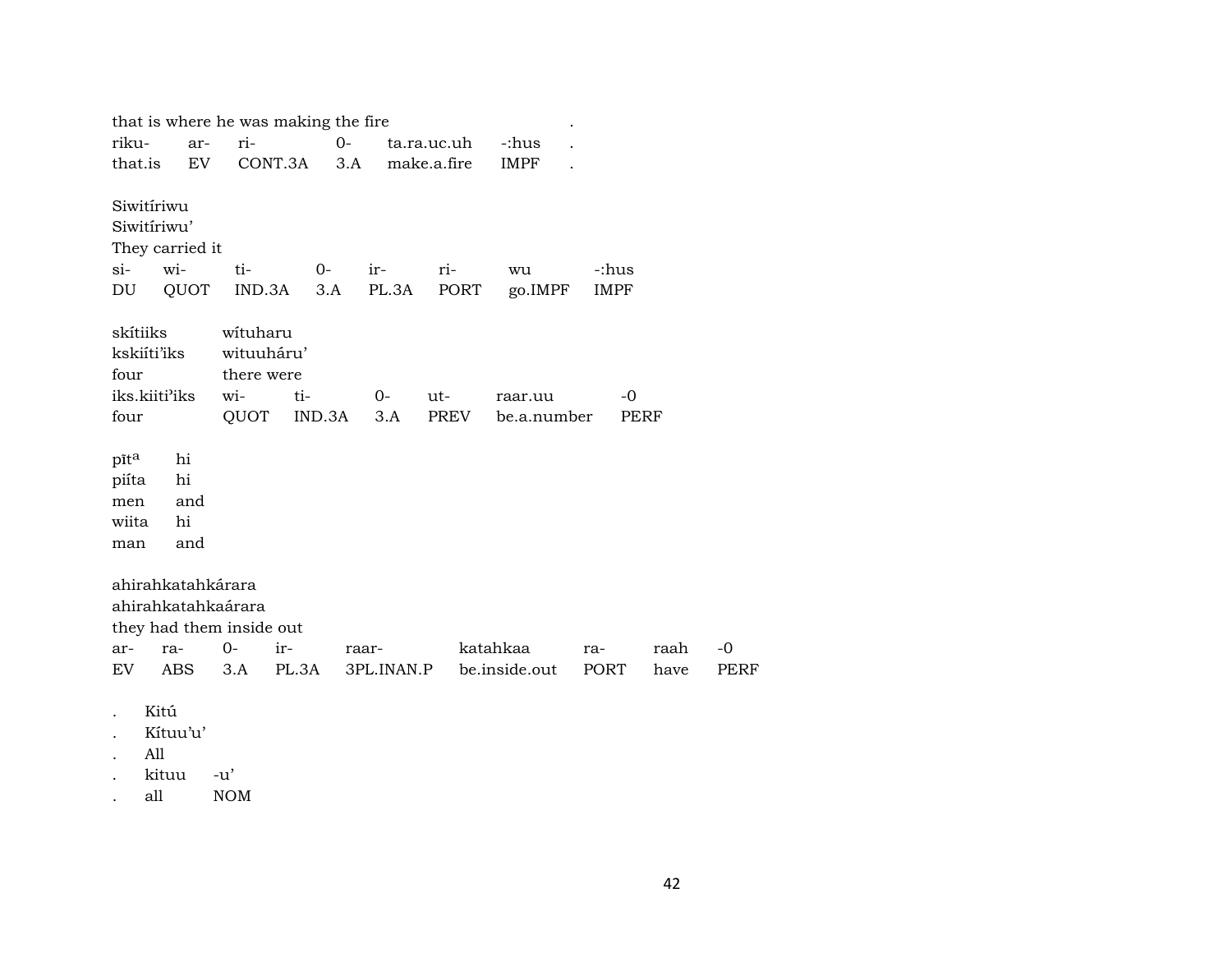|                          | witihastawa         | witihaástawa<br>there were strings |                                   |                             |             |             |             |        |     |             |             |            |
|--------------------------|---------------------|------------------------------------|-----------------------------------|-----------------------------|-------------|-------------|-------------|--------|-----|-------------|-------------|------------|
| wi-                      |                     | ti-                                | $0-$                              | haas-                       | ta          | -wa         | $-0$        |        |     |             |             |            |
| QUOT                     |                     | IND.3A                             | 3.A                               | string                      | be.hanging  | <b>DIST</b> |             | PERF   |     |             |             |            |
|                          | kísašk <sup>i</sup> |                                    |                                   |                             |             |             |             |        |     |             |             |            |
|                          | kísacki             |                                    |                                   |                             |             |             |             |        |     |             |             |            |
|                          | the meat            |                                    |                                   |                             |             |             |             |        |     |             |             |            |
| kisaac                   |                     | -kis<br><b>DIM</b>                 |                                   |                             |             |             |             |        |     |             |             |            |
| meat                     |                     |                                    |                                   |                             |             |             |             |        |     |             |             |            |
|                          |                     |                                    | Nikuwitišiksarihúsuk <sup>u</sup> |                             |             |             |             |        |     |             |             |            |
|                          |                     |                                    | Rikuwiticiksaariihúsuuku'         |                             |             |             |             |        |     |             |             |            |
|                          |                     |                                    | That is what they used to do      |                             |             |             |             |        |     |             |             |            |
| riku-                    |                     | wi-                                | ti-                               | $O -$                       | ir-         | ut-         | $i-$        | uks-   | aar | $-i$        | -:hus       | -uuku      |
| that.is                  |                     | QUOT                               | IND.3A                            | 3.A                         | PL.3A       | PREV        | <b>SEQ</b>  | AOR    | do  | <b>IMPF</b> | <b>IMPF</b> | <b>HAB</b> |
|                          |                     | tirawihtawaw <sup>i</sup>          |                                   |                             |             |             |             |        | hi  |             |             |            |
|                          |                     | tirawihtawaawi                     |                                   |                             |             |             |             |        | hi  |             |             |            |
| $\ddot{\cdot}$           |                     | these arms                         |                                   |                             |             |             |             |        | and |             |             |            |
|                          | tii-                | ra-                                | $0-$                              | wiir-                       | ta          | -waa        | -wi         |        | hi  |             |             |            |
| $\overline{\phantom{a}}$ | this                | <b>ABS</b>                         | 3.A                               | $\mathop{\rm arm}\nolimits$ | be.hanging  | <b>DIST</b> |             | SUB.L  | and |             |             |            |
|                          |                     |                                    |                                   |                             |             |             |             |        |     |             |             |            |
|                          |                     | sitiritkarúwatn<br>sitiritkáruuwat |                                   |                             |             |             |             | $\, ,$ |     |             |             |            |
|                          |                     |                                    | they made holes in them           |                             |             |             |             |        |     |             |             |            |
| si-                      | ti-                 |                                    | $0-$                              | ir-                         | ritkawat    | -ruu        | $-0$        |        |     |             |             |            |
| DU                       |                     | IND.3A                             | 3.A                               | PL.3A                       | make.a.hole | <b>DIST</b> | <b>PERF</b> |        |     |             |             |            |
|                          |                     |                                    |                                   |                             |             |             |             |        |     |             |             |            |
|                          | akastáriri          |                                    |                                   |                             | hi          |             |             |        |     |             |             |            |
| a                        |                     | kaastaáriri'                       |                                   |                             | hi          |             |             |        |     |             |             |            |
| and                      |                     | on the legs                        |                                   |                             | and         |             |             |        |     |             |             |            |
| a                        |                     | kaas-                              | raar-                             | -hiri <sup>3</sup>          | hi          |             |             |        |     |             |             |            |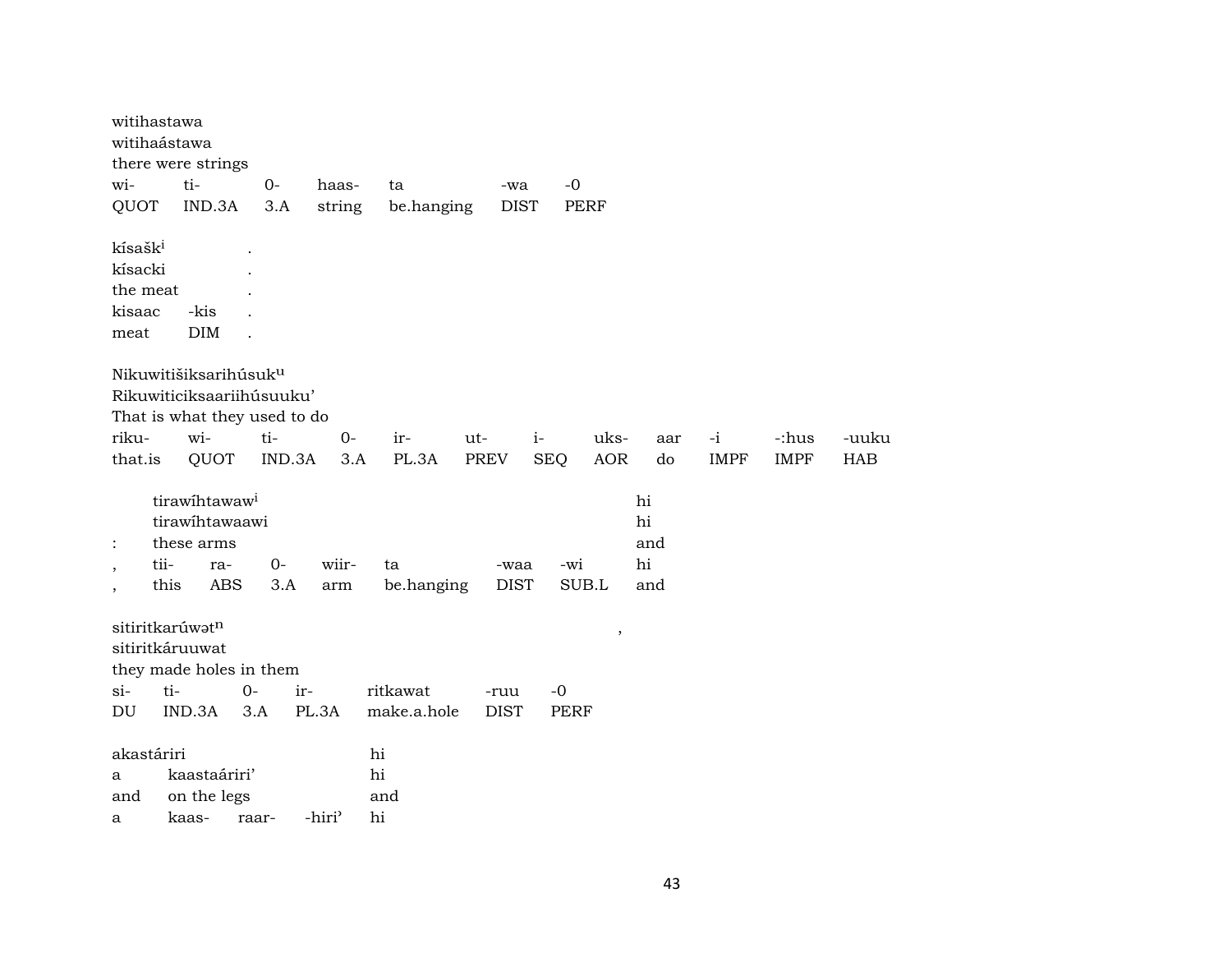| and                                                          | leg                                                                                        | PL                                               | LOC                                              |       | and                                                            |                     |      |          |                          |                  |                 |             |
|--------------------------------------------------------------|--------------------------------------------------------------------------------------------|--------------------------------------------------|--------------------------------------------------|-------|----------------------------------------------------------------|---------------------|------|----------|--------------------------|------------------|-----------------|-------------|
| siwitiratn<br>siwitirat<br>they took it                      |                                                                                            |                                                  |                                                  |       |                                                                |                     |      |          |                          |                  |                 |             |
| $\sin$                                                       | wi-                                                                                        | ti-                                              | $0-$                                             |       | ir-                                                            | ra-                 |      | at       | $-0$                     |                  |                 |             |
| DU                                                           | QUOT                                                                                       | IND.3A                                           |                                                  | 3.A   | PL.3A                                                          | <b>ABS</b>          |      | go       | PERF                     |                  |                 |             |
|                                                              | ruwituktíh <sup>i</sup> t <sup>n</sup><br>ruuwitaktíhit<br>it was only them                |                                                  |                                                  |       |                                                                |                     |      |          |                          |                  |                 |             |
| ruu-                                                         | wi-                                                                                        | ti-                                              |                                                  | $O -$ | $a-$                                                           |                     | ak-  |          |                          | rihik            |                 | $-0$        |
| then                                                         | QUOT                                                                                       |                                                  | IND.3A                                           | 3.A   | PREV.3A                                                        |                     |      | PL.AN.3P |                          |                  | be.the.only.one | <b>PERF</b> |
| škítiiks<br>kskiíti'iks<br>four<br>iks.kiiti'iks             |                                                                                            | hi<br>hi<br>and<br>hi                            | siahíra<br>si'ahira<br>they carried it<br>$si$ - | ar-   | ra-                                                            | 0-                  |      | ir-      | raah                     |                  | -0              |             |
| four                                                         |                                                                                            | and                                              | DU                                               | EV    | <b>ABS</b>                                                     | 3.A                 |      | PL.3A    | have                     |                  | PERF            |             |
| kísašk <sup>i</sup><br>kísacki<br>the meat<br>kisaac<br>meat | -kis<br><b>DIM</b>                                                                         | $\overline{\phantom{a}}$<br>$\ddot{\phantom{0}}$ | Hiru<br>hiru<br>then<br>hiruu<br>then            |       | pákut <sup>u</sup><br>pakúhtu'<br>long ago<br>pakuht<br>be.old | $-u'$<br><b>NOM</b> |      |          |                          |                  |                 |             |
|                                                              | nahkutatatirísət <sup>a</sup><br>raahkutatatiiriisata<br>when they had already congregated |                                                  |                                                  |       |                                                                |                     |      |          | $\overline{\phantom{a}}$ | hiru             | hiru<br>there   |             |
| ra-                                                          | $0-$                                                                                       | ar-                                              | ku-                                              |       | tatat.iir.his.at                                               |                     | $-a$ |          |                          |                  | hiruu           |             |
| INF.A                                                        | 3.A                                                                                        | EV                                               | INF.B                                            |       | congregate                                                     |                     |      | SUB.1    |                          |                  | there           |             |
|                                                              | iriahatarúšuhu<br>irii'ahataruúcuhu                                                        |                                                  |                                                  |       |                                                                |                     |      |          |                          | šápatn<br>cápaat |                 |             |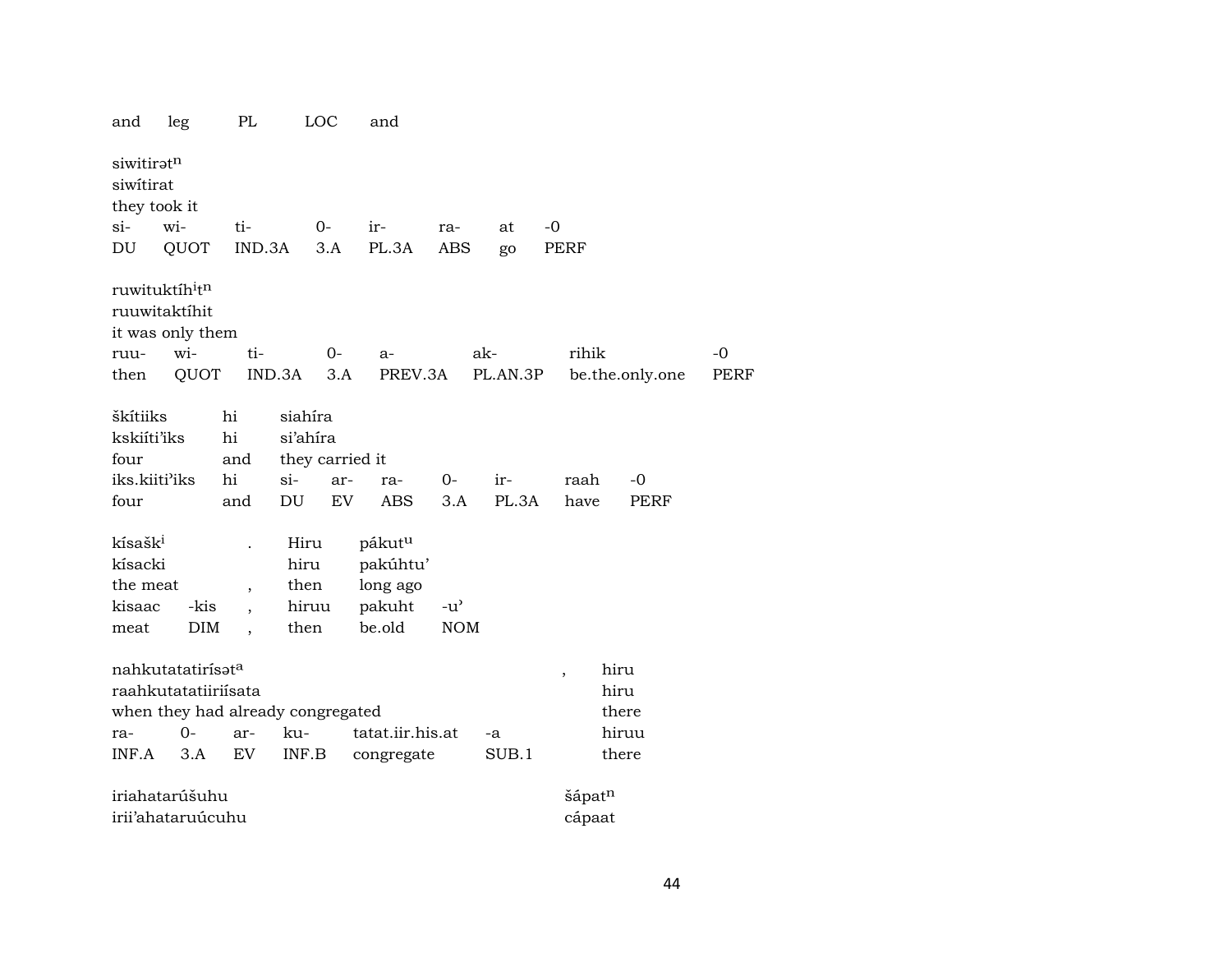| where he made the fire            |               |         |        |        |                   |               |                 | women       |            |
|-----------------------------------|---------------|---------|--------|--------|-------------------|---------------|-----------------|-------------|------------|
| irii-                             | ar-           | ra-     | $0-$   |        | ta.ra.uc.uh       | -hus          |                 | capaak      |            |
| where                             | EV            | ABS     | 3.A    |        | make.a.fire       |               | <b>IMPF.SUB</b> | woman       |            |
|                                   |               |         |        |        |                   |               |                 |             |            |
| kítu                              |               | ətíra   |        |        | šãtk <sup>i</sup> |               |                 | kitu        |            |
| kítuu'u'                          |               | Atíra'  |        |        | caátki            |               |                 | kítuu'u'    |            |
| all                               |               | Mothers |        |        |                   | medicine bags |                 | all         |            |
| kituu                             | $-u'$         | ati-    |        | raa    | caat-             |               | kis             | kituu       | $-u'$      |
| all                               | <b>NOM</b>    | 1.POSS  |        | mother | bundle            |               | <b>DIM</b>      | all         | <b>NOM</b> |
| ráwĩs <sup>u</sup>                |               |         | A      |        |                   |               |                 |             |            |
| raáwiisu'                         |               |         | A      |        |                   |               |                 |             |            |
| smoke                             |               |         | And    |        |                   |               |                 |             |            |
| raawis-                           | $-u^{\prime}$ |         | a      |        |                   |               |                 |             |            |
| smoke                             | <b>NOM</b>    |         | and    |        |                   |               |                 |             |            |
|                                   |               |         |        |        |                   |               |                 |             |            |
| siwitiriwišat <sup>n</sup>        |               |         |        |        |                   |               |                 |             | híru       |
| siwitiiriwicat                    |               |         |        |        |                   |               |                 |             | hiru       |
| they arrived with it              |               |         |        |        |                   |               |                 |             | then       |
| si-                               | wi-           | ti-     | 0-     | ir-    |                   | ri-           | wic.at          | $-0$        | hiruu      |
| DU                                | QUOT          | IND.3A  | 3.A    |        | PL.3A             | PORT          | arrive          | <b>PERF</b> | then       |
|                                   |               |         |        |        |                   |               |                 |             |            |
| kúrahus                           |               |         |        |        |                   |               |                 |             |            |
| kúrahus                           |               |         |        |        |                   |               |                 |             |            |
| old men                           |               |         |        |        |                   |               |                 |             |            |
| kurahuus                          |               |         |        |        |                   |               |                 |             |            |
| old.man                           |               |         |        |        |                   |               |                 |             |            |
|                                   |               |         |        |        |                   |               |                 |             |            |
| nikuwitiwáritn                    |               |         |        |        |                   |               |                 |             |            |
| Rikuwitiwaárit                    |               |         |        |        |                   |               |                 |             |            |
| They were the ones standing there |               |         |        |        |                   |               |                 |             |            |
| riku-                             | wi-           | ti-     |        | $0-$   | wa-               | arik          |                 | -0          |            |
| that.is                           | QUOT          |         | IND.3A | 3.A    | DIST              |               | be.standing     | PERF        |            |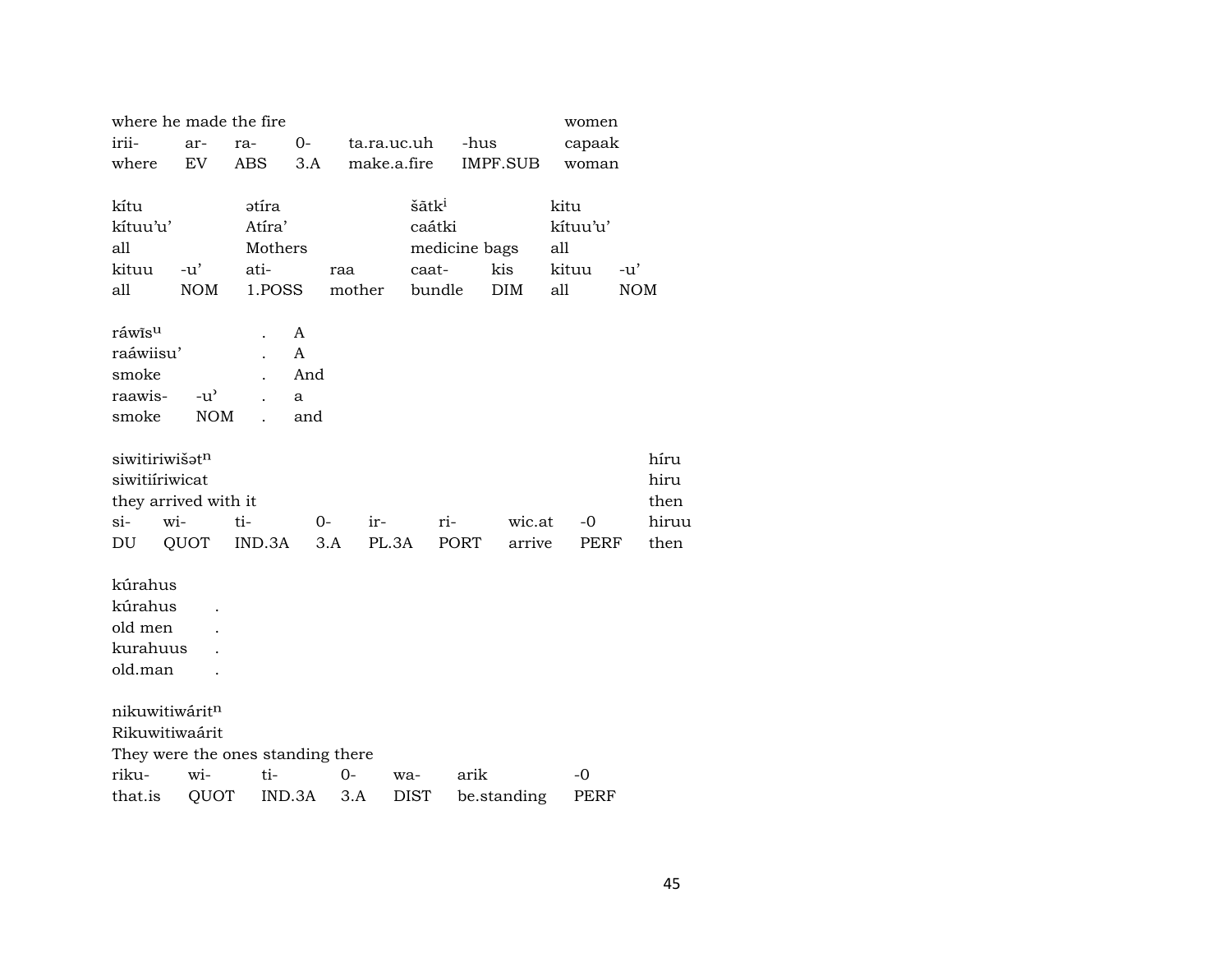$h$ áw $a$  $\mathbf{A}$ haáwa'  $\overline{A}$  $\ddot{\phantom{a}}$ also And  $\mathbf{r}$ haawa  $\mathbf{a}$  $\ddot{\phantom{a}}$ also and  $\cdot$ siwitiriwišat<sup>n</sup> siwitiiríwicat  $\ddot{\phantom{a}}$ they arrived with it  $\overline{a}$ wi $ti 0$  $si$ irriwic.at  $-<sup>0</sup>$  $\ddot{\phantom{a}}$ **OUOT** IND.3A  $3.A$ **DU** PL.3A **PORT** arrive **PERF**  $\ddot{\phantom{a}}$  $\mathbf{A}$  $\mathbf{A}$ And  $\mathbf{a}$ and siwitiruhítakawáhatn siwitiiruuhitaakawaahat they carried it around  $0$ ritaaka.hak  $si$ witiirri- $-0$  $ut-$ -waa QUOT IND.3A  $3.A$ PL.3A PHYS.POSS **PORT PERF**  $DU$ **PREV** go.around **DIST** skítiiks iriruškukáhahk<sup>u</sup> kskiíti'iks iriiraackukáhaahku\* four (times) where the fireplace was iks.kiiti'iks irii- $0$ ckuka.haarkus  $-0$ rafour where ABS  $3.A$ fireplace be.sitting SUB.4 skītiiks hiru kskiíti'iks Hiru  $\ddot{\phantom{a}}$ four (times) Then  $\ddot{\phantom{a}}$ iks.kiiti'iks hiruu  $\ddot{\phantom{a}}$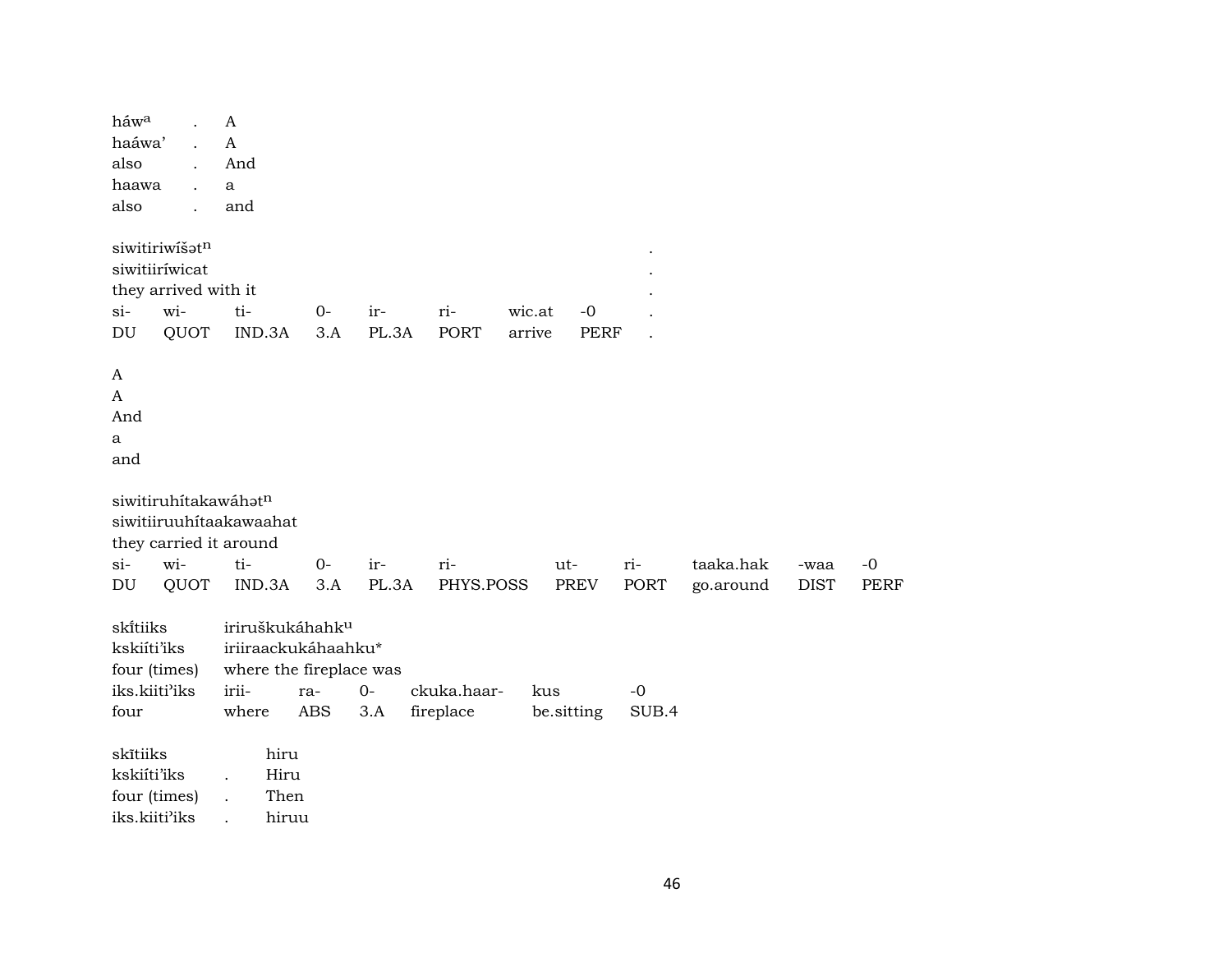| four                  |                                                                   | then                |            |             |                 |      |             |                               |
|-----------------------|-------------------------------------------------------------------|---------------------|------------|-------------|-----------------|------|-------------|-------------------------------|
|                       | witawauririt <sup>n</sup><br>witaahwa'uuriirit<br>they would stop |                     |            |             |                 |      |             |                               |
| wi-                   | ti-                                                               | $0-$                | ar-        | wa-         | uuri.arik       | $-0$ |             |                               |
| QUOT                  | IND.3A                                                            | 3.A                 | EV         | <b>DIST</b> | stop            | PERF |             |                               |
| ikárikət <sup>n</sup> |                                                                   | úkatət <sup>n</sup> |            |             | Hiru            |      |             |                               |
| ikárikat              |                                                                   | uúkatat             |            |             | Hiru            |      |             |                               |
|                       | in the center                                                     | on the west         |            |             | Then            |      |             |                               |
| iika.ri               | -kat                                                              | uukata-             | $-t$       |             | hiruu           |      |             |                               |
| center                | LOC                                                               | west                | <b>LOC</b> |             | then            |      |             |                               |
|                       |                                                                   |                     |            |             |                 |      |             |                               |
|                       | siwitiritkahká <sup>i</sup>                                       |                     |            |             |                 |      |             |                               |
|                       | siwitiiritkáhka'i                                                 |                     |            |             |                 |      |             |                               |
|                       | they put it over the fire                                         |                     |            |             |                 |      |             |                               |
| $\sin$                | wi-                                                               | ti-                 | $0-$       | ir-         | itkaar.ka.iir   |      | -0          |                               |
| DU                    | QUOT                                                              | IND.3A              | 3.A        | PL.3A       | put.on.the.fire |      | PERF        |                               |
|                       |                                                                   |                     |            |             |                 |      |             |                               |
| Núhuksu               |                                                                   | a                   |            |             |                 |      |             |                               |
| Ríhuksu'              |                                                                   | a                   |            |             |                 |      |             |                               |
| Only                  |                                                                   | and                 |            |             |                 |      |             |                               |
| rihuks                | $-u^{\prime}$                                                     | a                   |            |             |                 |      |             |                               |
| alone                 | <b>NOM</b>                                                        | and                 |            |             |                 |      |             |                               |
|                       | siwitiritkaká <sup>i</sup>                                        |                     |            |             |                 |      |             |                               |
|                       | siwitiiritkáhka'i                                                 |                     |            |             |                 |      |             |                               |
|                       | they put it over the fire                                         |                     |            |             |                 |      |             |                               |
| $\sin$                | wi-                                                               | ti-                 | 0-         | ir-         | itkaar.ka.iir   |      | -0          | ,<br>$\overline{\phantom{a}}$ |
| DU                    | QUOT                                                              | IND.3A              | 3.A        | PL.3A       | put.on.the.fire |      | <b>PERF</b> |                               |
|                       |                                                                   |                     |            |             |                 |      |             | $\overline{ }$                |
| hi                    | irikuháratihatn                                                   |                     |            |             |                 |      |             | hi                            |
| hi                    |                                                                   | iriikuuháraatiihat  |            |             |                 |      |             | hi                            |
|                       |                                                                   |                     |            |             |                 |      |             |                               |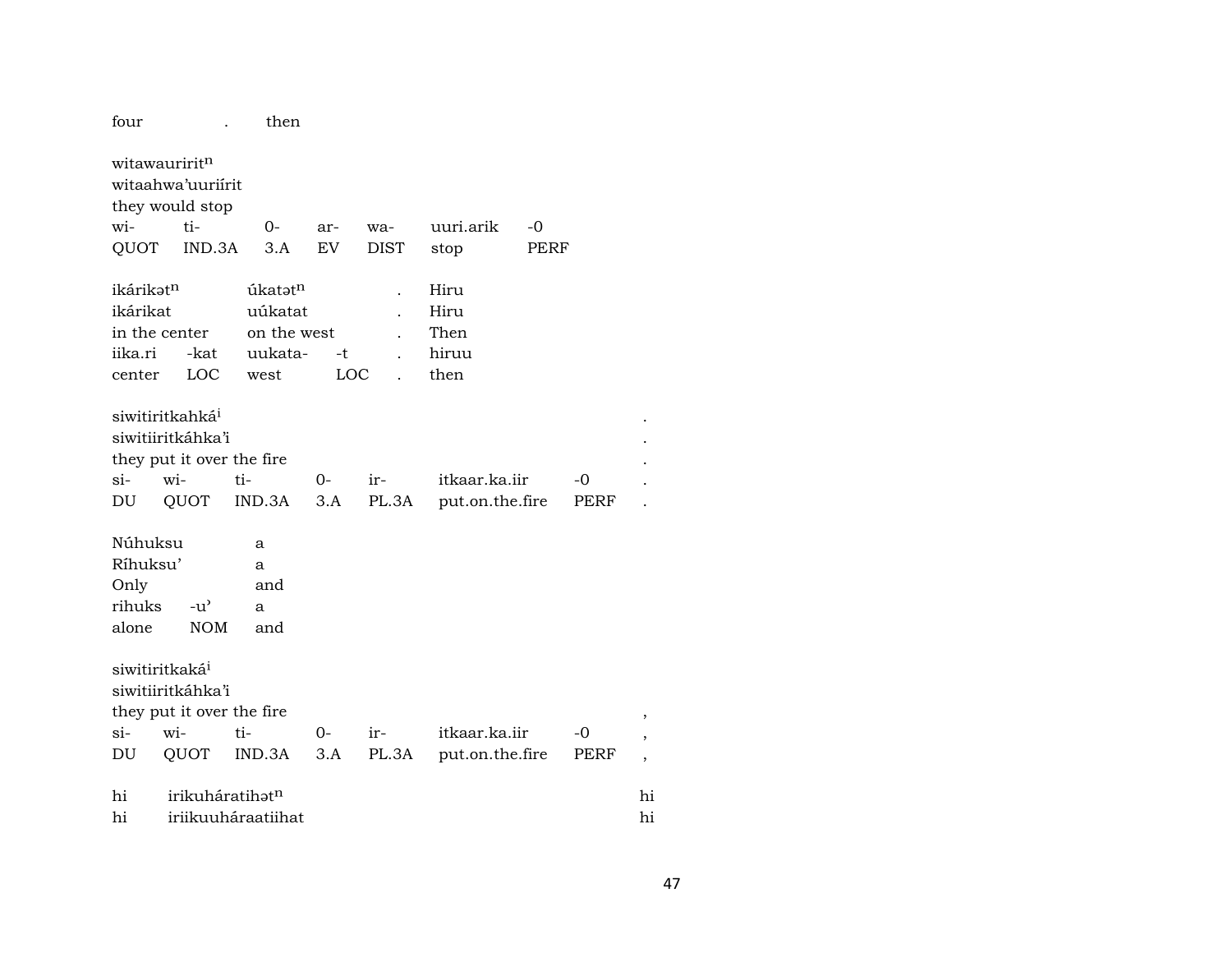| and                       |                               | it is the end of that one    |        |             |             |        |                     |      |          | and  |
|---------------------------|-------------------------------|------------------------------|--------|-------------|-------------|--------|---------------------|------|----------|------|
| hi                        | irii-                         | kur-                         | ra-    | 0-          | raa-        |        | tiihak              |      | $-0$     | hi   |
| and                       | that                          | <b>DUB</b>                   | ABS    | 3.A         | way         |        | be.the.end          |      | PERF     | and  |
| witáratn                  |                               |                              |        |             |             |        |                     |      |          |      |
| witaárit                  |                               |                              |        |             |             |        |                     |      |          |      |
|                           | he stood there                |                              |        |             |             |        |                     |      |          |      |
| wi-                       | ti-                           | 0-                           | arik   |             |             | -0     |                     |      |          |      |
| QUOT                      | IND.3A                        | 3.A                          |        | be.standing |             | PERF   |                     |      |          |      |
| irirarášihat <sup>n</sup> |                               |                              |        |             |             |        |                     |      | šáhiks   |      |
| iriiraráciihat            |                               |                              |        |             |             |        |                     |      | cáhiks   |      |
|                           |                               | where they stood around it   |        |             |             |        |                     |      | people   |      |
| irii-                     | ra-                           | $0-$                         | raar-  |             |             | tiihak |                     | $-0$ | icaahiks |      |
| where                     | ABS                           | 3.A                          |        | PL.INDV.A   |             |        | be.the.border       | PERF | person   |      |
|                           | nikuwitarurír <sup>i</sup> tn |                              |        |             |             |        |                     |      | hi       |      |
|                           | rikuwitaaruuriirit            |                              |        |             |             |        |                     |      | hi       |      |
|                           |                               | that is where he would stop  |        |             |             |        |                     |      | and      |      |
| riku-                     | wi-                           | ti-                          |        | 0-          | ar-         |        | uuri.arik           | -0   | hi       |      |
| that.is                   | QUOT                          |                              | IND.3A | 3.A         | EV          | stop   |                     | PERF | and      |      |
| witirukára                |                               |                              |        |             |             |        |                     |      |          |      |
| witiirukaáraa'            |                               |                              |        |             |             |        |                     |      |          |      |
|                           | he would throw it up          |                              |        |             |             |        |                     |      |          |      |
| wi-                       | ti-                           | $0-$                         | ir-    |             | ar-         |        | ukaa.ra.a           |      | -0       |      |
| QUOT                      | IND.3A                        | 3.A                          |        | OBV         | EV          |        | throw.up.in.the.air |      | PERF     |      |
| Hiru                      |                               | aharutasuhat <sup>n</sup>    |        |             |             |        |                     |      |          |      |
| Hiru                      |                               | aharuútasuuhat               |        |             |             |        |                     |      |          |      |
| Then                      |                               | they would be sitting around |        |             |             |        |                     |      |          |      |
| hiruu                     | ar-                           | ra-                          | 0-     | ar-         | ut-         |        | as.uu.hak           |      |          | -0   |
| then                      | EV                            | ABS                          | 3.A    | EV          | <b>PREV</b> |        | be.sitting.around   |      |          | PERF |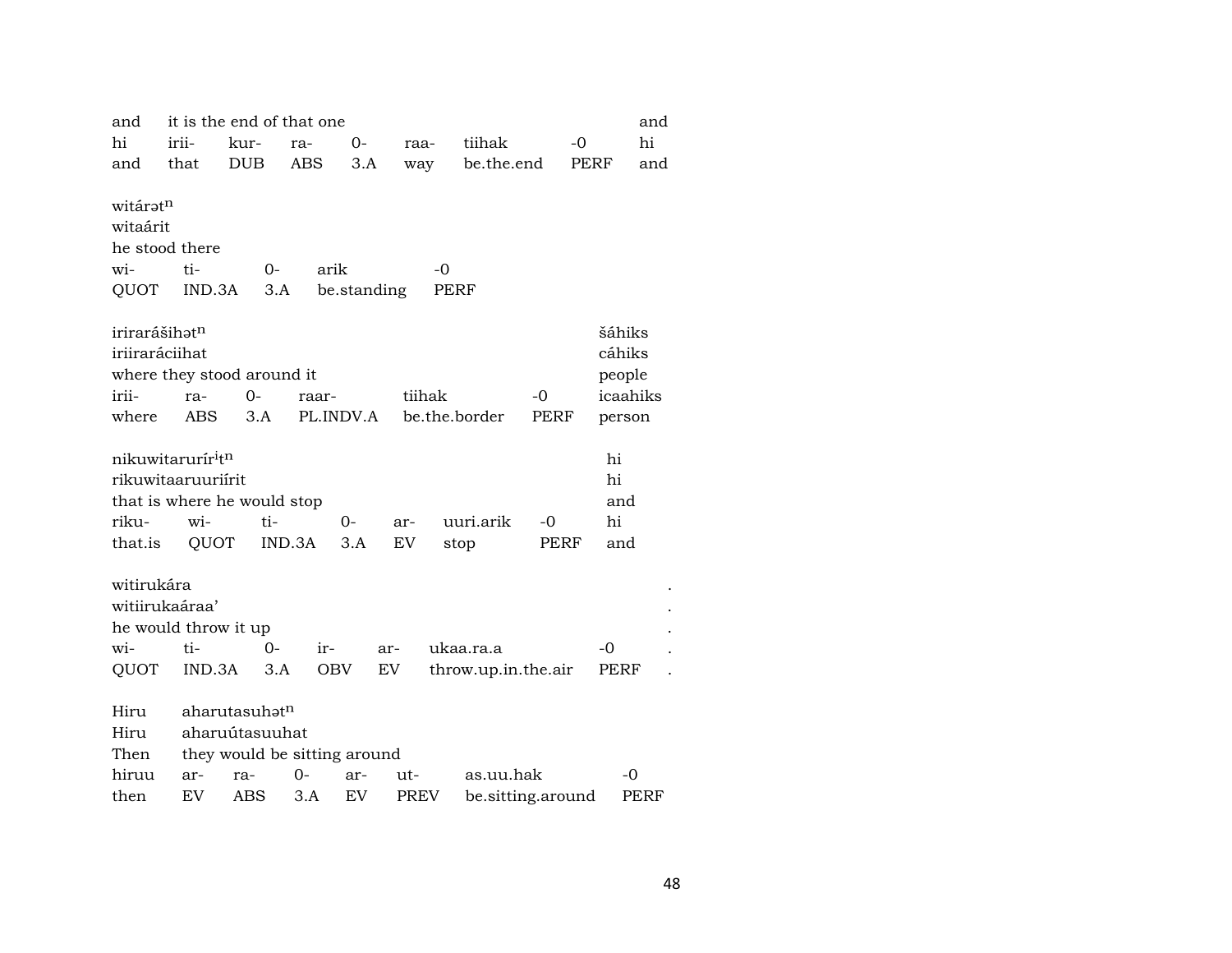| túriri<br>tuúriri'                                                                       |                     | hi<br>hi     | witīrəs<br>witiíras   |                    |                              |       |                               |      |
|------------------------------------------------------------------------------------------|---------------------|--------------|-----------------------|--------------------|------------------------------|-------|-------------------------------|------|
| in the village                                                                           |                     | and          | they ran              |                    |                              |       |                               |      |
| ituur-                                                                                   | -hiri'              | hi           | wi-                   | ti-                | $0-$                         | ir-   | as-i                          | -0   |
| village                                                                                  | <b>LOC</b>          | and          | QUOT                  | IND.3A             | 3.A                          | PL.3A | run                           | PERF |
| irár <sup>i</sup><br>Iraári'<br><b>Brother</b><br>$i-$                                   | 3.POSS.A            | -raar-       | same.sex.sibling      | -ri'<br>3.POSS.B   | ,<br>,                       |       |                               |      |
| ruwitirakitaw <sup>i</sup><br>ruuwitiraakitawi'<br>it is the primary way                 |                     |              |                       |                    |                              |       |                               |      |
| ruu-                                                                                     | wi-                 | ti-          | $0-$                  | raa.kita.wi        |                              | -0    |                               |      |
| then                                                                                     | QUOT                | IND.3A       | 3.A                   | be.the.primary.way |                              | PERF  |                               |      |
| tirárarik <sup>i</sup><br>tiráraariki<br>this one holding it (the spear)<br>tii-<br>this | $O -$<br>ra-<br>ABS | ra-<br>3.A   | arik<br>PORT          | be.standing        | -i<br>SUB.2                  |       |                               |      |
| rurišisət <sup>a</sup><br>ruuriciísata<br>when he tired<br>ra-<br>ABS                    | $O -$<br>3.A        | uur-<br>PREV | ic.iis.at<br>be.tired | -a<br>SUB.1        | hi<br>hi<br>and<br>hi<br>and |       |                               |      |
| witáhkatirikisət <sup>n</sup><br>witaáhkatiiríkisat<br>he would pass by him              | wi- ti- 0-          |              | ar-                   | kata irikis at     | $-()$                        |       | Hawa<br>Hawá<br>Also<br>haawa |      |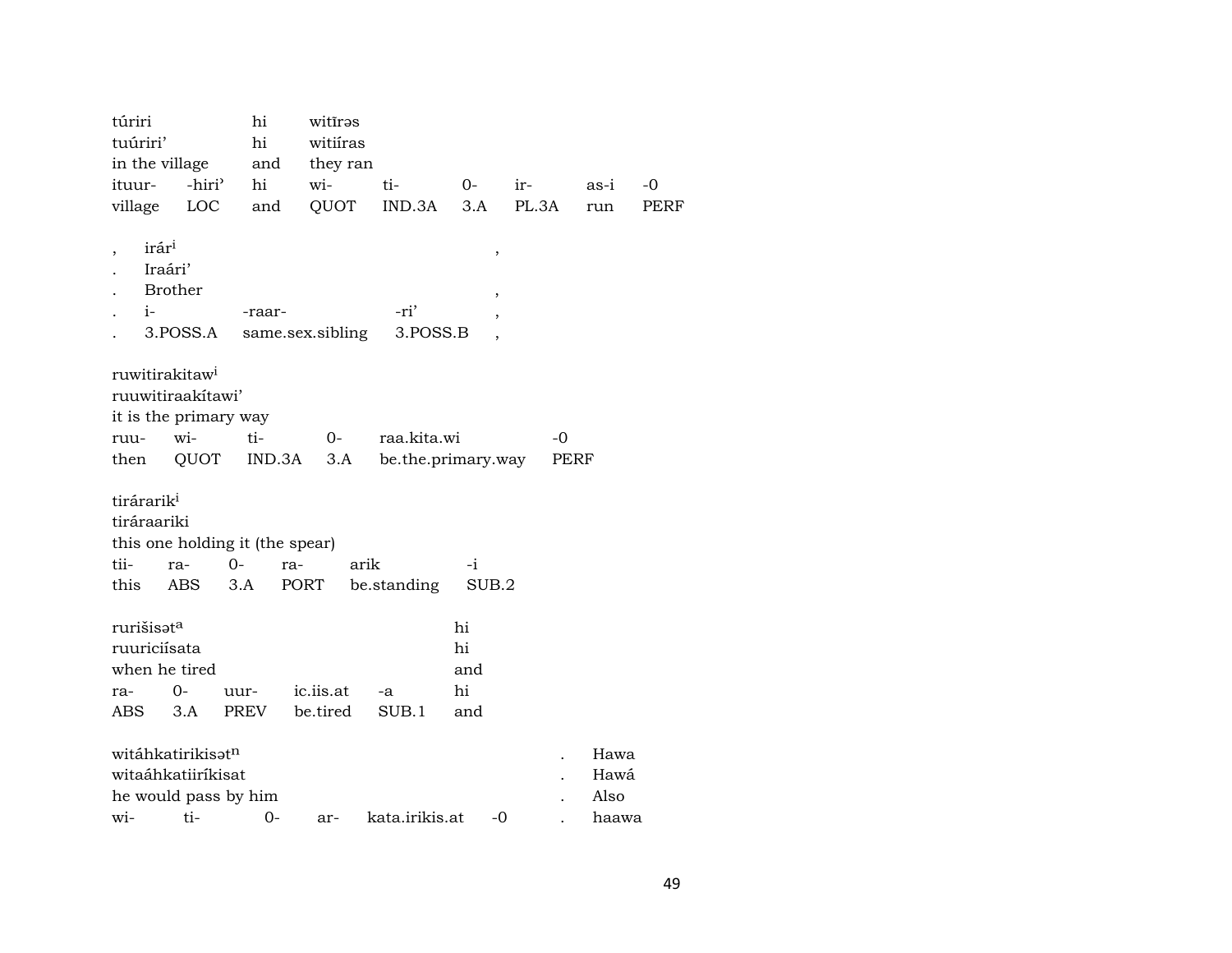| QUOT                                                                                                                | IND.3A                                                     |              | 3.A           | EV                  |             | squeeze.by        |                              | PERF       |                    | also        |             |          |                     |                      |                     |
|---------------------------------------------------------------------------------------------------------------------|------------------------------------------------------------|--------------|---------------|---------------------|-------------|-------------------|------------------------------|------------|--------------------|-------------|-------------|----------|---------------------|----------------------|---------------------|
| nakukatariru<br>rakukátariiru<br>a fast one<br>ra-<br>INF.A                                                         | $0-$<br>3.A                                                | ku-<br>INF.B |               | katariir<br>be.fast | $-u$        | SUB.D             | hi<br>hi<br>and<br>hi<br>and |            |                    |             |             |          |                     |                      |                     |
| irihiwitiruratn<br>irihiiwitiíruurat<br>irii-<br>that                                                               | another one took it from him<br>hii-<br>other              | wi-          | QUOT          | ti-<br>IND.3A       | $0-$        | 3.A               | ir-<br><b>OBV</b>            | ar-<br>EV. | uur-<br>PREV       |             | ra-<br>PORT | at<br>go | $-0$<br><b>PERF</b> |                      |                     |
| hãwa<br>haáwa'<br>also<br>haawa<br>also                                                                             |                                                            |              |               |                     |             |                   |                              |            |                    |             |             |          |                     |                      |                     |
| Nikuwitišiksarihúsuk <sup>u</sup><br>Rikuwiticiksaariihúsuuku'<br>That was what they always did<br>riku-<br>that.is | wi-                                                        | QUOT         | ti-<br>IND.3A | $0-$<br>3.A         | ir-         | PL.3A             | ut-<br>PREV                  |            | $i-$<br><b>SEQ</b> | uks-<br>AOR | aar<br>do   | $-i$     | <b>IMPF</b>         | -:hus<br><b>IMPF</b> | -uuku<br><b>HAB</b> |
| $\ddot{\phantom{0}}$                                                                                                | karáwiti<br>Karawití'<br>It was not<br>kara-<br><b>NEG</b> | wi-<br>QUOT  | ti-           | IND.3A              | $0-$<br>3.A | $\mathbf 0$<br>be | $-0$<br><b>PERF</b>          |            |                    |             |             |          |                     |                      |                     |

tuk<sup>u</sup> rarurakušihurirakatahut<sup>n</sup> táku" raaruurakuciihuurirahkátahat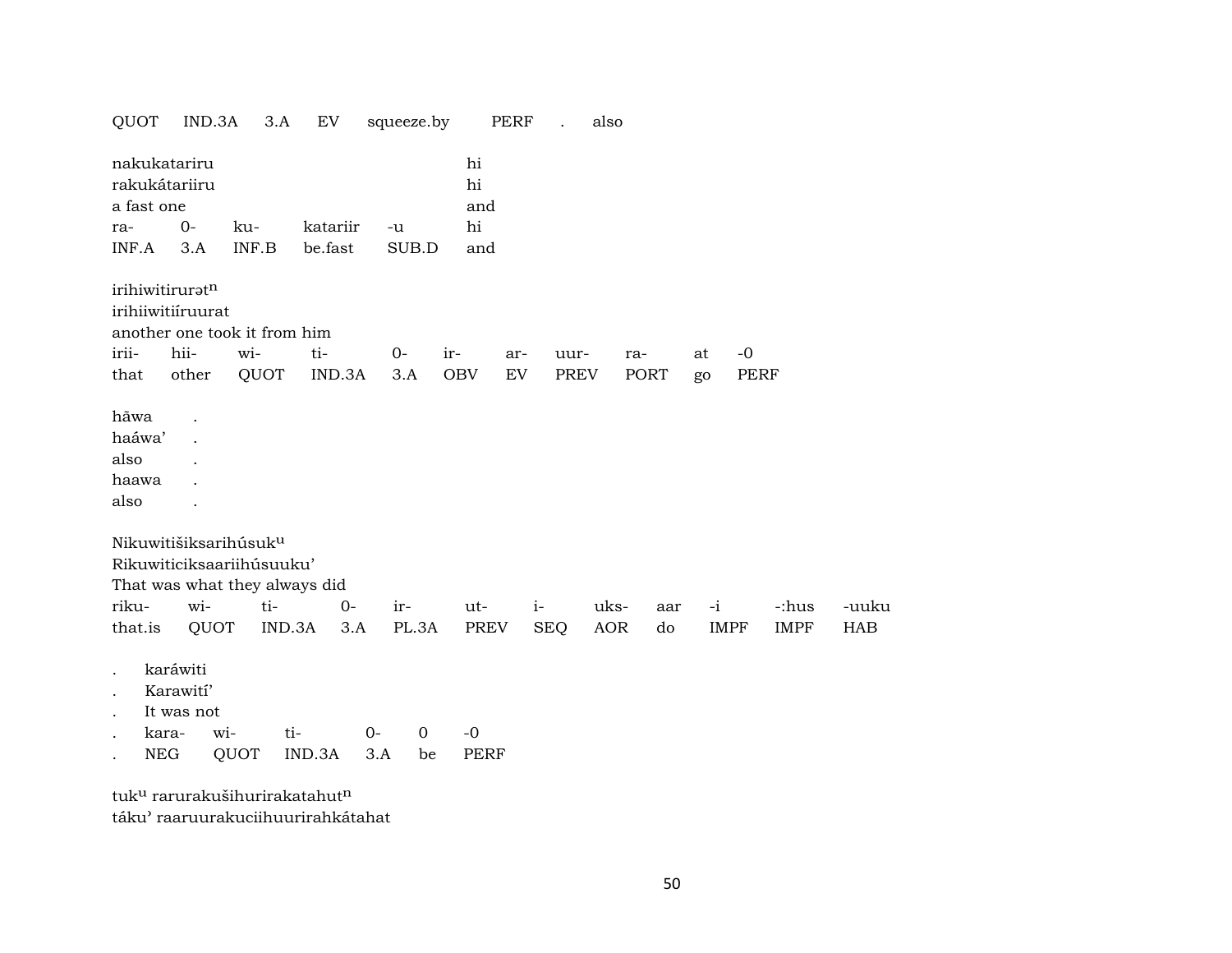| for just anyone to go in front of it |                     |                  |         |           |               |                          |             |            |                      |           |         |             |
|--------------------------------------|---------------------|------------------|---------|-----------|---------------|--------------------------|-------------|------------|----------------------|-----------|---------|-------------|
| taku                                 | raa-                | ruu-             | ra-     | $0 -$     | ku-           | ut-                      | $i-$        |            | uhur-                | irahkata- | hak     | $-0$        |
| someone                              | just                | then             | INF.A   | 3.A       | INF.B         | PREV                     |             | <b>SEQ</b> | $\operatorname{now}$ | in.front  | pass.by | <b>PERF</b> |
|                                      |                     |                  |         |           |               |                          |             |            |                      |           |         |             |
| $\,$                                 |                     |                  |         |           |               |                          |             |            |                      |           |         |             |
|                                      |                     |                  |         |           |               |                          |             |            |                      |           |         |             |
|                                      |                     |                  |         |           |               |                          |             |            |                      |           |         |             |
|                                      |                     |                  |         |           |               |                          |             |            |                      |           |         |             |
|                                      |                     |                  |         |           |               |                          |             |            |                      |           |         |             |
| kararírah <sup>a</sup>               |                     |                  |         |           |               |                          |             |            |                      |           |         |             |
| karariíraaha                         |                     |                  |         |           |               |                          |             |            |                      |           |         |             |
| his does not have the way (ie right) |                     |                  |         |           |               |                          |             |            |                      |           |         |             |
| ka-<br>ra-                           | $0-$                | $a-$             |         | ri-       |               | uur-                     | raah        |            | $-a$                 |           |         |             |
| <b>NEG</b><br><b>ABS</b>             | 3.A                 |                  | POSS.3A | PHYS.POSS |               | POSS.A                   | have        |            | SUB.1                |           |         |             |
|                                      |                     |                  |         |           |               |                          |             |            |                      |           |         |             |
| Nuwitikitaw <sup>i</sup>             | Rikuwitikitawi'     |                  |         |           |               |                          |             |            |                      |           |         |             |
|                                      | That one was leader |                  |         |           |               |                          |             |            |                      |           |         |             |
| riku-                                | wi-                 | ti-              |         | $0-$      | kita.wi       |                          | $-0$        |            |                      |           |         |             |
| that.is                              | QUOT                |                  | IND.3A  | 3.A       | be.the.leader |                          | <b>PERF</b> |            |                      |           |         |             |
|                                      |                     |                  |         |           |               |                          |             |            |                      |           |         |             |
| hukáwikis                            |                     | tírasa           |         |           |               |                          |             |            | Náwa                 |           |         |             |
| hukáwikis                            |                     | tíraasa          |         |           |               |                          |             |            | Ráwa                 |           |         |             |
| spear                                |                     | this             |         |           |               |                          |             |            | Now                  |           |         |             |
| huka.wi                              | -kis                | tii-             | ra-     | $O -$     | sa            | $-0$                     |             |            | rawa                 |           |         |             |
| lance                                | DIM                 | this             | ABS     | 3.A       | be.lying      | SUB.3                    | $\cdot$     | now        |                      |           |         |             |
| irár <sup>i</sup>                    |                     |                  |         |           |               |                          | titaku      |            |                      |           |         |             |
| $\cdot$<br>iraári'                   |                     |                  |         |           |               | $\overline{\phantom{a}}$ | tiítaku     |            |                      |           |         |             |
| brother<br>$\overline{\phantom{a}}$  |                     |                  |         |           |               | $\overline{\phantom{a}}$ | here        |            |                      |           |         |             |
| $i-$<br>$\cdot$                      |                     | -raar-           |         | -ri'      |               | $\overline{\phantom{a}}$ | tii-        | -taku      |                      |           |         |             |
| 3.POSS.A                             |                     | same.sex.sibling |         |           | 3.POSS.B      |                          | this        | LOC        |                      |           |         |             |